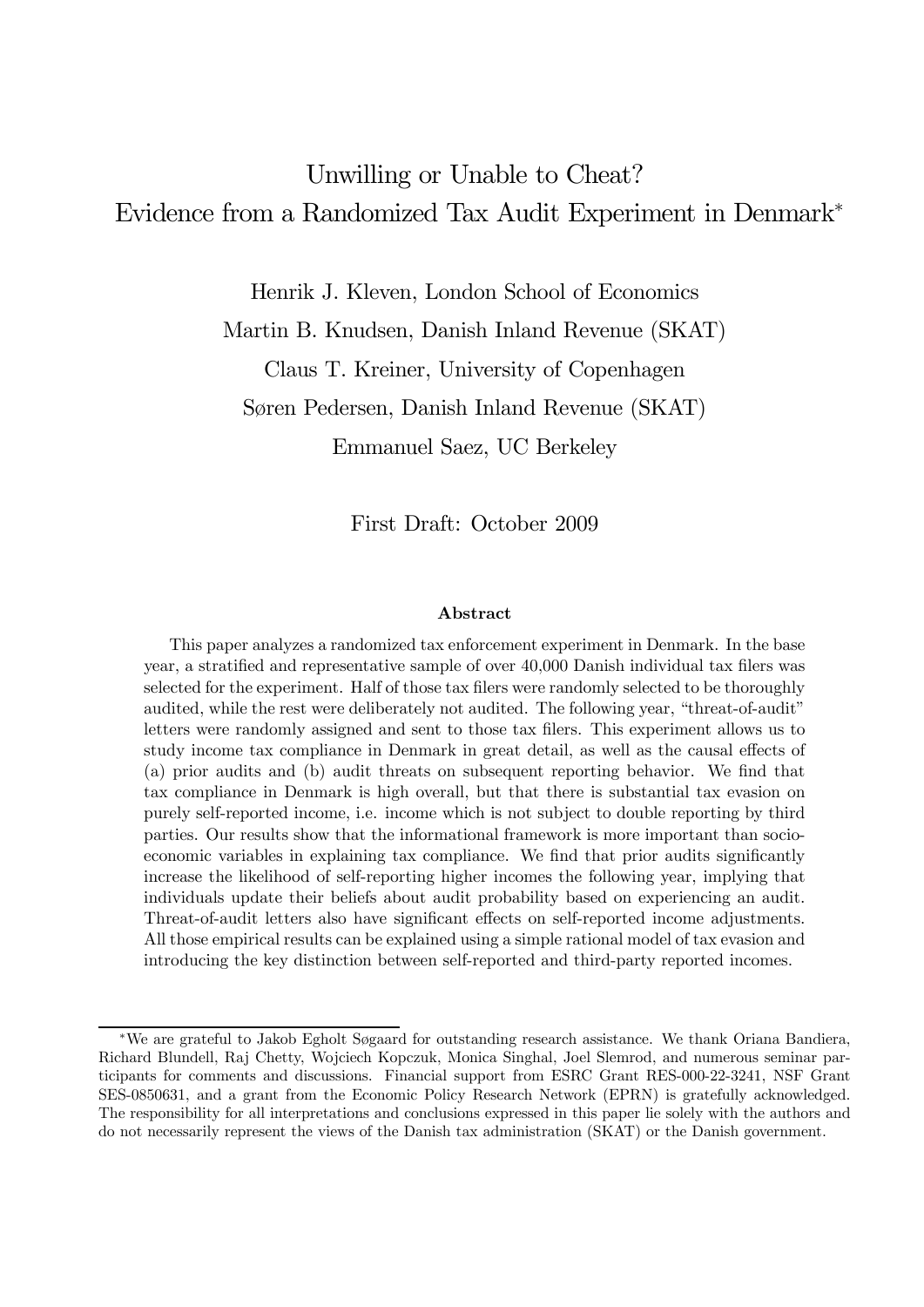## 1 Introduction

An extensive literature has studied tax evasion and tax enforcement from both the theoretical and empirical perspective. The theoretical literature follows on the work of Allingham and Sandmo (1972), which builds on the Becker (1968) theory of crime and focuses on a situation where a taxpayer decides how much income to report to the government facing a probability of audit and a penalty for cheating. Under low audit probabilities and low penalties, the expected return to evasion is high and the model then predicts substantial noncompliance. However, it has been argued that this prediction is in stark contrast with the observation that compliance levels are high in modern tax systems despite low audit rates and fairly modest penalties. For example, Andreoni, Erard, and Feinstein (1998) conclude at the end of their survey that "the most significant discrepancy that has been documented between the standard economic model of compliance and real-world compliance behavior is that the theoretical model greatly over-predicts noncompliance." This suggests that the standard economic model misses important aspects of the real-world reporting environment. In particular, many have argued that observed compliance levels can only be explained by psychological or cultural aspects of tax compliance such as social norms, tax morale, patriotism, guilt and shame.<sup>1</sup> Whatever the specific mechanism, these arguments are based on the notion that taxpayers, despite having the opportunities and incentives to engage in tax evasion, are unwilling to do so for non-economic reasons.

While psychology and culture may be important in the decision to evade taxes, we note that the standard economic model deviates from the real world in another potentially important aspect: it focuses on a situation with pure self-reporting. By contrast, all advanced economies make extensive use of third-party information reporting whereby institutions such as employers, banks, investment funds, and pension funds report taxable income earned by individuals (employees or clients) directly to the government. Under third-party reporting, the observed audit rate is a poor proxy for the probability of detection faced by a taxpayer contemplating to engage in tax evasion, because systematic matching of information reports to income tax returns will uncover any discrepancy between the two. Thus, taxpayers with only third-party reported in-

<sup>1</sup>Studies advocating the importance of behavioral, psychological, or cultural aspects of tax evasion include Alm, McClelland, and Schulze (1992), Andreoni, Erard, and Feinstein (1998), Cowell (1990), and Feld and Frey (2002, 2006). A recent randomized experiment analyzed by Slemrod, Blumenthal, and Christian (2001) found that normative appeals to social norms and equity had no effect on compliance behavior.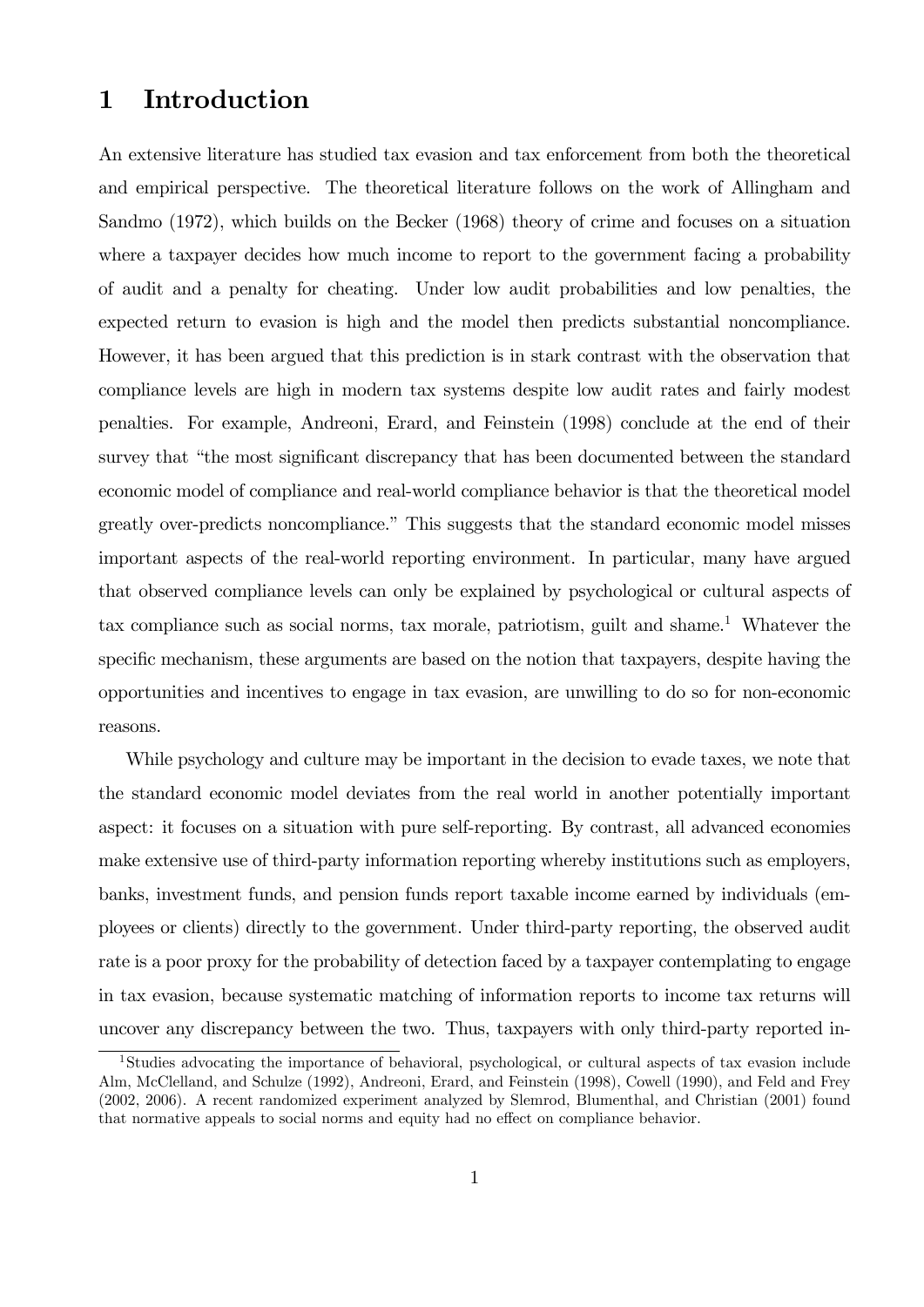come may be unable to cheat on their taxes. At the theoretical level, Kleven, Kreiner, and Saez (2009) develop an agency model showing that third-party reporting greatly improves compliance and may be able to ensure truthful reporting under low audit rates and low penalties. At the empirical level, the U.S. Taxpayer Compliance Measurement Program (TCMP) has documented that aggregate compliance is much higher for income categories with substantial information reporting than for income categories with little or no information reporting (Internal Revenue Service, 1996, 2006).<sup>2</sup>

In this study, we first extend the standard economic model of tax evasion to incorporate the fact that the probability of detection varies with the type of income being under-reported (third-party reported versus self-reported income). This theory predicts that evasion will be low for third-party reported income items, but substantial for self-reported income items (as in the standard model).

Our paper then provides an empirical analysis of this extended model based on a large randomized field experiment carried out in collaboration with the Danish tax collection agency (SKAT). The experiment imposes different audit regimes on randomly selected taxpayers, and has been designed to provide evidence on the total extent of noncompliance and the behavioral effects of tax enforcement under different information environments. Unlike previous studies– including the above-mentioned TCMP studies–our data allow us to distinguish precisely between income items subject to third-party reporting and income items subject to self-reporting for each individual in the sample, and to measure treatment effects of tax enforcement on those two forms of income separately.

The experiment was implemented on a stratified random sample of about 42,800 individual taxpayers (employees and self-employed individuals) during the tax filing and auditing seasons of 2007 and 2008. In the first stage, taxpayers were randomly selected for unannounced tax audits of tax returns filed in 2007. These tax audits were comprehensive and any detected misreporting was corrected and penalized as appropriate according to Danish law. The selected taxpayers were not aware that the audits were part of a special study. For taxpayers not selected for these audits, tax returns were not examined under any circumstances. In the second stage, employees in both the audit and no-audit groups were randomly selected for *pre-announced* tax audits of tax returns filed in 2008. One group of taxpayers received a letter telling them that

<sup>&</sup>lt;sup>2</sup>The main findings of the U.S. TCMP studies have been recently surveyed by Slemrod (2007).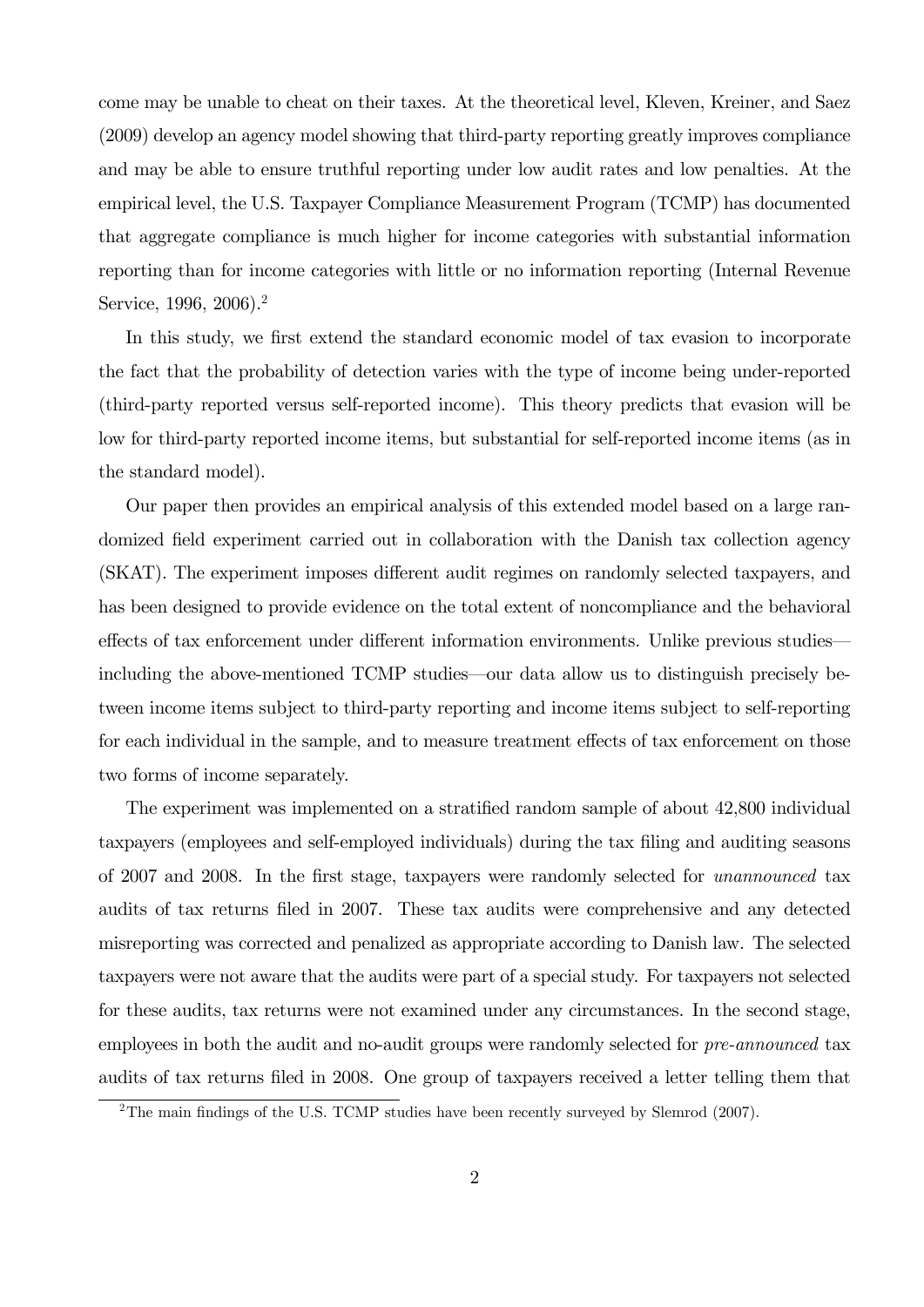their return would certainly be audited, another group received a letter telling them that half of everyone in their group would be audited, while a third group received no letter. The second stage therefore provides exogenous variation in the probability of being audited, with the audit probability being 100% for the first group, 50% for the second group, and equal to the current perceived probability in the third group.

The empirical analysis can be divided into two main parts. The first part studies the anatomy of tax compliance based on the misreporting uncovered by tax inspectors in the first-stage audits. We find that the overall tax evasion uncovered by audits is modest: about 1.8% of total reported income. But there is considerable variation across income items depending on the information environment. For self-reported income, tax evasion as a share of income is about 37%, whereas the tax evasion rate for third-party reported income is only about 0.3%. Hence, the low evasion rate overall reflects that almost all of taxable income (95% to be exact) is subject to third-party information reporting where the probability of detection is very high. These results suggest that overall tax evasion is low, not because taxpayers are unwilling to cheat, but because they are unable to cheat successfully due to the widespread use of third-party reporting. We also study the impact of non-economic factors such as gender, age, marital status, and place of residence that may serve as proxies for social and cultural factors. Consistent with earlier studies, we find that some of these variables are correlated with tax evasion. However, our empirical analysis shows that the impact of these social variables is very modest in comparison to variables that capture information and incentives to evade, namely the presence and size of self-reported income or losses.

The second part of the analysis studies the impact of tax enforcement on compliance. We first consider the effect of audits on future reported income by comparing the full-audit and no-audit groups in the following year. Audits may affect future reported income by making taxpayers adjust their perceived probability of detection when engaging in tax evasion, either through adjustments of the audit probability or through adjustments of the detection probability conditional on audit. We find that audits have a positive impact on reported income in the following year, which is consistent with the standard economic model if audit experiences induce upward adjustments of the perceived probability of detection. Audits increase total net income in the following year by about  $1.1\%$ , with the effect driven almost entirely by self-reported income. We find that the increase in tax payments due to prior audits is more than 50% of the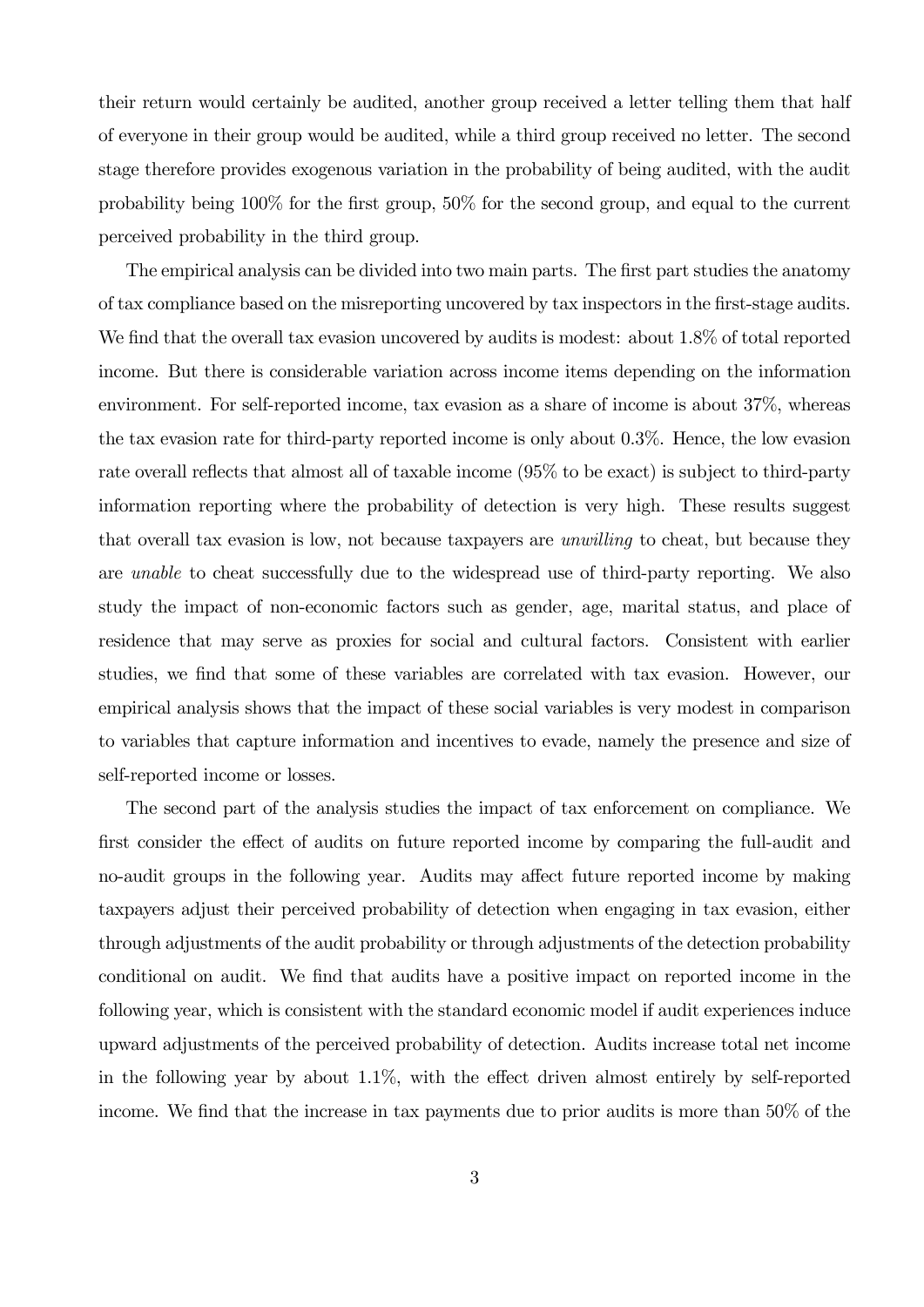original (mechanical) increase in collected tax due to the baseline audit adjustments. This shows that audits have substantial positive effects on tax collection because of behavioral responses due to a higher perceived probability of detection.

We then consider the effect of the probability of being audited on reported income by comparing the threat-of-audit letter and no-letter groups. Because taxpayers received the threat-ofaudit letters shortly after receiving a pre-populated return containing third-party information, we focus on the effect of letters on self-reported adjustments to the pre-populated return. We find that individuals receiving a threat-of-audit letter were more likely to adjust incomes on the pre-populated return in an upward direction, consistent with the predictions of the standard economic model. At the same time, we find that the letters made taxpayers more likely to adjust the pre-populated return in a downward direction, although this effect is weaker than on upward adjustments and is statistically insignificant for almost all income components. We discuss a possible explanation for the presence of downward adjustments based on transaction costs associated with tax return filing and auditing.

To summarize, we find that the level of noncompliance and the behavioral response to tax enforcement are consistent with the standard model of tax evasion once we consider the information environment captured by that model. The observation of a high compliance rate overall and the lack of a strong behavioral response to tax audits reflect, not that taxpayers do not respond to the economic return to evasion, but that the widespread use of third-party reporting has made this return sufficiently small to deter most tax evasion. The fact that thirdparty reporting by employers and financial institutions has such drastic effects on compliance and is so widespread in modern tax systems suggest the need for building a tax enforcement theory that centers on third-party reporting by firms (Kleven, Kreiner, and Saez, 2009) and to explore the role of firms in tax systems more generally (Gordon and Li, 2005; Kopczuk and Slemrod, 2006).

The paper is organized as follows. Section 2 reviews the existing empirical literature. Section 3 presents a simple economic model of tax evasion with third-party reporting. Section 4 describes the Danish income tax context, experimental design, and data. Section 5 presents our empirical results on the anatomy of tax compliance, while Section 6 presents the causal empirical effects of prior audits and audit threats on reported income. Finally, Section 7 concludes.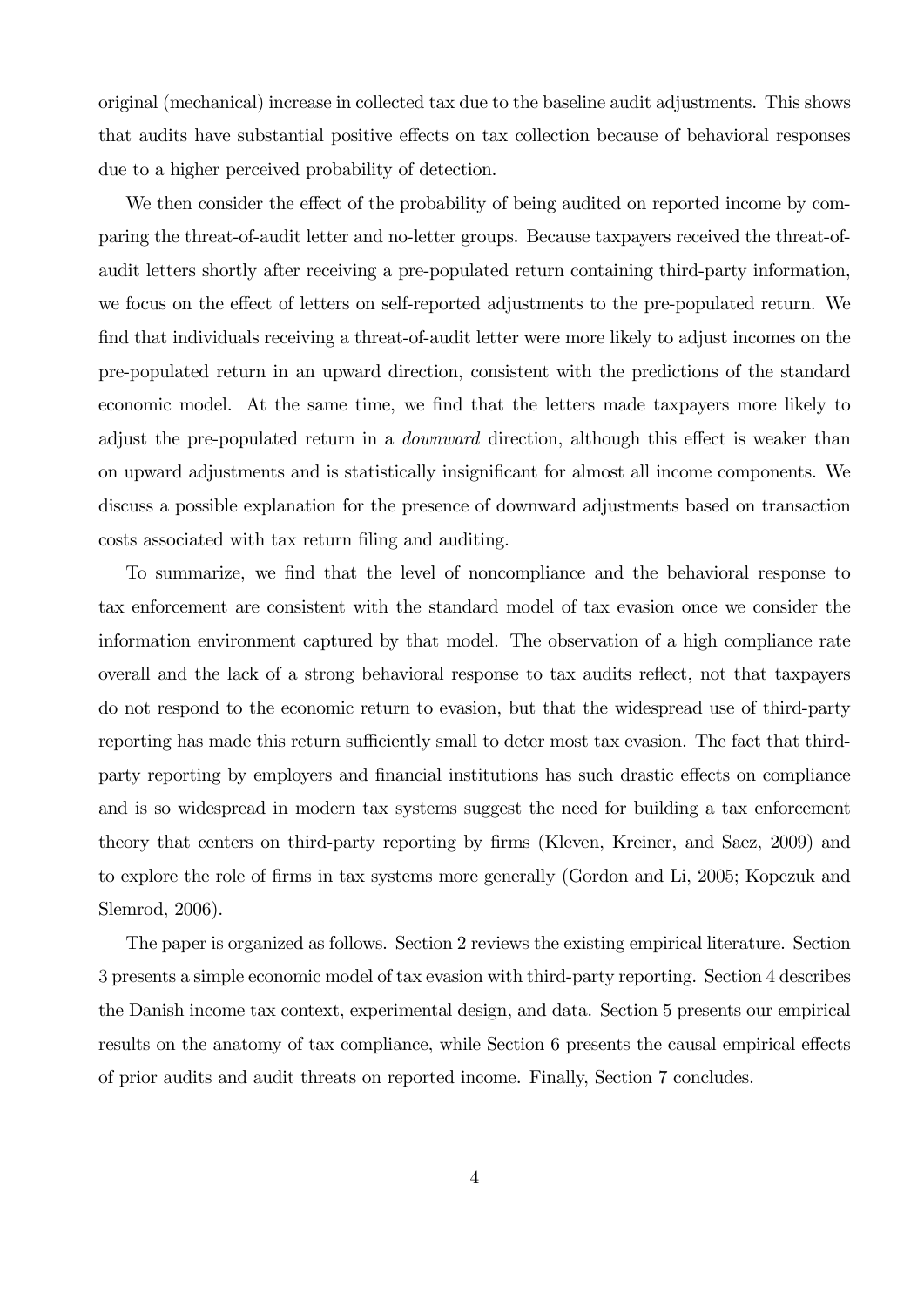## 2 Empirical Literature Review

Over the past few decades, a blossoming empirical literature has studied the link between tax evasion and tax rates, penalties, audit probabilities, prior audit experiences, and socio-economic characteristics. Most of this literature relies on observational and non-experimental data, which creates a number of problems with regard to measurement and identification. The first problem is that the dependent variable–evasion–is not observed accurately, because taxpayers go to great lengths to conceal their evasion and because tax authorities do not make audit records publicly available except in aggregate form. The second problem is that the independent variables–audits, threat of audits, penalties–are difficult to capture at the individual level, because enforcement strategies are confidential information and inaccessible to researchers in most cases. The third problem is that, even where reasonable measures of evasion and its various determinants have been available (mostly macro-data studies at the district or state level), the variation in tax rates and enforcement efforts is not exogenous but rather an endogenous response to compliance. This poses an important threat to identification and requires the use of instrumental variables.3 Andreoni, Erard, and Feinstein (1998) and Slemrod and Yitzhaki (2002) provide critical reviews of this literature and argue that none of the available instruments are likely to satisfy the assumptions for IV-estimation to be consistent.<sup>4</sup>

These generic problems motivate the use of an experimental approach to estimate evasion. There are three sources of experimental data that have been explored in the literature. The first source is the Taxpayer Compliance Measurement Program (TCMP) of the Internal Revenue Service in the United States. The household TCMP is a program of thorough tax audits conducted on a stratified random sample of personal income tax returns approximately every third year from 1963 to 1988. A less detailed version of the household TCMP, called the National Research Program (NRP), was implemented for the 2001 tax year. The TCMP and NRP studies have provided very useful information regarding the extent of evasion and the size of the tax gap, the difference between taxes owed and taxes paid voluntarily and on a timely basis. As pointed out by Andreoni, Erard, and Feinstein (1998), Bloomquist (2003),

<sup>3</sup>Studies using district-level or state-level data on evasion and audit rates, and where an IV-strategy was adopted to control for the endogeneity of the audit rate, include Beron, Tauchen, and Witte (1992), Dubin, Graetz, and Wilde (1990), Dubin and Wilde (1988), and Pommerehne and Frey (1992).

<sup>4</sup>Recently, Feldman and Slemrod (2007) use charitable contributions to proxy for real incomes and evaluate indirectly tax evasion across income components.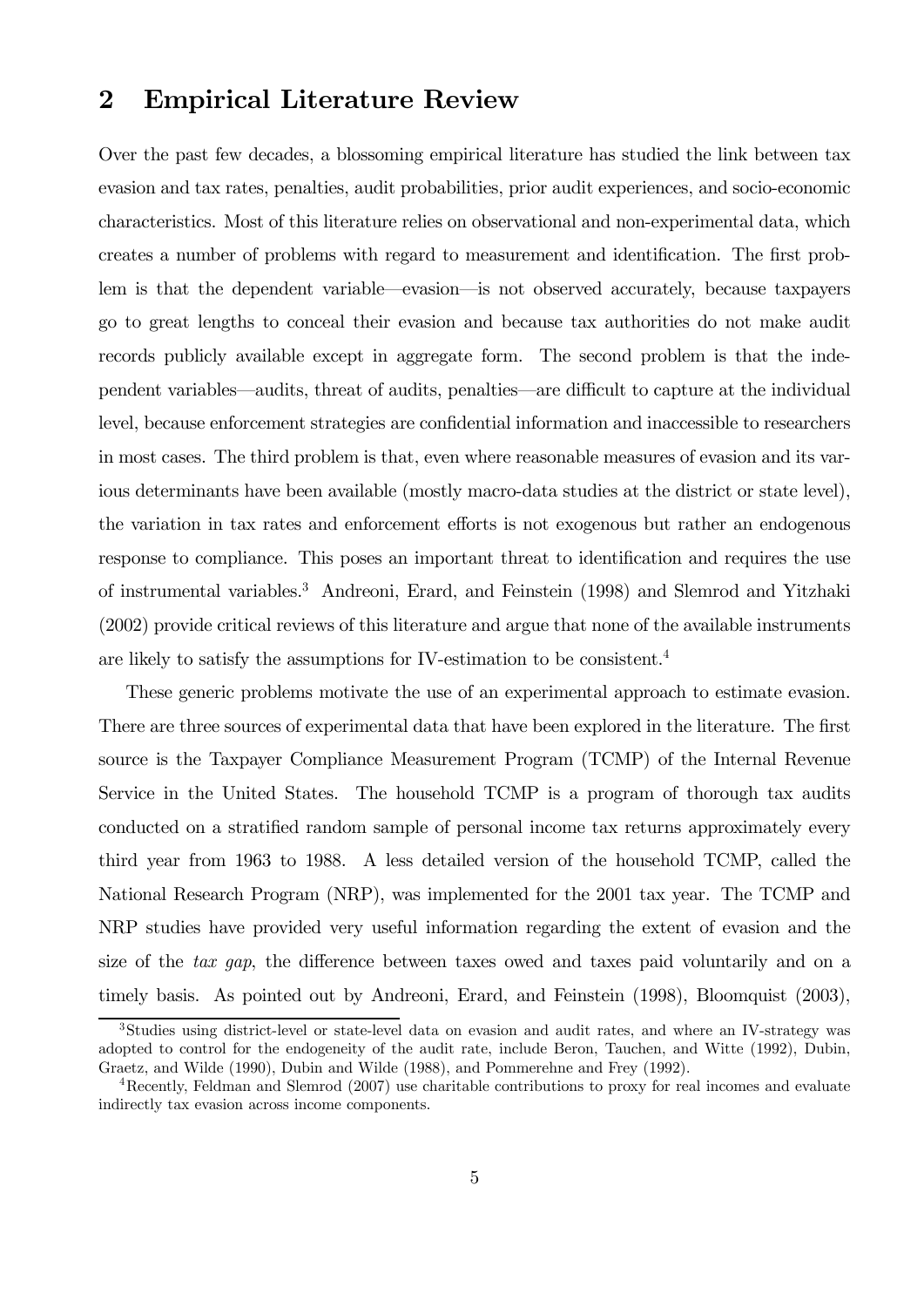and Slemrod (2007), studies of TCMP and NRP data have shown that under-reporting is much higher for income categories with "little or no" third-party reporting (such as business income) than for income categories with "substantial" third-party reporting (such as wages and salaries).<sup>5</sup> However, to our knowledge, no TCMP-based study has precisely and systematically compared compliance rates for third-party reported income items and self-reported income items as we do in this paper.6 Furthermore, TCMP does not provide useful exogenous variation in enforcement variables. Because audits are not pre-announced, there is no variation in the audit probability. Moreover, because audited taxpayers are told that they are participating in a special study and that audit selection is random, TCMP cannot be used to study the effects of audits on future reporting.

A second source of experimental data has been generated by laboratory experiments. These are multi-period reporting games involving participants (mostly students) who receive and report income, pay taxes, and face risks of being audited and penalized. Lab experiments have consistently shown that penalties, audit probabilities, and prior audits increase compliance (e.g., Friedland, Maital, and Rutenberg, 1978; Becker, Buchner, and Sleeking, 1987; Alm, Jackson, and McKee, 1992a,b, 2008). But Alm, Jackson, and McKee (1992a,b) show that, when penalties and audit probabilities are set at realistic levels, their deterrent effect is quite small and the laboratory therefore tends to predict more evasion than we observe in practice. The key problem is that by its nature the lab environment is artificial, and therefore likely to miss important aspects of the real-world reporting environment. In particular, we are not aware of studies that incorporates third-party institutions into laboratory experiments.

The third source of data concerns a small but unique randomized field experiment involving about 1700 taxpayers in Minnesota. Like the experiment we consider in this paper, the Minnesota experiment sent threat-of-audit letters to taxpayers, thereby providing exogenous variation in the audit probability. This experiment was studied by Slemrod, Blumenthal, and Christian (2001), who considered the effect of the audit threat on reported income. They found that the treatment effects are heterogeneous with respect to income level and opportunities to

<sup>&</sup>lt;sup>5</sup>See Klepper and Nagin (1989), Long and Swingden (1990), Christian (1994), and the Internal Revenue Service (1996, 2006).

<sup>6</sup>This is because TCMP studies are based solely on individual income tax data and do not use information returns. Most income lines on the individual tax return can include both third party reported and self-reported income. For example, wages and salaries include earnings reported on W2 information returns but also tips that are often never reported through information returns.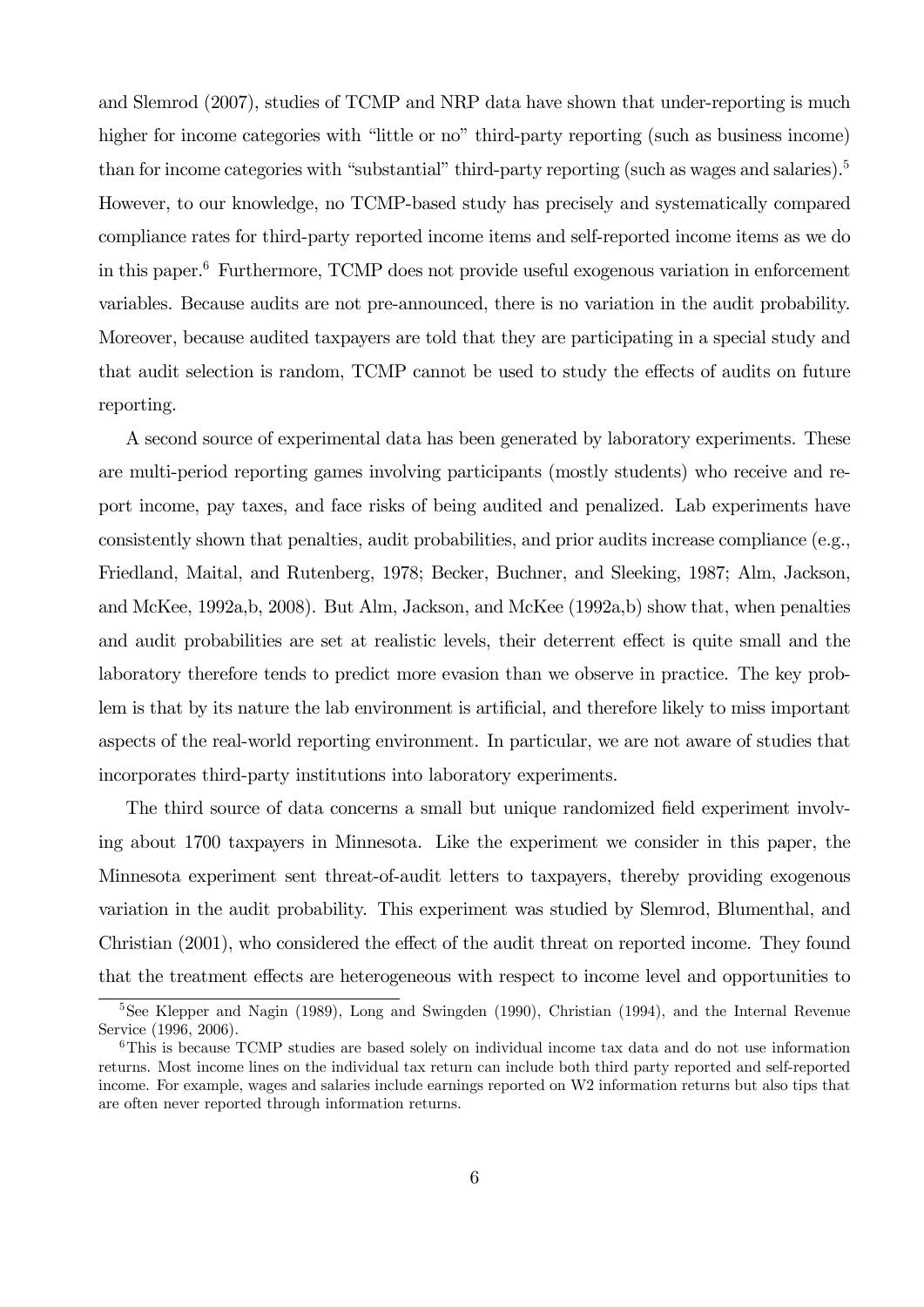evade, and surprisingly that a higher auditing probability lead to a reduction in reported income at the top of the distribution (although this effect was not statistically significant).

Our paper adopts the randomized field trial approach of Slemrod, Blumenthal, and Christian (2001), but our study is based on a richer set of treatments and a much larger sample size. Moreover, we have benefitted from essentially full access to tax and audit records at the Danish tax administration, allowing us to carry out a much more detailed empirical analysis. In particular, our data allow us to distinguish precisely between income items subject to third-party reporting and income items subject to self-reporting for each individual in the sample, and to measure treatment effects of tax enforcement on those two forms of income separately.

## 3 A Simple Economic Model of Tax Evasion

#### 3.1 Basic Model

The standard economic model of tax evasion is due to Allingham and Sandmo (1972)—henceforth AS–who applied the economic theory of crime by Becker (1968) to the case of tax evasion. We consider a version of the AS-model with risk neutral taxpayers and an endogenous audit probability that depends on reported income.<sup>7</sup> The basic model is similar to models that have been considered in the previous literature, but we will present the condition determining tax evasion in a slightly different manner in order to demonstrate that a high degree of tax compliance is potentially consistent with a low audit probability and a low, or even zero, penalty for evasion. We then introduce third-party information reporting into the model and discuss its implications for the structure of the (endogenous) audit probability and tax compliance behavior. Notice that the assumption of risk neutrality, besides simplifying the analysis, makes our case harder because risk-averse taxpayers are more inclined to comply other things being equal.

We denote by  $\bar{y}$  the true income and by y the reported income of a representative taxpayer. The probability that the government detects undeclared income  $\bar{y} - y$  through a tax audit is given by  $p$ . The probability of detection will typically be lower than the probability of audit, because tax audits may be unsuccessful in uncovering hidden income.8 We assume that the

<sup>7</sup>A number of previous studies have considered an endogenous audit probability, including the original paper by Allingham and Sandmo (1972), Yitzhaki (1987), and the recent surveys by Slemrod and Yitzhaki (2002), and Sandmo (2005).

<sup>&</sup>lt;sup>8</sup>As in the original AS-model, we make the simplifying assumption that a tax audit either uncovers everything or nothing; there is no middle ground where tax evasion is partially uncovered.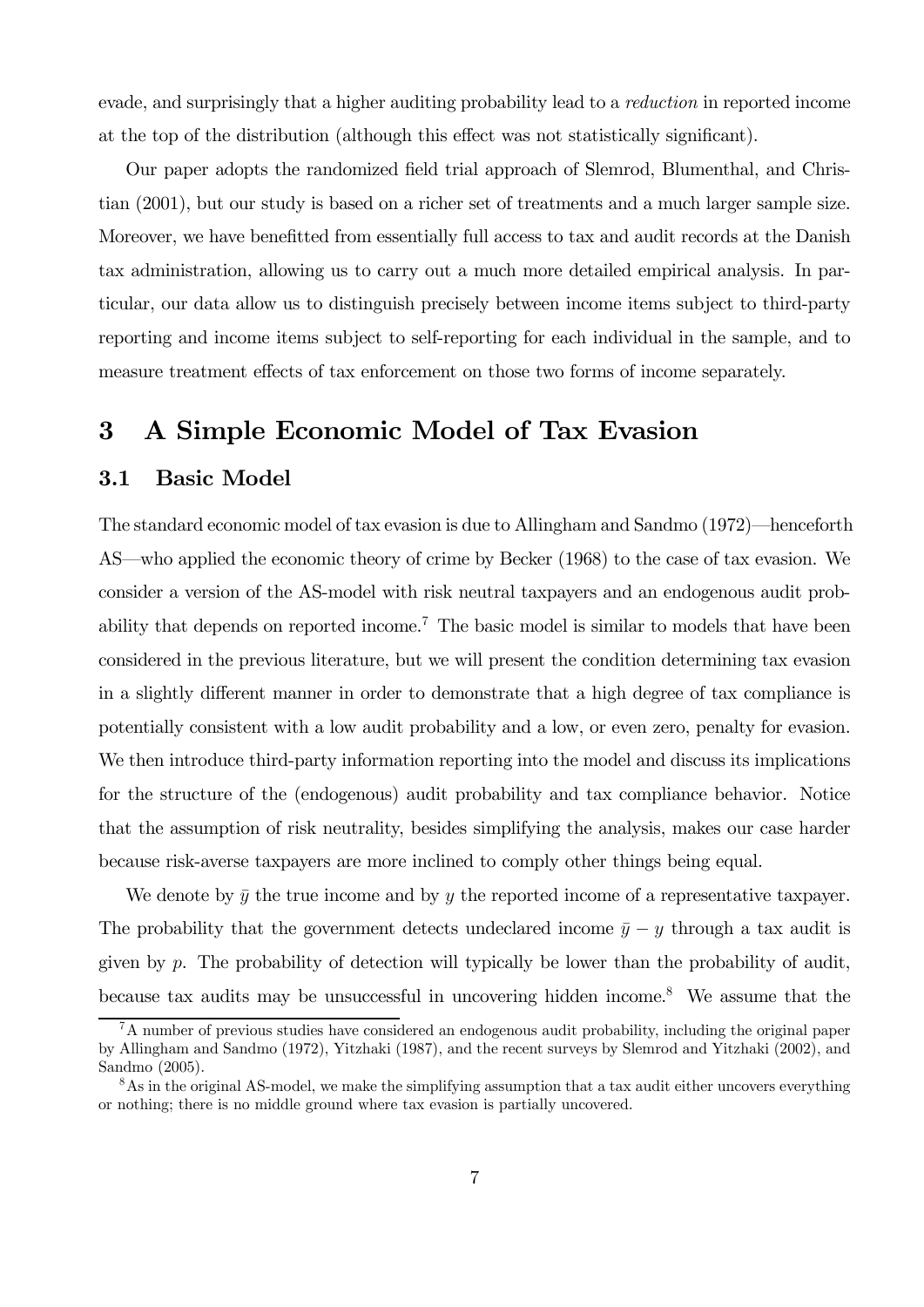probability of detection is a decreasing function of reported income,  $p = p(y)$  where  $p'(y) < 0$ . The intuition for  $p'(y) < 0$  is that, the more income the individual evades, the more likely is the tax administration to suspect under-reporting or to obtain evidence that evasion took place and hence carry out an audit. This fits well with the actual practices of professional tax preparers, who calibrate the audit probability to the wishes of their clients by deciding how aggressively to pursue a tax minimization strategy.<sup>10</sup>

When evasion is detected, the taxpayer is forced to pay the evaded tax plus a penalty. The tax rate is proportional to income and given by  $\tau$ , and the penalty is proportional to the evaded tax and given by  $\theta$ . The risk-neutral taxpayer maximizes expected net-of-tax income, i.e.

$$
u = (1 - p(y)) \cdot \left[\bar{y} - \tau y\right] + p(y) \cdot \left[\bar{y}(1 - \tau) - \theta \tau \left(\bar{y} - y\right)\right].\tag{1}
$$

An interior optimum for reported income y satisfies the first-order condition  $du/dy = 0$ , which can be written as

$$
[p(y) - p'(y) (\bar{y} - y)] (1 + \theta) = 1.
$$
 (2)

The second-order condition to this problem puts a restriction on the second-order derivative of  $p(y)$ .<sup>11</sup> If we denote undeclared income by  $e$  so that reported income is given by  $y = \bar{y} - e$ , we may define the elasticity of the detection probability with respect to undeclared income as  $\varepsilon \equiv \frac{dp}{de}$  $\frac{e}{p} = -p'(y) \frac{\bar{y}-y}{p} \geq 0.12$  The first-order condition determining reported income can then be written as

$$
p(y) \cdot (1 + \theta) \cdot (1 + \varepsilon(y)) = 1.
$$
 (3)

The right-hand side of the first-order condition is the marginal benefit of an extra dollar of tax evasion, while the left-hand side is the expected marginal cost of an extra dollar of tax evasion. Under  $\varepsilon = 0$  as in the simplest model of evasion, the expected marginal cost equals the probability of detection p times the evaded tax plus penalty,  $1+\theta$ . The presence of the elasticity  $\varepsilon$  in the formula reflects that the taxpayer by evading one more dollar incurs a higher probability

<sup>&</sup>lt;sup>9</sup>Allingham and Sandmo (1972) also considered the case where  $p(.)$  depends on reported income y, whereas Yitzhaki (1987) considered a case where  $p(.)$  depends on undeclared income  $\bar{y} - y$ . The results we show below hold under either formulation.

 $10$ Even tax preparation software offers estimates of audit probabilities based on the contents of the income tax return.

<sup>&</sup>lt;sup>11</sup>The second-order condition is given by  $2p'(y) - p''(y)(\bar{y} - y) < 0$ . A sufficient condition for this to hold is that  $p(.)$  is convex so that  $p''(y) > 0$ .

<sup>&</sup>lt;sup>12</sup>We could alternatively define the elasticity with respect to reported income  $y$ , but it simplifies the expression slightly to define the elasticity with respect to undeclared income  $e \equiv \bar{y} - y$ .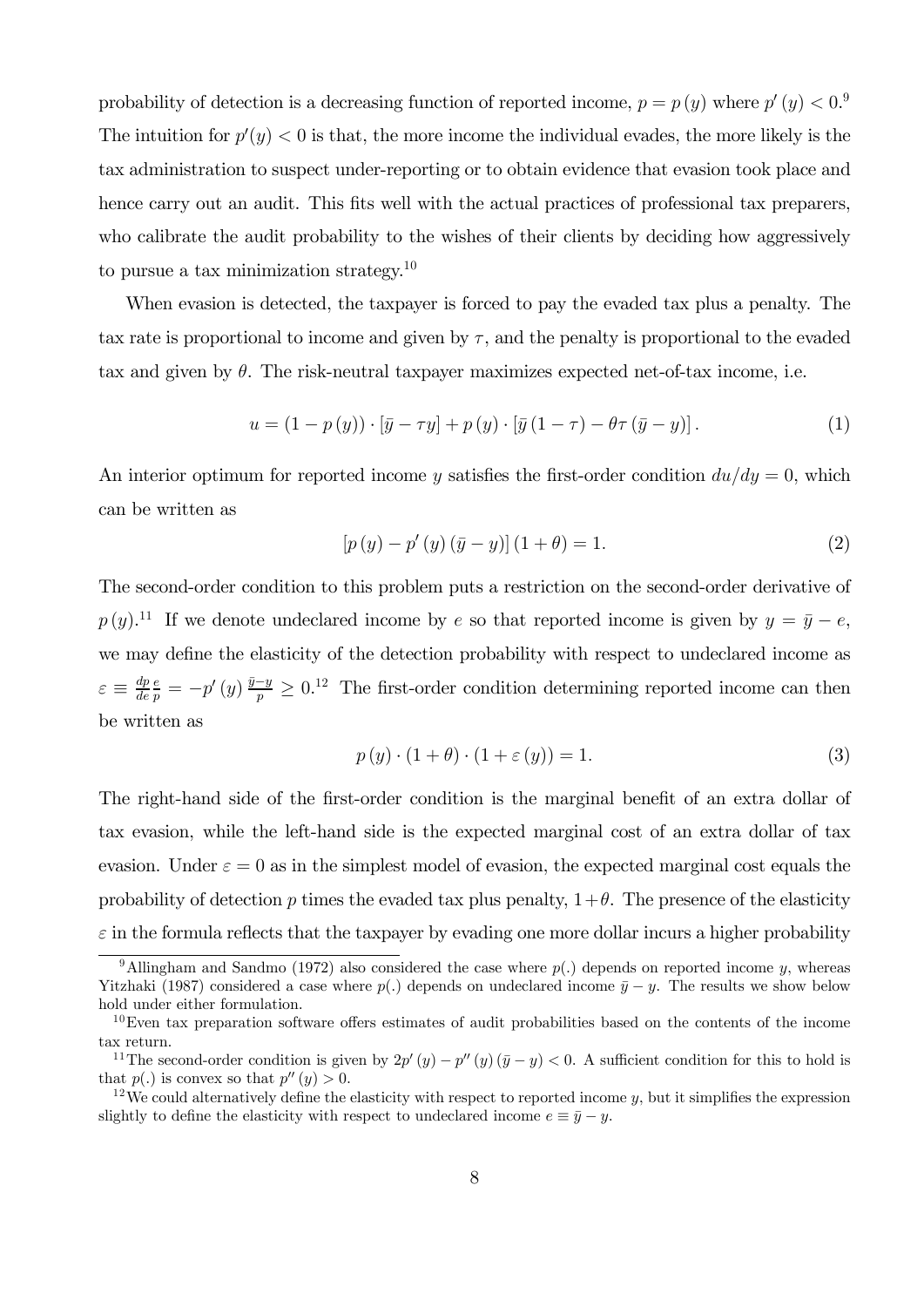of detection on all the infra-marginal units of tax evasion. Interestingly, this simple model is consistent with less than full tax evasion even in the case of a zero penalty, i.e.  $\theta = 0$ . In this case, partial evasion may be better than full evasion because it involves a lower probability of being detected and having to pay the full statutory tax (but no penalty). To our knowledge , this property of the AS-model with endogenous audit probability has not received attention in the literature.

The comparative statics of this type of model have been analyzed in the literature (see e.g., Yitzhaki, 1987). A higher penalty and a positive shift of the detection probability are both associated with lower tax evasion. Moreover, as can be seen directly from (3), the marginal tax rate has no impact on tax evasion. This result relies on the assumptions of risk-neutrality, linear taxation, and the penalty being proportional to the evaded tax.<sup>13</sup> By extending the model to allow for a nonlinear income tax, it can be shown that an increase in the marginal tax rate holding constant the total tax liability can increase tax evasion. This is true only under an endogenous audit probability, not under a fixed probability as in the basic AS-model.

The strongest critique of the economic model of tax evasion centers on its predictions of the level of non-compliance. Condition (3) implies that the taxpayer should increase evasion as long as

$$
p(y) < \frac{1}{1+\theta} \frac{1}{1+\varepsilon(y)}.\tag{4}
$$

The fact that the observed  $p$  and  $\theta$  are very low is often argued to imply that it is privately optimal for taxpayers to increase evasion and that they are therefore complying too much from the perspective of the standard economic model. This reasoning ignores the important role of  $\varepsilon(y)$ , and this is particularly important in a tax system using third-party information reporting. As we shall see, the presence of third party reporting puts specific structure on the functions  $p(y)$  and  $\varepsilon(y)$ .

#### 3.2 Introducing Third-Party Reported Income

Third-party reporting can be embedded in the model in the following way. Let true income be given by  $\bar{y} = \bar{y}_t + \bar{y}_s$ , where  $\bar{y}_t$  is subject to third-party reporting (wages and salaries,

 $13\,\mathrm{As}$  first demonstrated by Yitzhaki (1974), under a linear tax system and assuming that the penalty is proportional to the evaded tax, the marginal tax rate has no substitution effect on evasion, only a potential income effect. Under risk-neutrality, the income effect is zero. Under risk aversion and assuming decreasing absolute risk aversion, Yitzhaki (1974) showed that the income effect of the marginal tax rate on evasion is negative.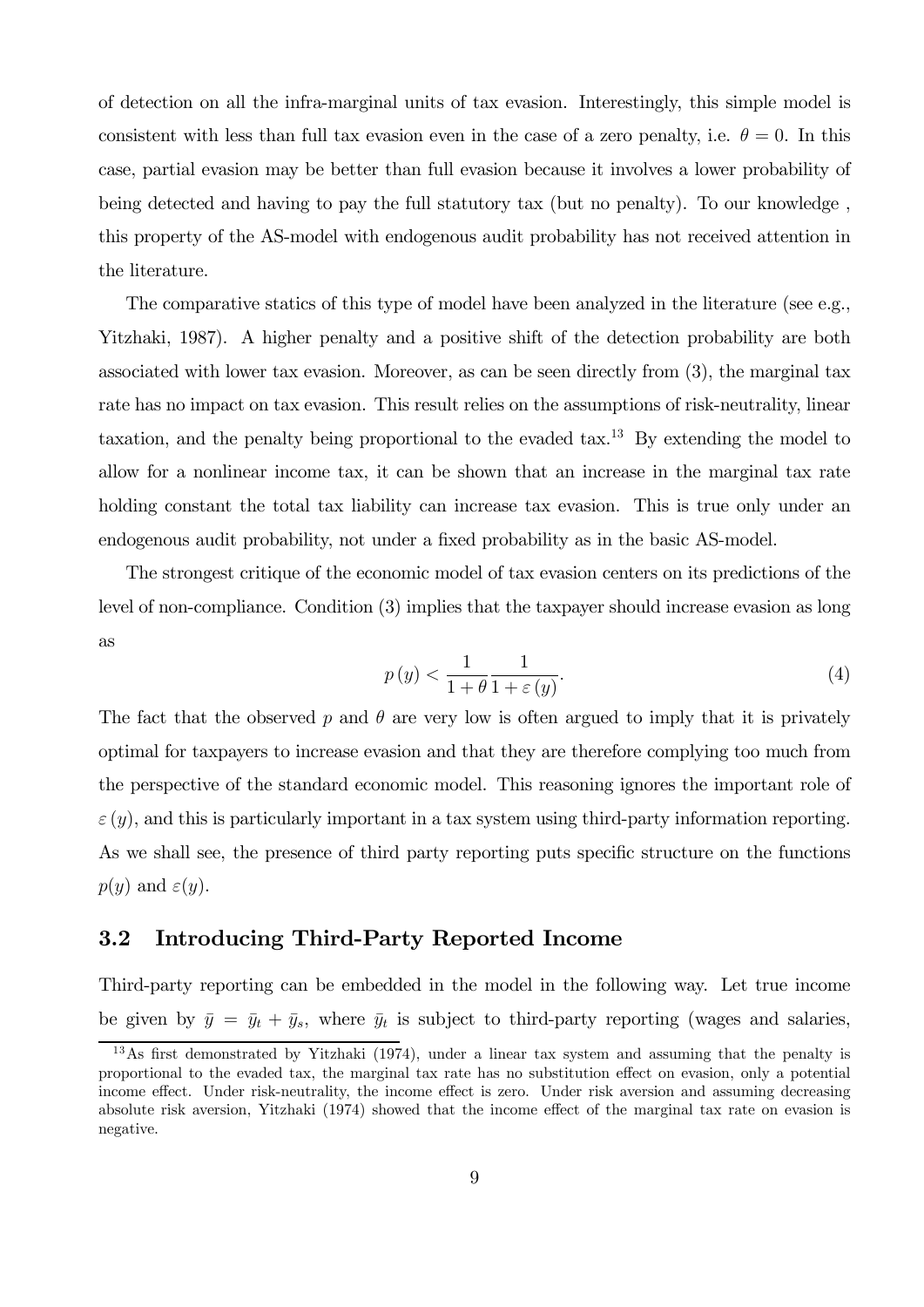interest income, mortgage payments, etc.) and  $\bar{y}_s$  is self-reported (self-employment income, various deductions, etc.). For third-party reported income, assuming that there is no collusion between the taxpayer and the third party, the probability of detection will be close to 1 as systematic matching of tax returns and information reports will uncover any evasion.<sup>14</sup> By contrast, the detection probability for self-reported income is very low because there is no smoking gun for tax evasion and tax administrations have very limited resources to carry out blind audits.

Based on these observations, it is natural to assume that the probability of detection  $p(y)$  is very high for  $y < \bar{y}_t$ , very low for  $y > \bar{y}_t$ , and decreases rapidly around  $y = \bar{y}_t$ . Notice that these properties rely on a specific sequence of income declaration for the taxpayer: as reported income y is increased from 0 to  $\bar{y}$ , the taxpayer first declares income with a high detection probability and then declares income with a low detection probability. Given that the tax rate and penalty are the same across different income items, this is the optimal sequence for the taxpayer. These remarks imply that the detection probability has a shape like the one shown in Figure 1, where  $p(y)$  is initially very close to 1 and then decreases rapidly towards zero around the threshold  $\bar{y}_t$ .

The figure assumes that the last units of third-party reported income (i.e.,  $y$  slightly below  $\bar{y}_t$ ) have detection probabilities significantly lower than 1, and that the first units of self-reported income (i.e., y slightly above  $\bar{y}_t$ ) have detection probabilities significantly larger than zero. It is realistic that there is this some variability in the detection probability within self-reported and third-party reported income, respectively: self-reported income items will vary with respect to the accessibility of evidence that income has been earned, while third-party reported income items will vary with respect to the reliability of the information reports.15 A microfoundation of the  $p$ -shape in the figure would allow for many income items, some of which are third-party reported and some of which are self-reported. In general, let there be  $N$  third-party reported items with true incomes  $\bar{y}_t^1, ..., \bar{y}_t^N$ , and let there be M self-reported items with true incomes  $\bar{y}_s^1, \ldots, \bar{y}_s^M$ . The N third-party reported items have higher detection probabilities than the M self-reported items, but there is heterogeneity in the probability across items in each group.

<sup>14</sup>Kleven, Kreiner, and Saez (2009) study the issue of collusion and third-party reporting in detail, and demonstrate that collusion cannot be sustained in large firms using verifiable business records even with low audit rates and penalties. However, collusion may be sustainable for sufficiently small firms and for firms off the books.

<sup>&</sup>lt;sup>15</sup>For example, collusion between the taxpayer and the third party may occur for incomes earned in small firms (Kleven, Kreiner, and Saez, 2009).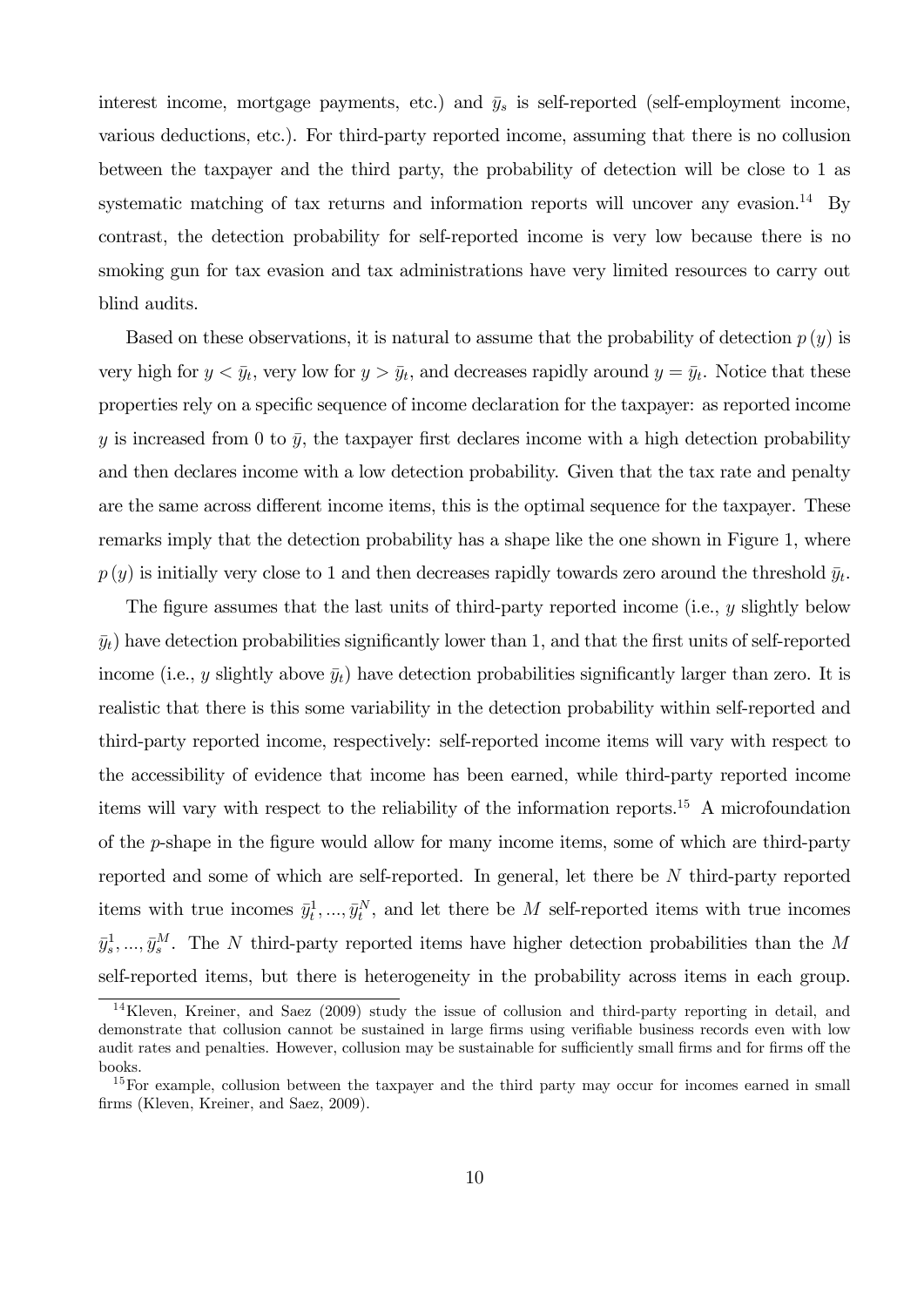As argued above, an optimizing taxpayer choosing total reported income y will include income items sequentially such that the detection probability is decreasing in declared income. In this case, it is natural to assume that the detection probability has a shape like the one showed in Figure 1. The assumption that  $p(y)$  is continuous and differentiable is made for analytical convenience. In practice,  $p(y)$  would display discontinuities, in particular around  $\bar{y}_t$  as all selfreported items will have discretely lower detection probabilities than third-party reported items. All that matters for our qualitative conclusions is that  $p(y)$  follows a stylized profile like the one shown in the figure.

In this model, the taxpayer's optimum will be at a point to the right of  $\bar{y}_t$  as shown in the figure. At this equilibrium, the detection probability  $p(y)$  is much lower than  $\frac{1}{1+\theta}$ , but the elasticity  $\varepsilon(y)$  is very high as evasion is close to the level where third-party reporting binds. For modern tax systems based on extensive use of information reporting  $(\bar{y}_s/\bar{y})$  is low), this model predicts a low overall evasion rate  $((\bar{y} - y) / \bar{y} \le \bar{y}_s / \bar{y}$  is low), a high evasion rate for self-reported income  $((\bar{y} - y)/\bar{y}_s)$  is high), and a low detection probability  $p(y)$  at the equilibrium. The model also predicts that the deterrence effect of increased enforcement is small overall, but significant for self-reported income. We show below that this simple model captures most the empirical findings we obtain from the randomized tax audit experiment.

## 4 Context, Experimental Design, and Data

#### 4.1 The Danish Income Tax and Enforcement System

The Danish income tax system is fairly complex. Rather than applying a progressive rate structure to a single measure of taxable income, it is based a number of different income concepts that are taxed differently. This system implies, for example, that labor income, capital income, and deductions are associated with different marginal tax rates, and that the tax rate on capital depends on whether net capital income is positive or negative. The main income concepts of the individual income tax system are described in Table 1, while the tax rates and tax brackets associated with the different income concepts are shown in Table 2. The tax system in these two descriptive tables apply to all individual tax filers (transfer recipients, employees, and the self-employed), but there are additional provisions for the self-employed that will be described below.

Taxable labor income includes all types of earnings, and is taxed directly by a proportional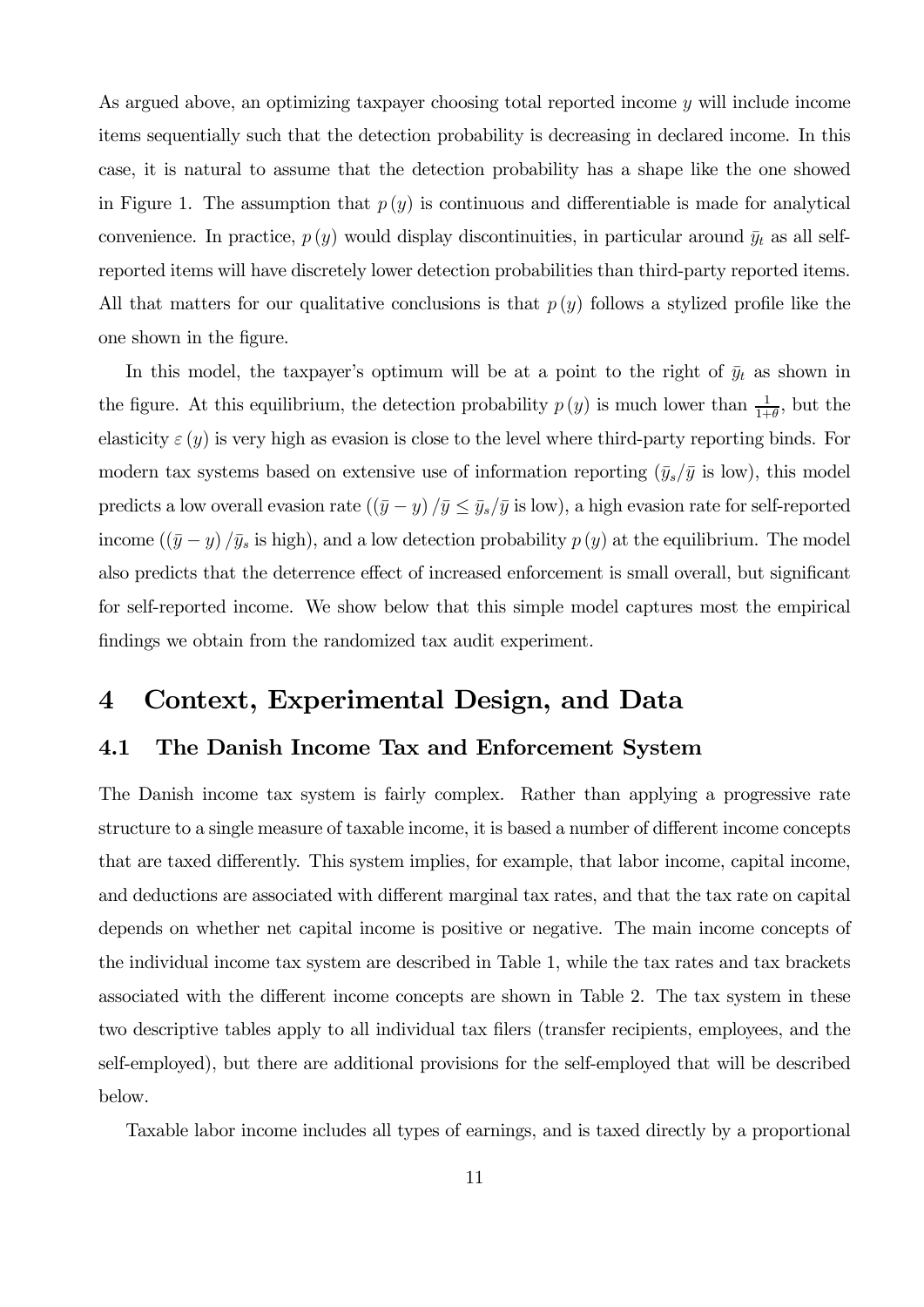labor market tax equal to 8%. All other taxes on labor income apply to tax bases net of the labor market tax, implying that the effective tax rate is only 92% of the statutory tax. Personal income includes labor income plus social transfers, pensions, and other personal income items minus the labor market tax and some pension contributions. Capital income includes all taxable capital income items except dividends and realized capital gains from stock, which are taxed on a separate schedule. Capital income is a net income concept, and is in fact negative for the majority of Danish taxpayers mainly due to interest payments on mortgages. The tax system allows for a number of deductions such as expenditures associated with earning income (commuting, union fees, other work expenditures, etc.) and charitable contributions. So-called taxable income can then be defined as personal income plus capital income minus deductions.

Taxes are divided into national taxes and regional taxes at the municipal and county level, but the two types of taxes are enforced and administered in an integrated system. At the national level, the labor market tax mentioned above as well as an Earned Income Tax Credit (EITC) at 2.5 percent (capped at an income equal to DKK 300,000) applies directly to the basic measure of labor income.16 A progressive three-bracket system is then imposed on a tax base equal to personal income plus capital income if capital income is positive. The so-called Bottom Tax of 5.5% applies to income above a standard exemption of DKK 38,500, the Middle Tax of 6.0% applies income above DKK 265,500, and the Top Tax of 15.0% applies income above DKK 318,700.<sup>17</sup> At the regional level, taxation is based on taxable income above the standard exemption at a flat rate that varies by municipality and is equal to 32.6% on average. Finally, at the national level, stock income (dividends plus realized capital gains from shares) is taxed separately by a progressive two-bracket system with rates equal to 28% and 43%.

Taxpayers liable to pay the Top Tax may be affected by a tax ceiling, which specifies that the marginal tax rate can never exceed 59% not counting the labor market tax, and therefore that the effective marginal tax rate can never exceed  $8\% + 0.92 \times 59\% = 62.3\%$ . A high-income taxpayer living in a municipality with the average regional tax of 32.6% would indeed be affected by this ceiling, because the sum of the bottom, middle, top, and regional taxes is then slightly above 59%. When the tax ceiling is binding, the top tax of 15% is adjusted downwards to satisfy

<sup>&</sup>lt;sup>16</sup>At current exchange rates (as of October 19, 2009), we have approximately \$1 US = 5.0 DKK, 1 GBP UK  $= 8.1$  DKK, 1 Euro  $= 7.4$  DKK.

<sup>&</sup>lt;sup>17</sup>Note that those taxes are cumulative, so that top bracket taxpayers face a marginal tax rate of  $5.5+6+15=26.5\%$ .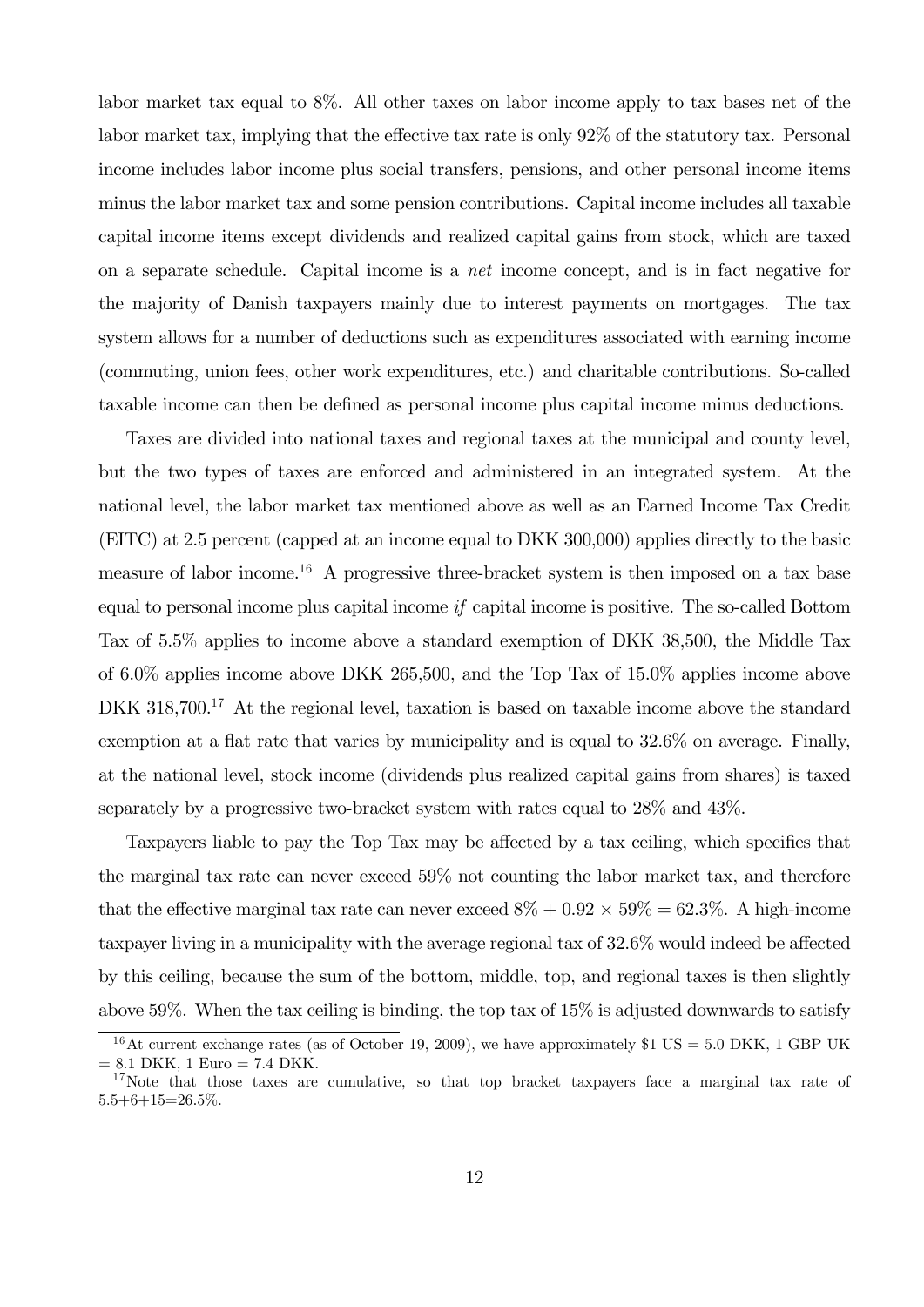the ceiling.

The Danish income tax is a dual income tax in the sense that labor and capital income are treated differently. However, the system is more complex than the textbook dual income tax, both because the taxation of capital in itself has a dual structure with different rates on income from shares and other forms of capital income, and because the degree of duality depends on whether capital income is negative or positive. As described above, a high-income individual paying the average regional tax is affected by the tax ceiling, and his effective marginal tax rate on labor income equals 62.3%. The marginal tax rate on capital is always lower, because the proportional labor market tax is never levied on capital. If the taxpayer has positive net capital income, the marginal tax rate is given by the tax ceiling at 59%. If the taxpayer has negative net capital income, the marginal tax rate is given by the regional tax of 32.6%. If the taxpayer also has income from shares, this is taxed progressively at either 28% or 43% at the margin.

A dual income tax system may create income shifting across tax bases so as to minimize tax liability. This issue is particularly pertinent in the case of the self-employed, because it can be difficult to draw the line between labor income and capital income in businesses. Moreover, a dual income tax that restricts the deductibility of negative capital income would tax the self-employed at a much higher rate than corporations by not allowing for the deductibility of interest payments on business debt. To deal with these issues, special tax provisions for the self-employed ensure the deductibility of interest payments and provide rules for the allocation of business profits into labor income and capital income. Moreover, these tax provisions include an income equalization scheme allowing the self-employed to transfer taxable income across periods so as to flatten their marginal tax rate.

About 88% of the Danish population is liable to pay income tax, and all tax liable individuals are required to file a return <sup>18</sup> Income tax filing occurs in the Spring of year  $t + 1$  with regard to income earned in year  $t$ . For ordinary taxpayers, the timing of the filing process is as follows. By the end of January in year  $t + 1$ , SKAT will have received most information reports from third parties. Notice that such information reporting includes, but is not limited to, income where taxes have been withheld at source during year  $t$ . Based on the third-party report, SKAT constructs pre-populated tax returns that are sent to taxpayers in mid-March. Other than third-party information, the pre-populated return may contain additional 'hard' information

<sup>&</sup>lt;sup>18</sup>The group of citizens who are not tax liable and therefore not required to file a return consists mostly of children under the age of 16 who have not received any taxable income over the year.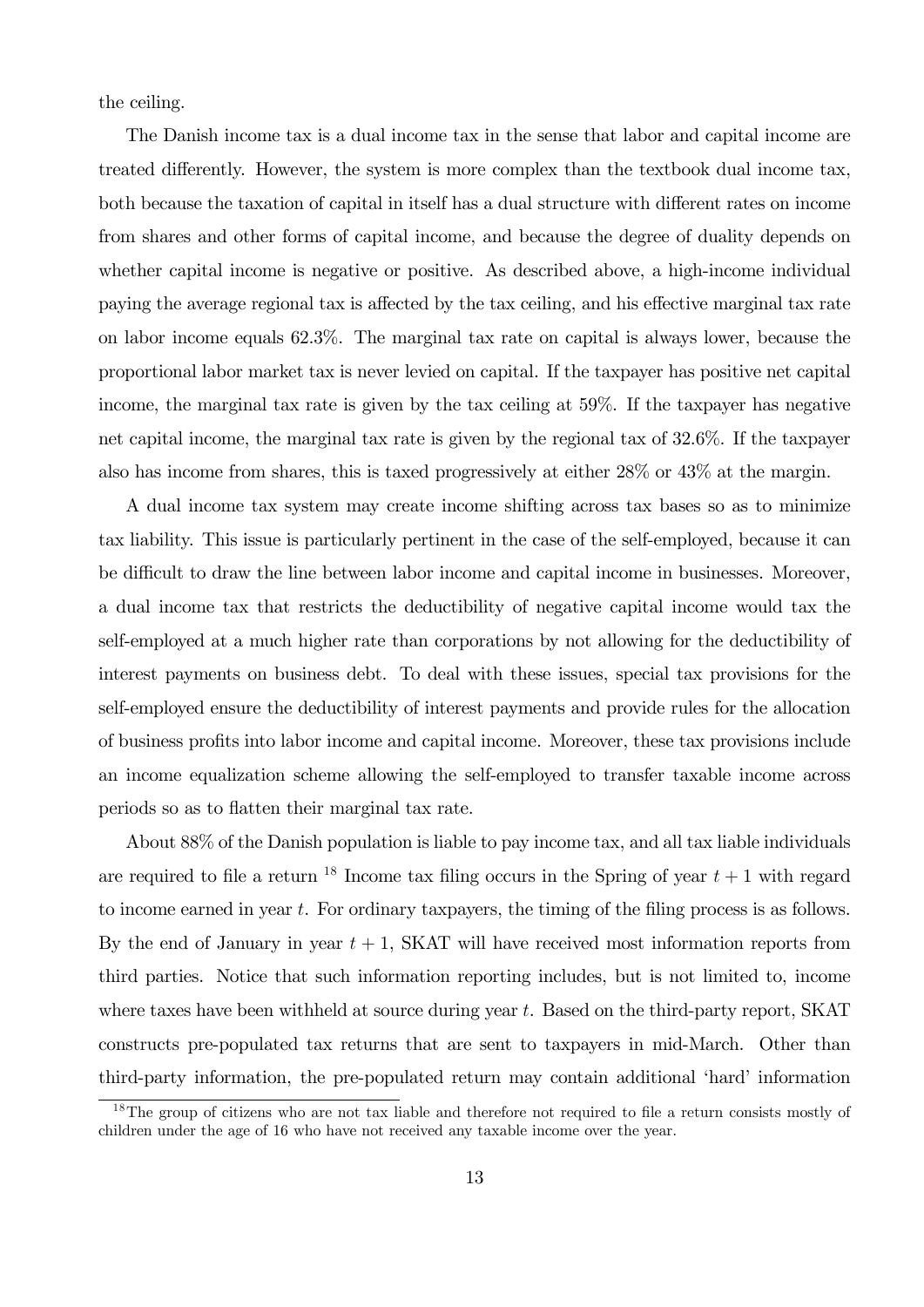that SKAT possesses such as an estimated commuting allowance based on knowledge of the taxpayer's residence and work address. Upon receiving the pre-populated return, the taxpayer has the option of making adjustments and submit a final return before May 1. New returns can be submitted by phone, internet, or mail, and the taxpayer may keep filing new returns all the way up to the deadline, only the last return counts. If no adjustments are made, the pre-populated return counts as the final return.

This filing system implies that, for most tax filers, the difference between income items on the final return and the pre-populated return is a measure of item-by-item self-reported income. However, there are some exceptions where the pre-populated return contains certain elements of self-reporting or where third-party reporting arrives too late to be included on the pre-populated return.

After each tax return has been filed, a computer-based system generates audit flags based on the characteristics of the return. Audit flags do not involve any randomness element and are a deterministic function of the computerized tax information available to SKAT. Flagged returns are looked at by a tax examiner, who decides whether or not to instigate an audit based on the severity of flags, local knowledge, and resources. The audit rate for the entire population of individual tax filers is  $4.2\%$ <sup>19</sup> Audits may generate adjustments to the final return and a tax correction. In the case of underreporting, the taxpayer has the option of paying taxes owed immediately or postponing the payment at an interest. If the underreporting is viewed by the tax examiner as attempted fraud, a fine may be imposed. In practice, such fines a rare because it is difficult to draw the line between honest mistakes and deliberate fraud. Repeated underreporting for the same item increases the penalty applied. An audit may alternatively find over-reporting, in which case excess taxes are repaid with interest.

### 4.2 Experimental Design

The experiment we analyze was implemented by SKAT on a stratified random sample of 25,020 employees and 17,764 self-employed.<sup>20</sup> The sample of employees was stratified according to tax return complexity, with a group of employees having low-complexity returns ('light' employees)

<sup>&</sup>lt;sup>19</sup>These audits vary with respect to their breadth and depth, and the audit rate may therefore overstate the intensity of auditing. This is important to keep in mind when comparing the Danish audit rate to audit rates in other countries such as the United States where the audit rate is lower.

 $^{20}$ The 'employee' category include transfer recipients such as retired and unemployed individuals, and would therefore be more accurately described as 'not self-employed'.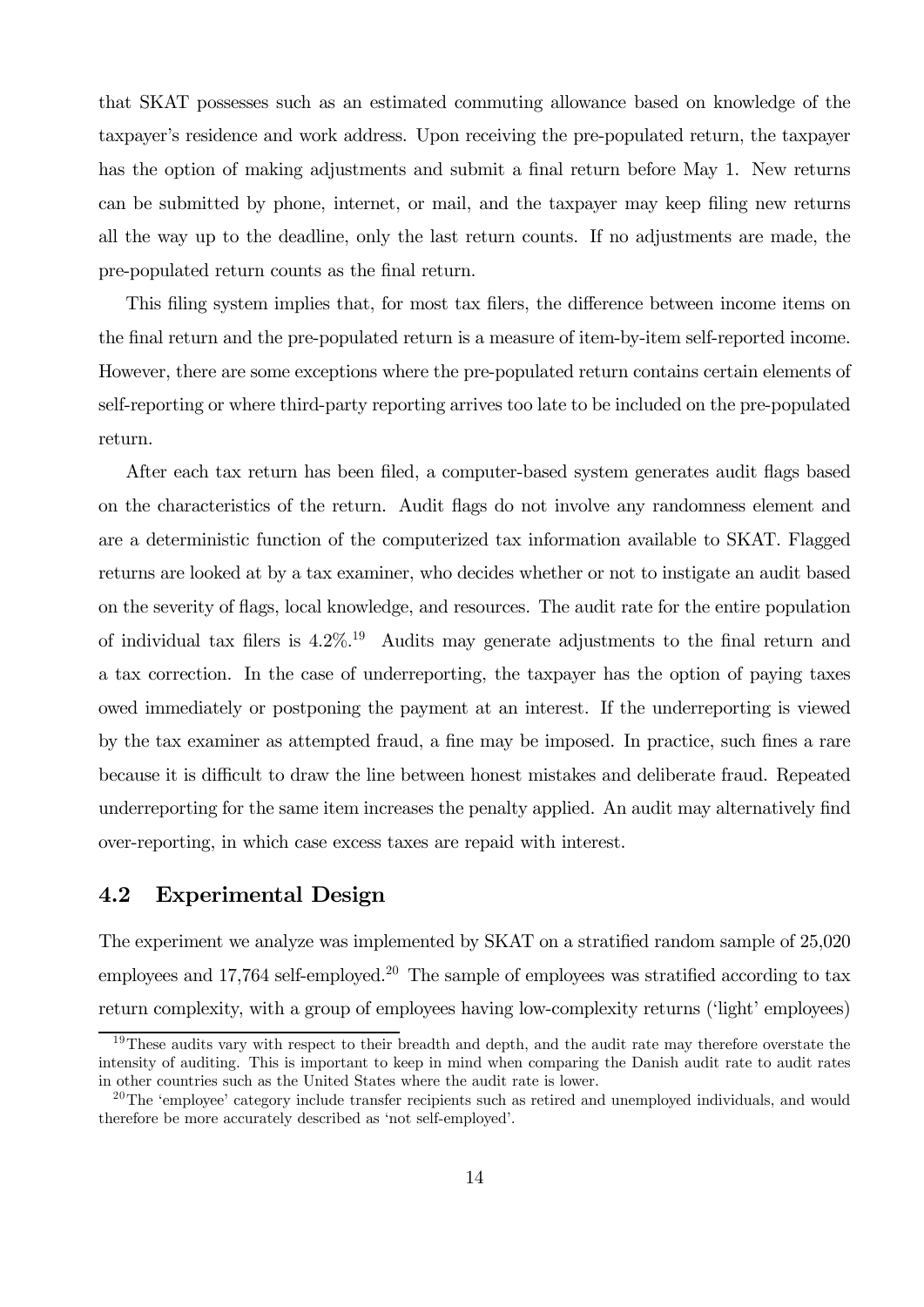and lower sampling rate and another group having high-complexity returns ('heavy' employees) and higher sampling rate.<sup>21</sup> For employees, the experimental treatments and their timing are shown in Figure 2. As will be explained below, only a subset of the experimental treatments were implemented for the self-employed.

The experiment was implemented in two stages during the filing and auditing seasons of 2007 and 2008. In the first stage, taxpayers were randomly assigned to a 100% audit group and a 0% audit group. All taxpayers in the 100% audit group were subjected to unannounced tax audits of tax returns filed in 2007 (for 2006 income), meaning that taxpayers were unaware at the time of filing that they had been selected for an audit. These tax audits were comprehensive in the sense that every item on the return was examined, and the audits used up 21% of all resources devoted to tax audits in  $2007<sup>22</sup>$  Audited taxpayers were not told that the audits were part of a special study. In the case of detected misreporting, the tax liability was corrected and a penalty possibly imposed depending on the nature of the error and as appropriate according to Danish law.<sup>23</sup> Taxpayers in the  $0\%$  audit group were never audited even if the characteristics of the return would normally have triggered an audit.<sup>24</sup>

Although SKAT intended to audit all taxpayers in the 100% audit group, the actual audit rate was in fact a bit lower than 100%. This is because some tax returns were impossible to audit due to special circumstances such as individuals dying, leaving the country, or being unreachable for some other reason. In the empirical analysis below, estimates are always based on the entire 100% audit group (including those who could not be audited), so that we are measuring intent-to-treat effects rather than treatment effects. As the actual audit rates were 98.7% for employees and 92% for self-employed individuals, our estimates are very close to actual treatment effects.<sup>25</sup> It is also important to emphasize that those thorough tax audits

<sup>&</sup>lt;sup>21</sup>Besides the stratifications with respect to employment status (employee/self-employed) and tax return complexity (light employee/heavy employee), an additional stratification was made with respect to geographical location. The geographical stratification ensured that the same number of taxpayers was selected from each of the 30 regional tax collection centers in Denmark. Because the regional tax collection centers are of roughly similar sizes, this does not oversample any particular region by much.

<sup>&</sup>lt;sup>22</sup>SKAT made considerable effort to ensure a uniform and thorough auditing procedure across all taxpayers in the full-audit group. This included organizing training workshops for the tax examiners involved in the experiment, and providing detailed auditing manuals to each examiner.

<sup>23</sup>As mentioned above, penalties are in practice rare.

<sup>&</sup>lt;sup>24</sup>However, SKAT did maintain the option of carrying out retrospective audits *after* the completion of the experiment.

<sup>&</sup>lt;sup>25</sup>We prefer to present intent-to-treat effects rather than treatment effects (which would be obtained by running a 2SLS regression on actual audit and using treatment group as an instrument), because the impossibility to audit some returns reflects actual limitations in the real-world auditing environment.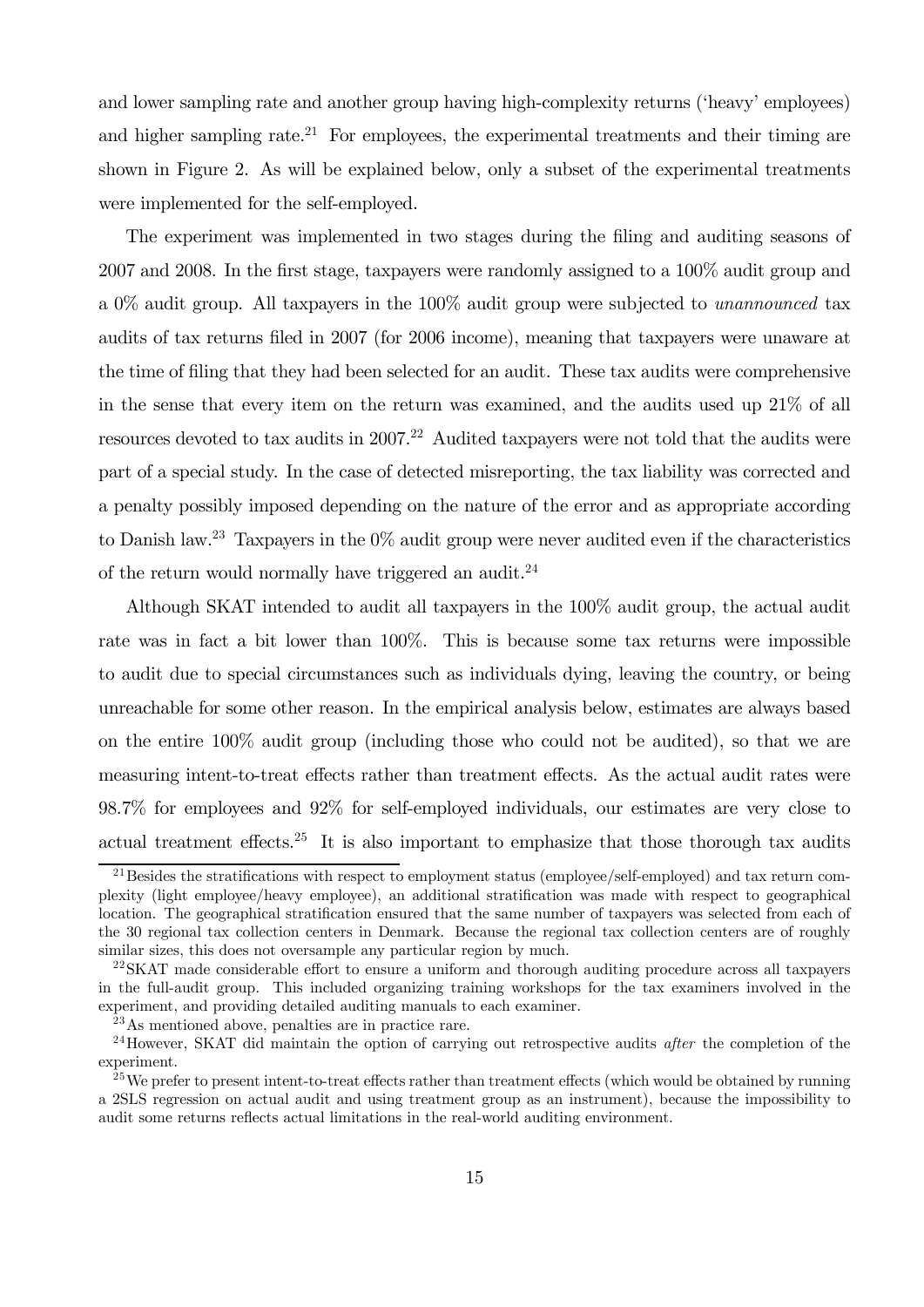may not uncover all tax evasion and hence our results provide a lower bound on total individual income tax evasion. The same issue arises in the US TCMP studies which blow up tax evasion uncovered by audits (and without the help of third-party information returns) by a multiplier factor 3.28 to arrive at the official tax evasion estimates. Unfortunately, this blowing up factor is large and has very large measurement error so that total tax evasion rates are at best rough approximations.<sup>26</sup> In this study, we therefore focus solely of *detectable* tax evasion.

In the second stage, employees (but not self-employed individuals) in both the 100% audit and  $0\%$  audit groups were randomly selected for *pre-announced* tax audits of tax returns filed in 2008 (for 2007 income). The pre-announcements were made by official letters from SKAT sent to taxpayers one month prior to the filing deadline on May 1,  $2008<sup>27</sup>$  A third of the taxpayers in each group received a letter telling them that their return would certainly be audited, another third received a letter telling them that half of everyone in their group would be audited, and the final third received no letter. The second stage therefore provides exogenous variation in the probability of being audited, conditional on having been audited in the first stage or not. The audit probability is 100% for the first group, 50% for the second group, and equal to the current perceived probability in the third group.

The wording of the threat-of-audit letters was designed to make the message simple and salient. The wording of the 100% (50%, respectively) letter was the following: "As part of the effort to ensure a more effective and fair tax collection, SKAT has selected a group of taxpayers–including you–for a special investigation. For (half the) taxpayers in this group, the upcoming tax return for 2007 will be subject to a special tax audit after May 1, 2008. Hence, (there is a probability of 50% that) your return for 2007 will be closely investigated. If errors or omissions are found, you will be contacted by SKAT." Both types of letter included an additional paragraph saying that "As always, you have the possibility of changing or adding items on your return until May 1, 2008. This possibility applies even if you have already made

<sup>&</sup>lt;sup>26</sup>The 3.28 factor was based on a survey of taxpayers from the TCMP survey in 1976. Obviously, such selfreported levels of undetected tax evasion are likely to be very noisy. In addition to this blowing up factor, the Internal Revenue Service has developed special surveys designed to measure specifically under-reported tip income and informal supplier income. See Internal Revenue Service, 1996, pp. 20-21 and pp. 41-43 for complete details.

 $27$ The pre-populated returns are administered around mid-March after which taxpayers are allowed to file their tax return. When the pre-announcement letters were delivered, some taxpayers (around 17%) had already filed a new return. However, as explained in the previous section, taxpayers are allowed to change their returns all the way up to the deadline. Only the final report is considered by tax examiners. The letters emphasized this possibility of changing the report.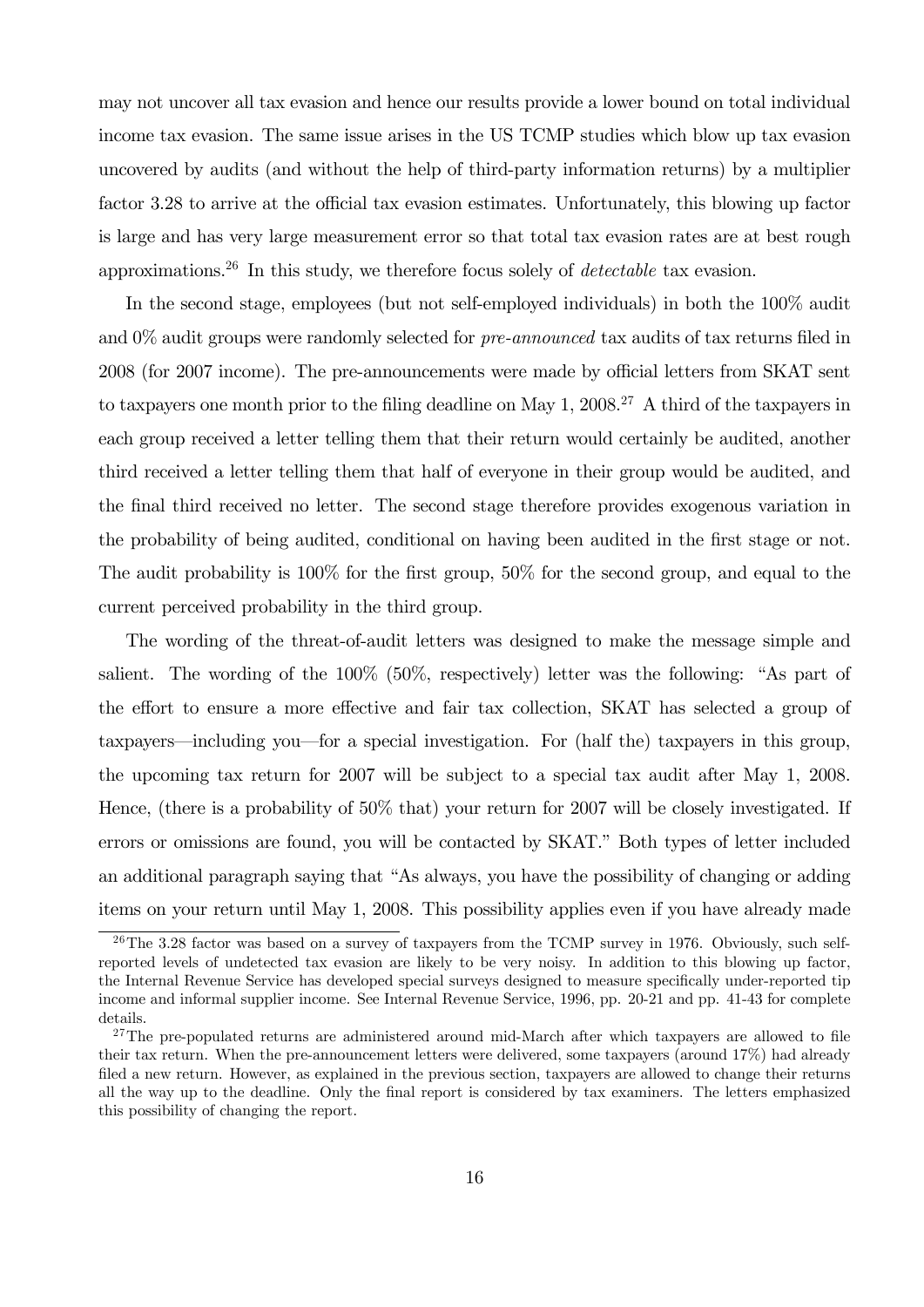adjustments to your return at this point."

After returns had been filed in 2008, SKAT audited all taxpayers in the 100%-letter group and half of all taxpayers (selected randomly) in the 50%-letter group. However, to save on resources, these audits were much less rigorous than the first round of audits in 2007. Hence, we do not show results from the actual audits in 2008, but focus instead on the variation in audit probabilities created by the threat-of-audit letters.

#### 4.3 Data

The data is obtained from SKAT's Business Object Database, which contains all information available to SKAT concerning each taxpayer. This includes all income items from the thirdparty information reports and from the pre-populated, filed, and audited tax returns for each year and each taxpayer. For the 2007 filing season (2006 income), we extract item-by-item income data from the third-party information report  $(I)$ , the pre-populated return  $(P)$ , the filed return  $(F)$ , and the after-audit return  $(A)$ . For the 2008 filing season (2007 income), we extract income data from the third-party information report  $(I)$ , the pre-populated return  $(P)$  and the filed return  $(F)$ <sup>28</sup>. We also extract variables from the computer-generated audit flag system (presence and number of flags) on which audit decisions would normally be based. Finally, the database contains a limited number of socio-economic variables such as age, gender, residence, and marital status. For employees, we also extracted information on the industrial sector of the employer (21 categories) and the total number of employees at the firm.

## 5 The Anatomy of Tax Compliance

#### 5.1 Overall Compliance

This section analyzes data from the baseline audits of tax returns filed in 2007 for incomes earned in 2006 in the 100% audit group. The results are shown in Table 3. Panel A of this table shows filed income (column (1)), the total audit adjustment (column (2)), adjustments due to under-reporting (column (3)), and adjustments due to over-reporting (column (4)). Each of these four variables are disaggregated into a number of different income categories, and for each category we show average amounts (in Danish kroner) and percent of tax filers with non-zero

 $^{28}$ We are not using the **A**-event in 2008, because those audits were much less comprehensive and deep than the first round of audits in 2007.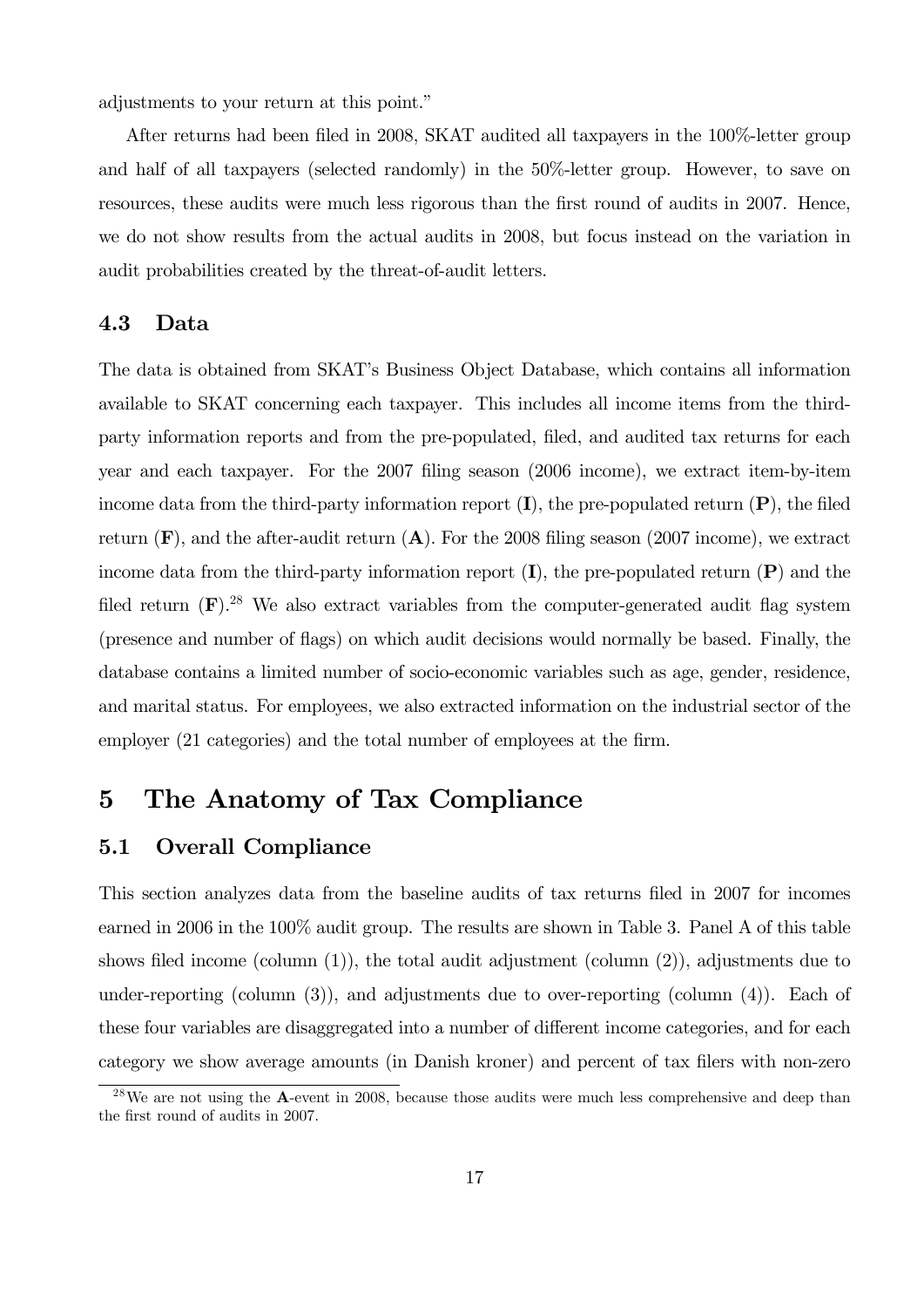amounts. All statistics are reported using population weights to reflect averages in the full population of tax filers in Denmark,29 and standard errors are shown in parentheses.

In Table 3 and all the following tables, earnings include wages and salaries for employees only, while earnings for self-employed individuals is reported separately as part of self-employment income. Earnings is the single largest income component and is reported by about 65% of all tax filers. Personal income includes earnings, pensions, and transfers (see Table 1 for a detailed definition), and is reported by over 95% of tax filers. Capital income is negative on average mainly due to mortgage interest payments and is also very common. Capital income is equal to about -5% of personal income, and about 94% of tax filers report non-zero capital income. Deductions also represent about -5% of personal income, but only 60% of tax filers report deductions.<sup>30</sup> Stock income constitutes less than  $3\%$  of personal income and is reported by about 22% of tax filers. Self-employment income is about 5% of personal income and is reported by 7.6% of tax filers. The sum of the above income components is defined as "net income", which is very close to personal income as the other components about cancel out on average.

Note that each of the components of net income that we described above are themselves the sum of single line items (which correspond to specific boxes on the tax return). A given line item is either always positive (such as interest income received) or always negative (such as mortgage interest payments). As we shall see, for third party reported items, the distinction between positive line items and negative line items is critical. Therefore, we split net income into "positive income" and "negative income" defined as the sum totals of all the positive and negative income components, respectively. The table also shows the total tax payment, which is equal to 34% (pre-audit) of net income.

The second column of Table 3 shows the total audit adjustment for each income category. The adjustment amounts are positive for all categories showing that taxpayers do indeed evade taxes.31 These adjustments are strongly statistically significant in all cases, except for capital income where detected tax evasion is very small. Total detectable tax evasion can be measured

<sup>29</sup>As noted above, SKAT over-sampled complex returns and returns with self-employment income in order to obtain more precise estimates with a smaller sample.

 $30$ In this and the following tables, we show deductions as negative income values.

<sup>&</sup>lt;sup>31</sup>For negative items (such as mortgage interest payments included in capital income for example), a positive adjustment means that the absolute value of the mortgage interest payment was reduced. We use this convention so that upward adjustments always mean higher net income (and hence higher net tax liability).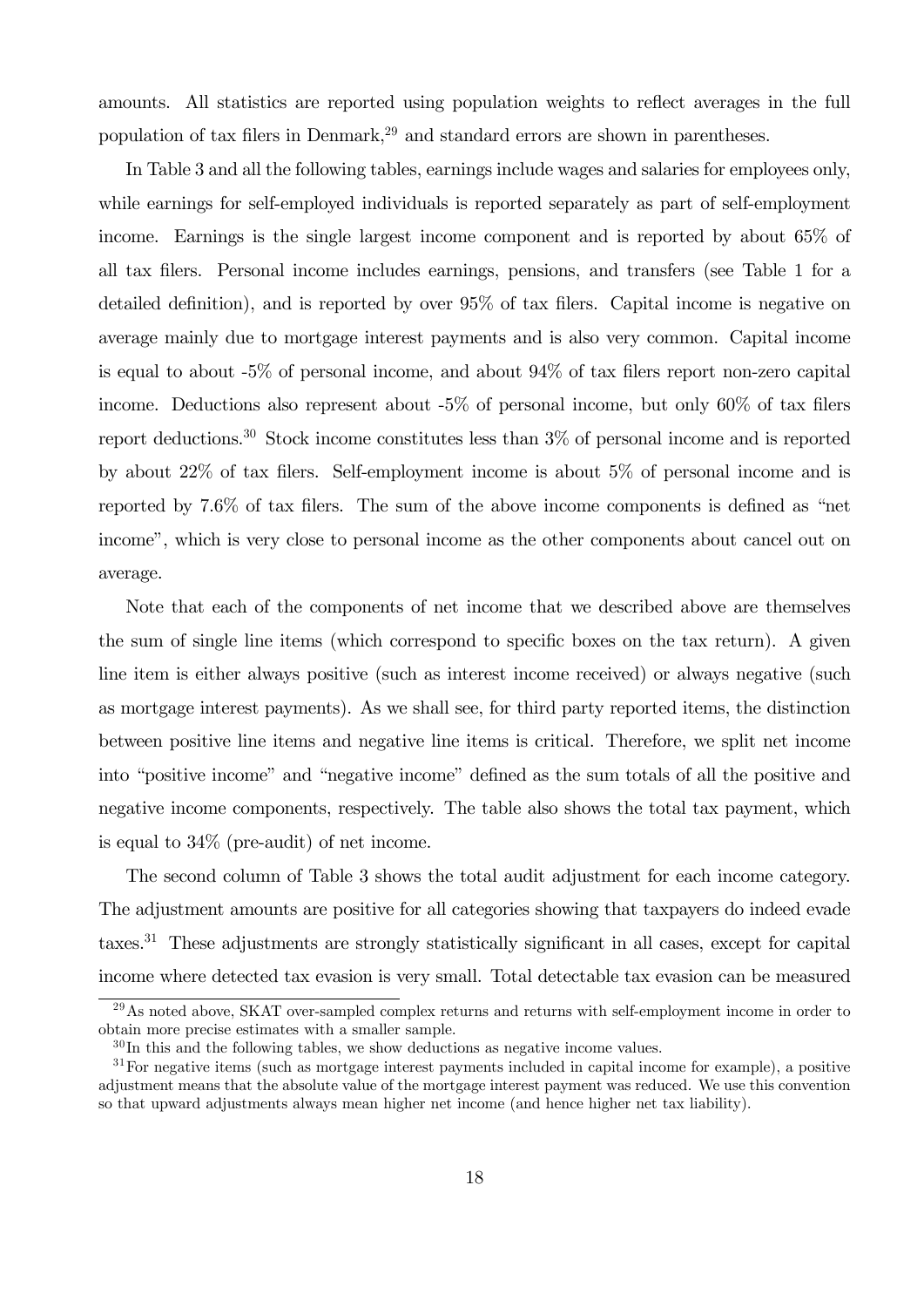by the adjustment of net income and is equal to 3,744 Danish kroner ( $\simeq$  USD 750), corresponding to about 1.8% of net income. The tax lost through detectable tax evasion is 1,670 DKK, or  $2.4\%$  of total tax liability.<sup>32</sup> As discussed above, net income can be decomposed as positive income plus negative income. The adjustment rate is 1.41% for positive income and only .78% (in absolute value) for negative income.

Hence, the overall *detectable* evasion rate is very small in Denmark despite the high marginal tax rates described in the previous section. But there is substantial heterogeneity across different income components, with evasion rates (amounts in columns  $(2)/(1)$ ) equal to 0.4% for earnings, 1.1% for personal income, 1.4% of capital income (in absolute value), 1.4% of deductions (in absolute value), 4.9% for stock income, and 8.1% for self-employment income. We come back to the reasons for this heterogeneity below.

Instead of measuring evasion rates as the share of income being evaded, we may consider evasion rates measured by the share of taxpayers evading (percent in columns  $(2)/(1)$ ).<sup>33</sup> The overall evasion rate measured by the share of taxpayers having their net income adjusted is equal to 10.5%. For each income component separately, we have evasion rates of 2.2% for earnings, 2.8% for personal income, 2.6% for capital income, 6.2% of deductions, 4.6% for stock income, and 37.7% for self-employment income. These evasion rates are generally larger than for amounts, but follow the same qualitative pattern of heterogeneity. Moreover, the t-statistics are always much higher for percent of taxpayers being adjusted than for the adjustment amounts, because amount variables have large standard errors due to outliers with very large incomes and possibly large audit adjustments. As we shall see later, this implies that it is much easier to detect statistically significant effects on probabilities of changing reported income than the effects on the reported amounts themselves.

The third and fourth columns split the total audit adjustments into upward adjustments (under-reporting) and downward adjustments (over-reporting).<sup>34</sup> We see that under-reporting takes place in all income categories, and that the detected under-reporting is always strongly

<sup>32</sup>Estimated under-reporting from the TCMP study for the US individual income tax for 1992 is 13.2% of total tax liability (Internal Revenue Service, 1996, Table 6, row 3, p .13). However, as discussed above, this factor includes a multiplier factor of 3.28 of detected under-reporting so that actual under-reported income in the US should be around 4%, higher than in Denmark but not overwhelmingly so.

<sup>&</sup>lt;sup>33</sup>The evasion rate measured this way is conditional on having a non-zero income (in the category being considered).

<sup>&</sup>lt;sup>34</sup>As mentioned above, for negative items such as mortgage payments, under-reporting means over-reporting of such deductions in absolute value.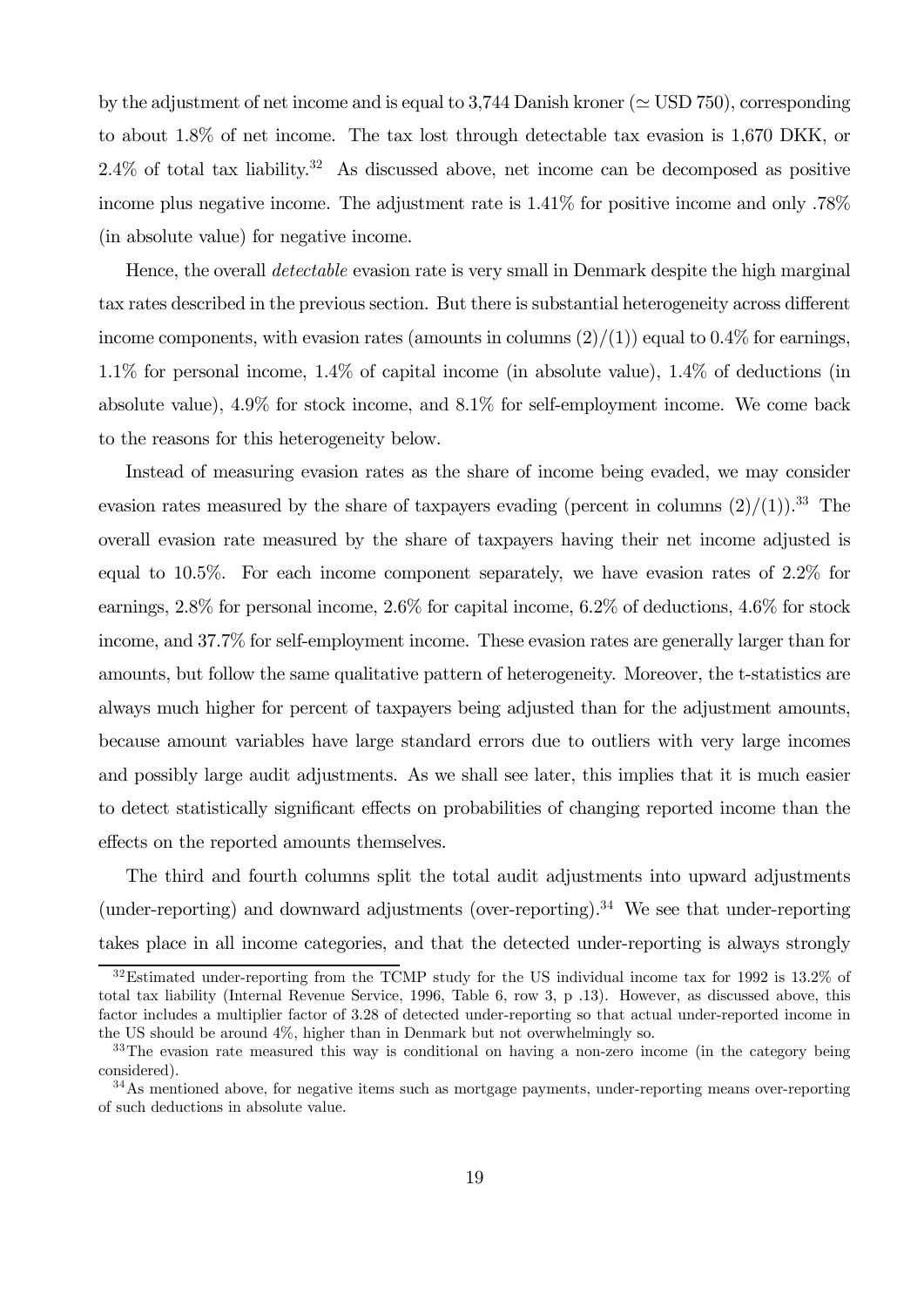significant (also for capital income where the net adjustment is insignificant). The heterogeneity across income categories follows the same pattern as for the total adjustment. We also see that there is some over-reporting taking place in all income categories. The over-reporting amounts are small but statistically significant in most income categories. The small amount of overreporting most likely reflects honest mistakes resulting from a complex tax code. In particular, if there are transaction costs associated with filing a tax return correctly due to complexity and administrative hassle, one would expect to see some over-reporting of small amounts.<sup>35</sup> We come back to the role of such transaction costs when interpreting the results of the letter experiment below.

#### 5.2 Self-Reported vs. Third-Party Reported Income

Each income category in Table 3 consists of some income items that are self-reported and other income items that are subject to third-party reporting. But the prevalence of information reporting varies substantially across income categories, with substantial third-party reporting for earnings and personal income at one end of the spectrum and very little third-party reporting for self-employment income at the other end of the spectrum. The results described above therefore suggest that evasion rates are higher when there is little third-party reporting, consistent with the findings of the TCMP studies in the United States as discussed in Section 2. A key advantage of our data is that they allow an exact breakdown of income into third-party reported income and self-reported income, facilitating a more rigorous analysis of the role of third-party reporting for tax compliance. This is done in Panel B of Table 3, which shows third-party reported income and self-reported income (in columns (5) and (7)) as well as detected under-reporting for those two forms of income separately (in columns (6) and (8)).

For earnings, third-party reporting constitutes almost 100% of total income as self-reported earnings are negligible. Third-party reporting constitutes even slightly more than 100% of total income for personal income as self-reported income includes some deductions (e.g. pension contributions). Capital income reported by third-parties is negative on net due to interest payments on mortgages, bank loans, etc., and is more than 100% of total negative capital income as self-reported capital income is positive (but relatively small). For the remaining income

<sup>&</sup>lt;sup>35</sup>Notice that the Danish system of pre-populated tax returns described in Section 4 implies that tax return filing is not in itself associated with transaction costs (because the taxpayer can always choose to do nothing, in which case the pre-populated return is automatically filed). Transaction costs are incurred only by investing the time and/or money to ensure a correct filing.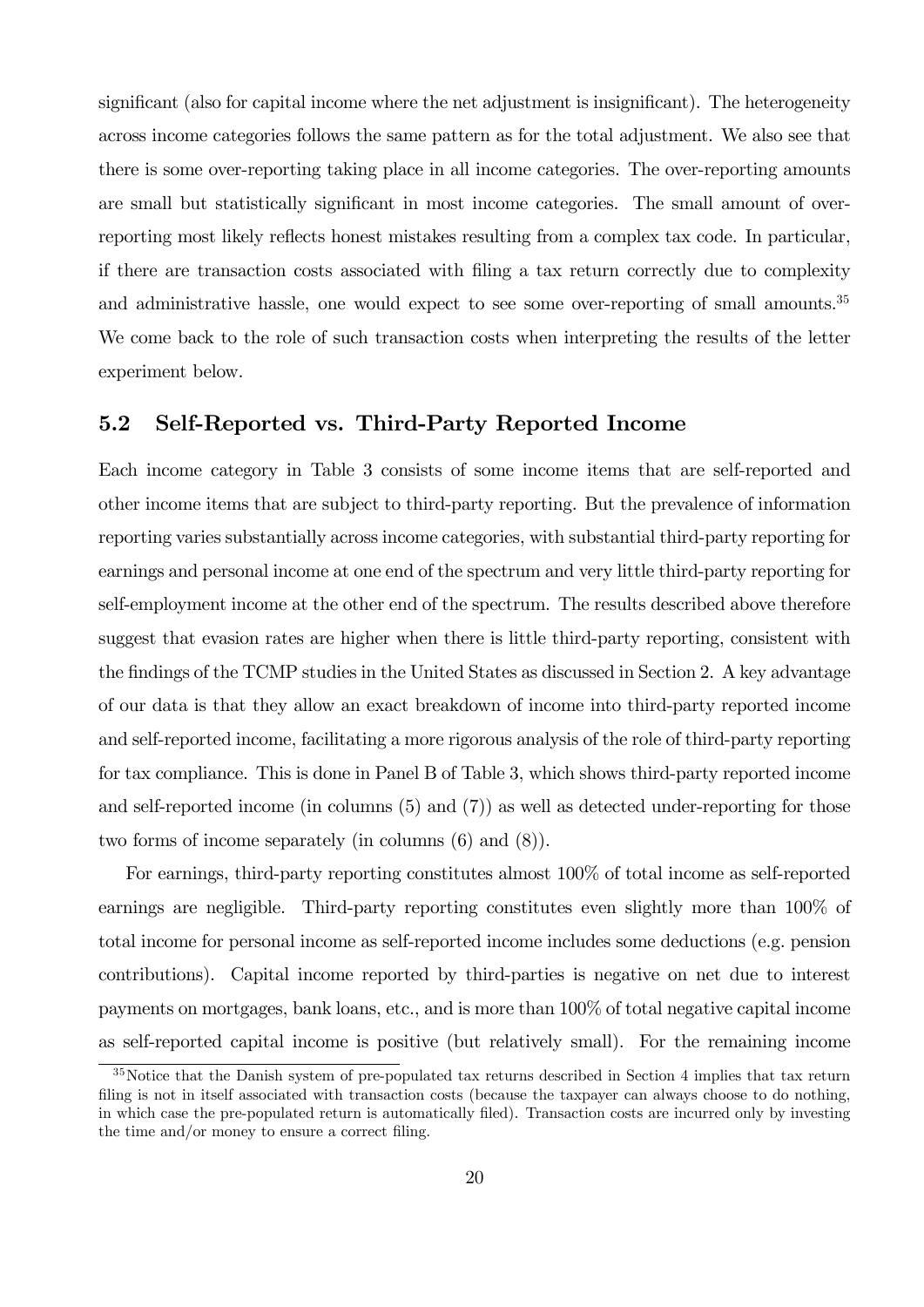components, the share of third-party reporting is 62.3% for deductions, 67.1% for stock income, and only 11.2% for self-employment income. By adding the subcomponents of income, we see that third-party reporting is equal to 95.1% of total net income, 91.8% of total positive income, and 73.6% of total negative income. Hence, third-party reporting is extremely widespread in the Danish tax system, creating high probabilities of detection for a very large part of income.

It is interesting to notice that third-party reporting is not strictly zero even for self-employed individuals. An example of third-party reporting for self-employed individuals would be an independent contractor working for a firm (but not as a formal employee), which reports the contractor wages directly to the government.<sup>36</sup> The fact that self-employment income consists of both self-reported income and third-party reported income is very useful, because it will allow us to distinguish between the effect of third-party information and the effect of other aspects of being self-employed that may matter for compliance. In the example of an independent contractor working for a firm, even though the firm submits an information report, they are not required to withhold and remit tax liability. If income tax withholding is important for compliance above and beyond the effect of third-party reporting, we would expect to see substantial noncompliance for self-employment income subject to information reporting.<sup>37</sup>

We split total tax evasion into under-reporting of self-reported income and under-reporting of third-party reported income. As mentioned above, we observe line-by-line income amounts in the information report  $(I)$ , the filed tax return  $(F)$ , and the audit-adjusted report  $(A)$ . Each report consists of line items that are either always positive (as in the case of earnings) or always negative (as in the case of deductions and losses). Consider first the always-positive line items (such as regular wage earnings for example). We can say that under-reporting of third-party income took place is the individual reported less on her return than what is obtained from third-party reports and there was a subsequent upward audit adjustment. Formally, if we have  $\mathbf{F} < \mathbf{A} < \mathbf{I}$ , then third-party cheating is equal to  $\mathbf{A} - \mathbf{F}$ . If we have  $\mathbf{F} < \mathbf{I} \leq \mathbf{A}$ , then third-party cheating is equal to  $I - F$ . In all other cases (i.e., if either  $A \leq F < I$  or  $F \geq I$ ), third-party cheating is zero. Given this procedure, we measure under-reporting of self-reported income as the residual difference between total under-reporting and third-party under-reporting.

<sup>36</sup>Such income information reporting for some forms of self-employment income also takes place in the United States through 1099-MISC forms.

<sup>&</sup>lt;sup>37</sup>As discussed in Section 2, the empirical literature on tax evasion from the TCMP studies notes that withholding and third party information reporting help enforcement but does not try to evaluate the enforcement benefit of each component separately.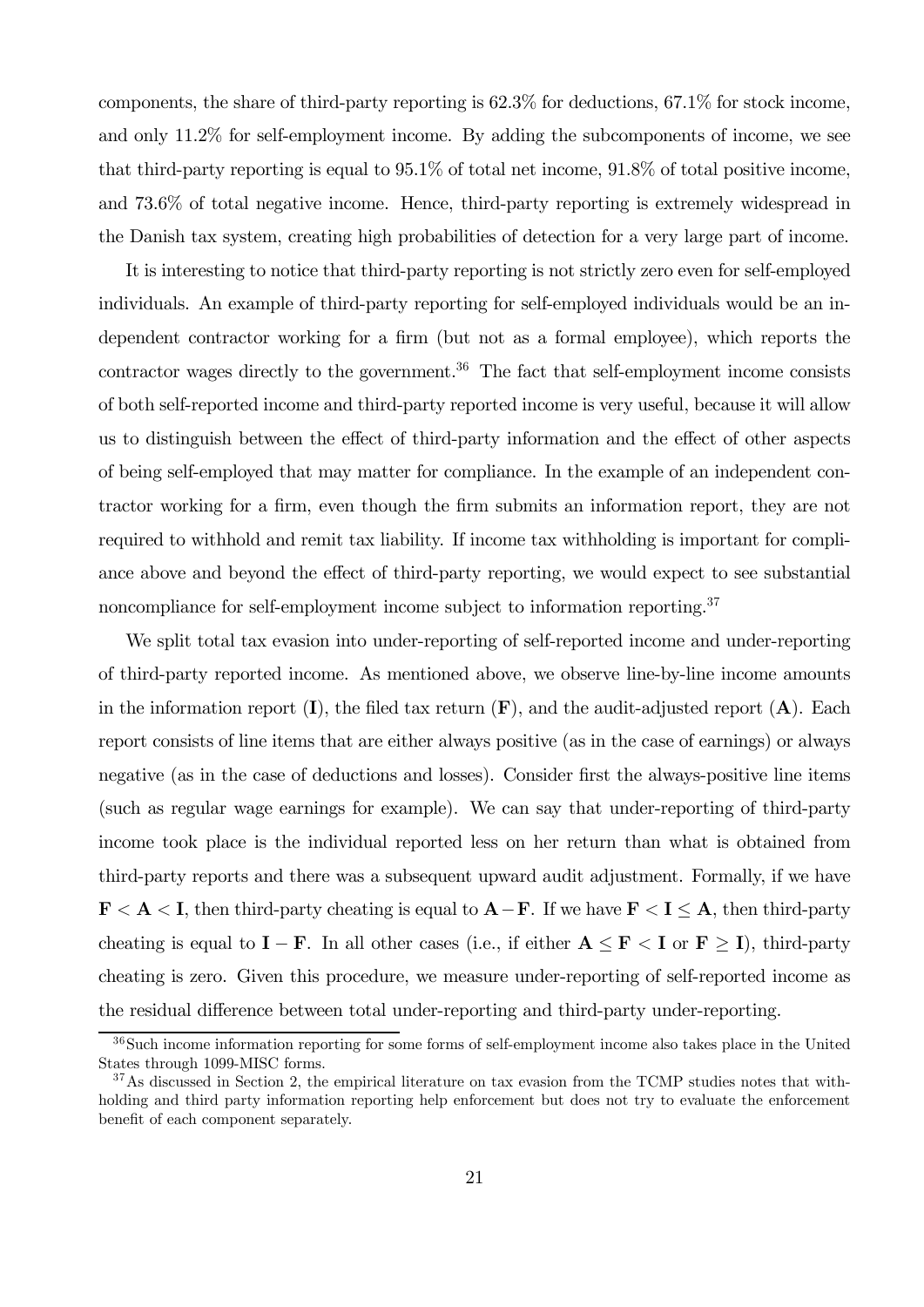Consider next the always-negative line items such as losses and deductions. If the taxpayer reports losses and deductions (in absolute value) than what is obtained from third party reports and then receives an upward audit adjustment (i.e., is denied part or all of those extra losses), this may reflect self-reported under-reporting (that is later denied in the audit) or trying to misreport third party reported losses or deductions. Our data does not allow us to separate between the two. It is possible to estimate an upper bound for third-party cheating by saying that, if  $\mathbf{F} < \mathbf{I} = \mathbf{A}$ , then we can call  $\mathbf{I} - \mathbf{F}$  third-party cheating. However, this upper bound is likely to capture mostly self-reported cheating and is therefore not very useful. Therefore, we will define third-party under-reporting only for positive income items.<sup>38</sup>

We find a very strong variation in tax evasion depending on the information environment. Consider the tax evasion rates for third-party reported income (columns  $(6)/(5)$ ) and for selfreported income (columns  $(8)/(7)$ ). For third-party reported income, the evasion rate for total positive income is only 0.24%, and the evasion rates vary from 0.2% to 0.9% across the different income components. For example, the evasion rate for self-employment income conditional on third-party reporting is 0.9%, suggesting that tax evasion among self-employed individuals is large because of the information environment and not because of other aspects of being selfemployed (such as the absence of withholding). By contrast, tax evasion for self-reported income is substantial: the evasion rate for positive self-reported income is 15.8%. The evasion rates are equal 8.7% for capital income,  $14.9\%$  for stock income, and  $11.6\%$  for self-employment income.<sup>39</sup> Notice that the evasion rate for self-employment income is not particularly high compared to the other forms of income once we condition on self-reporting. For total self-reported net income, the tax evasion rate is equal to 36.9%. Because self-reported net income consists of positive amounts and negative amounts that just about cancel on average (self-reported net income is quite small), measuring tax evasion as a share of self-reported net income may give an exaggerated representation of the evasion rate.

To summarize these results, tax evasion is very low overall and equal to about 1.8% of total income. The low evasion rate overall reflects that almost all of taxable income (95%) is subject to third-party information reporting where the probability of detection is very high and tax

<sup>&</sup>lt;sup>38</sup>For negative items, we can say with confidence that a reporting error in the third party category took place only if reported deductions/losses are smaller (in absolute value) than third-party reported deductions/losses and there is a subsequent audit adjustment. However, such mis-reporting is by definition unfavorable to the taxpayer and leads to a downward audit adjustment. Such events are extremely rare.

<sup>39</sup>When self-reported income is negative, the evasion rate calculations are based on incomes in absolute value.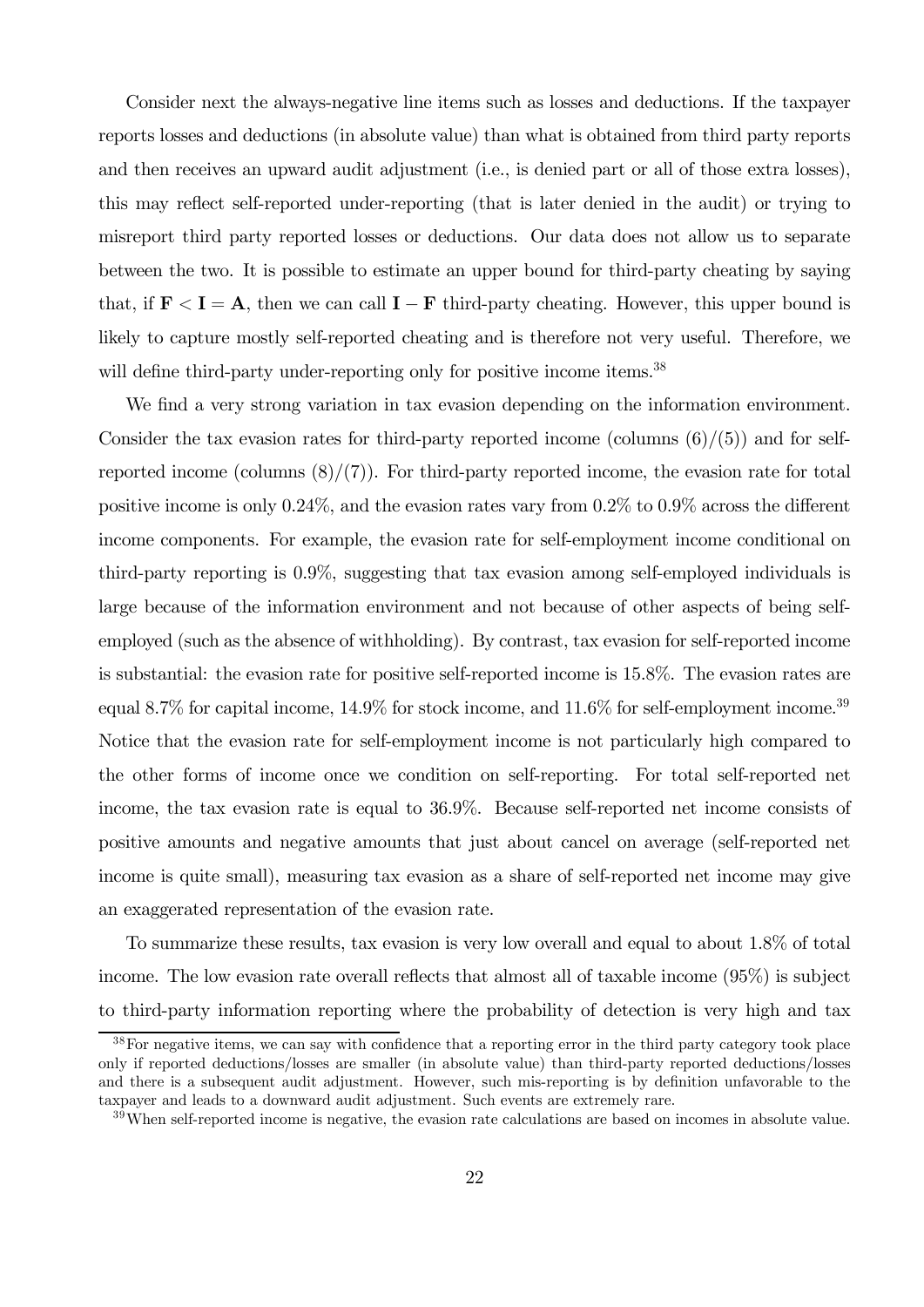evasion is essentially zero. Once we zoom in on purely self-reported income, tax evasion rates are substantial. Although self-reported income constitutes only about 5% of total income, it is responsible for 87% of detected tax evasion. These results suggest that overall tax evasion is low, not because taxpayers are *unwilling* to cheat, but because they are *unable* to cheat successfully due to the widespread use of third-party reporting.

### 5.3 Socio-Economic vs. Tax Information Factors

To explore the determinants of noncompliance, Tables 4A and 4B report the results of OLS regressions of an audit adjustment dummy and the audit adjustment amount on a number of dummy covariates. The regressions are run for the full-audit group using population weights, and consider adjustments in total net income as the dependent variable.

Table 4A investigates the relationship between income class and the probability of audit adjustment (Panel A) and the audit adjustment amount (Panel B). In columns (1) and (3), the only regressor is a constant and the estimated coefficients show the fraction of tax returns being adjusted and the average adjustment amount (repeating the estimates for net income in Table 3). Columns (2) and (4) add dummies for post-audit income levels: a dummy for negative income and dummies for different quantiles of the distribution of positive income. The excluded group is the bottom quartile of positive incomes, so that effects are estimated relative to this group. We find that the presence of negative income increases the likelihood of misreporting by 30.6 percentage points and the amount of under-reporting by DKK 10,700. Conditional on having a positive income, the probability of audit adjustment is increasing in the level of income, with incomes above the 95th percentile being 13.4-16.9 percentage points more likely to be adjusted. However, the amount of under-reporting is lower at the top than at the bottom, implying that tax evasion as a share of income is strongly declining in income.<sup>40</sup>

Table 4B explores the role of social versus economic and informational factors for noncompliance. Panel A (columns  $(1)-(4)$ ) shows results for a basic set of explanatory variables, while Panel B considers a richer set of explanatory variables (columns (5)-(8)). Column (1) considers four social variables: gender, marital status, geographical location (dummy for living in the capital Copenhagen), and age (dummy for being older than 45 years of age). The table shows

 $^{40}$ The finding that evasion rates are declining in income is consistent with U.S. evidence (e.g., Christian, 1994). Slemrod (2007) notes that this pattern is consistent with the saying among tax professionals that "the poor evade and the rich avoid."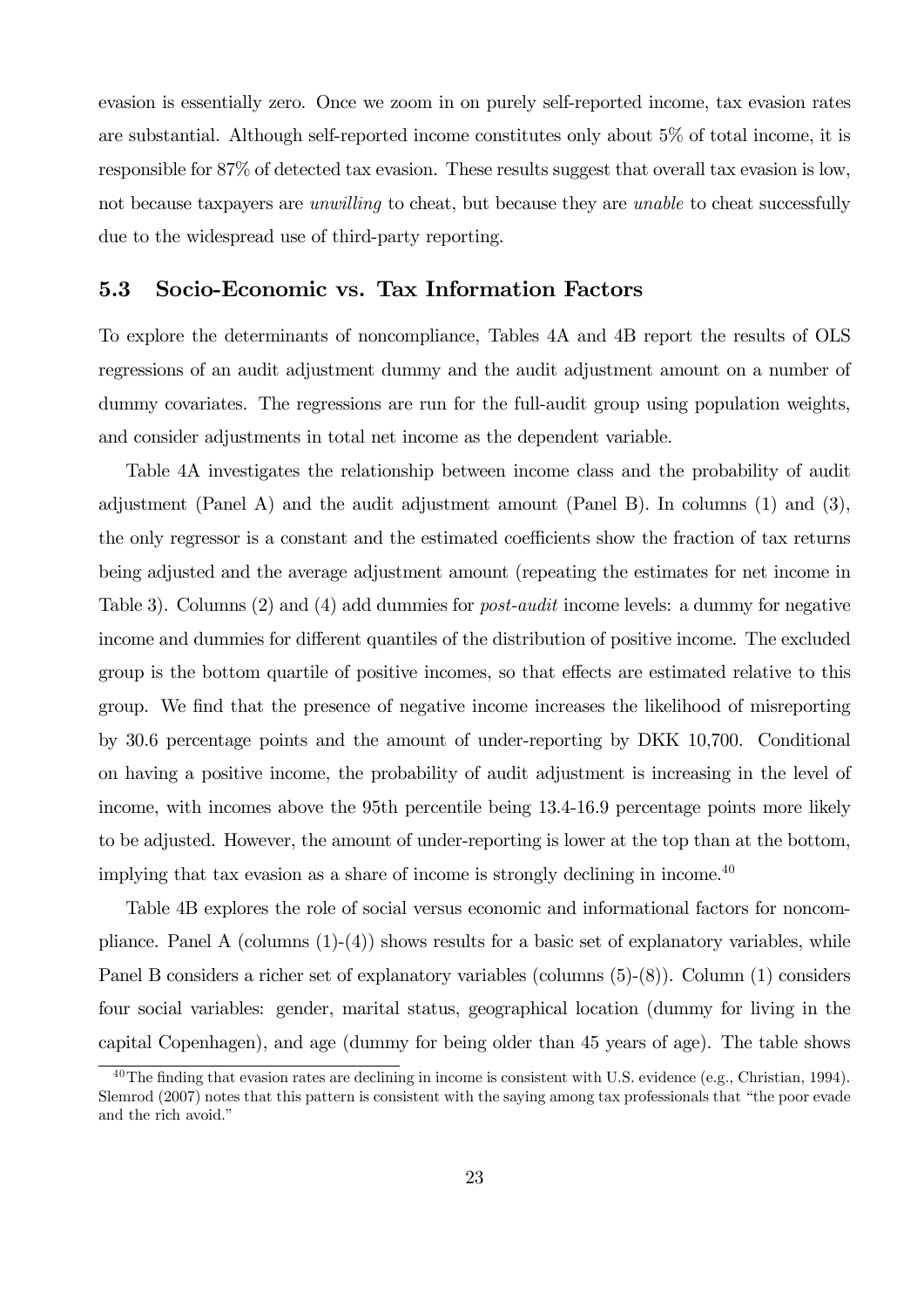that being female is negatively associated with noncompliance, being married is positively associated with noncompliance, while the effects of location and age are small and insignificant. Column (2) adds firm size (a dummy for working in a firm with less than 10 employees) and industrial sector (a dummy for working in the "informal" sector defined as agriculture, forestry, fishing, construction, and real estate sector).<sup>41</sup> We see that working in a small firm and working in the informal sector are positively associated with noncompliance.<sup>42</sup> Column  $(3)$  considers tax return variables capturing the presence and size of self-reported income: a dummy for having non-zero self-reported income, a dummy for having self-reported income above DKK 20,000, and a dummy for having self-reported income below DKK -10,000. The results show very strong effects of having non-zero self-reported income and of having large self-reported income (in absolute value). Column (4) brings all the variables together in order to study their relative importance. The results show that by far the strongest predictors of evasion are the variables capturing self-reported income. The effect of firm size is also fairly strong and significant, while the effect of "informal" industrial sector becomes insignificant. The effects of gender, marital status, and geographical location are much smaller although they remain significant, while age is insignificant. Interestingly, the effect of marital status changes sign and being married is associated with less noncompliance when including the income information variables. The female dummy effect on noncompliance remains negative. It is illuminating to consider the R-squares and adjusted R-squares across the different specifications. The specification including only selfreported income variables explains about 14.3% of the variation, while the specification with only socio-economic factors explains only about 1.3%. Adding socio-economic variables to the specification with tax return variables only increases the R-square from  $14.3\%$  to  $14.6\%$ . This suggests that information, and specifically the presence and size of income that is difficult to trace, is the most central aspect of the compliance decision.

In columns  $(5)-(8)$ , we investigate whether these findings are robust to including a much richer set of explanatory variables. We include 6 location dummies (corresponding to the 6 main geographical areas of Denmark), 3 age group dummies, 5 firm size dummies, 22 industry sector dummies, along with dummies for having non-zero self-employment income, capital in-

<sup>&</sup>lt;sup>41</sup>The informal sector classification is meant to capture industries that are generally prone to informal activities.

 $42$ The link between small firm size and noncompliance is consistent with the theory of Kleven, Kreiner, and Saez (2009), which centers on firm size as the key determinant of third-party information and tax evasion. However, that model focuses on collusion between workers (taxpayers) and firms (third-parties), which is not specifically what is being tested here.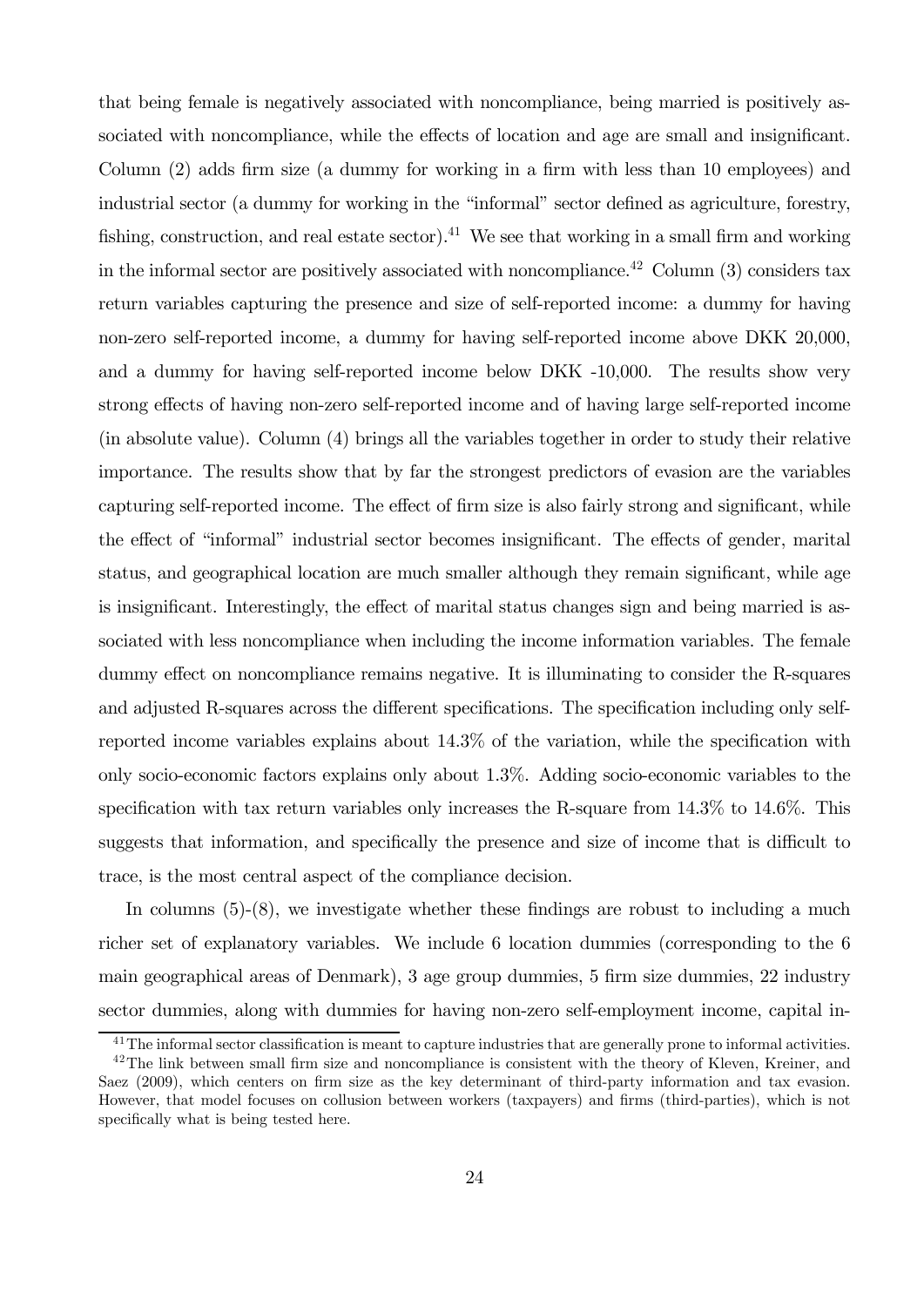come, stock income, and deductions. We also include a dummy for having been flagged by the computer-based audit selection system at SKAT (described in Section 4). The overall conclusions are the same as above. Although several of the socio-economic variables are significant, the largest effects by far are driven by variables capturing self-reported income and self-employment income. The presence of stock income also has a fairly strong and significant effect, while the other income variables are small and insignificant. The effect of the audit flag is also insignificant, conditional on the other variables. As before, the R-squares show that social variables explain a very small part of the variation, while tax return variables explain a much larger part of the variation. This confirms the conclusion from above that information and traceability are central to the compliance decision.

In sum, those basic descriptive findings confirm the general conclusion from Table 3 that self-reported vs. third-party reported income is the critical distinction for tax evasion. It should be noted however that social factor such as gender and marital status still have a significant impact on evasion, although small in magnitude, even after controlling for tax related income information variables.

## 6 The Effects of Tax Enforcement on Compliance

#### 6.1 Randomization Test

In this section, we consider the effects of audits and threat-of-audit letters on subsequent reporting. We start by running a randomization test to ensure that the treatment and control groups are ex ante identical in both experiments. Table 5 shows the results of the audit randomization in Panel A (columns  $(1)-(4)$ ) and the letter randomization in Panel B (columns (5)-(8)). The table shows average incomes in different categories, percent of taxpayers with non-zero incomes in different categories, the share of females, and average age. Notice that we do not show self-employment income for the letter experiment, because this experiment was implemented only for employees (defined as those with no self-employment income). Unlike the baseline compliance study above, statistics are no longer estimated using population weights to match the full Danish population, but reflects instead the composition in the stratified random sample on which the experiments are based. We use experimental weights so as to increase slightly the power of our results. This is the reason why the statistics for the 100% audit group in column (1) are not the same as the statistics in Table 3.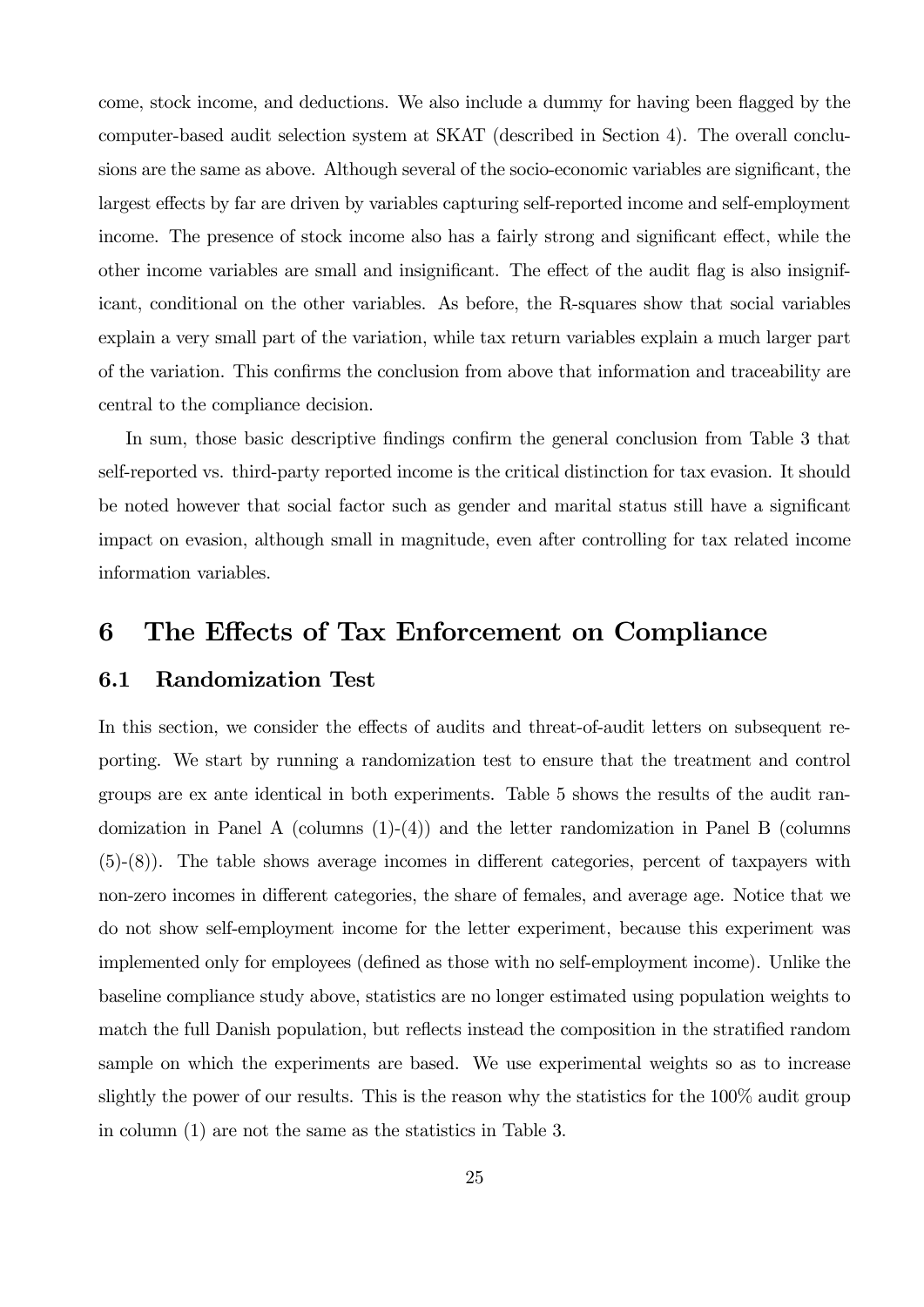For the audit randomization, income statistics are based on the tax returns filed in 2007 for the 2006 tax year (incomes earned in 2006), i.e. right before the baseline audits were implemented. We see that the differences between the  $0\%$  and  $100\%$  audit groups are always very small and are far from statistically significant at the 5% level, showing that the randomization was indeed successful. For the letter randomization, statistics are based on the pre-populated tax returns in 2008 with respect to the 2007 tax year, i.e. right before the letter experiment was implemented. Again, we find that none of the differences are statistically significant at the 5% level. Hence, we can conclude that the letter randomization was also successful. In the next section, we report and discuss our findings for the effect of audits on reporting in the following year.

#### 6.2 The Effect of Audits on Future Reporting

It is useful to start by considering the effect of audits on future reporting in the context of the economic model of tax evasion developed in Section 3. In that model, reported income depends on the perceived probability of detection when engaging in tax evasion. Because tax audits are rare events for a taxpayer, experiencing an audit is likely to provide new information and therefore lead to a change in the perceived probability of detection. We may think of the detection probability as a product of two probabilities: the probability of audit and the probability of detection conditional on audit. Audits may affect the perceived detection probability through both channels. One would expect the effect on the perceived audit probability to be positive. The effect on the perceived probability of detection conditional on audit is ambiguous, because the taxpayer may learn that the tax authorities are either more or less effective at uncovering evasion than expected. However, because of the way the audit procedure works (in the experiment and outside the experiment), it is most likely that the audits have a positive effect on the perceived probability of detection conditional on being audited. This is because audited taxpayers are contacted only if tax inspectors upon examining the return believes that hidden income or unjustified deductions can potentially be uncovered. Hence, taxpayers are typically only aware of being audited in cases where tax inspectors are successful. Hence, the probability of detection conditional on audit (as well as the audit probability) is likely to increase as a result of experiencing an audit, in which case the standard economic model predicts an increase in reported income. In particular, we would expect to see increases in self-reported reported income,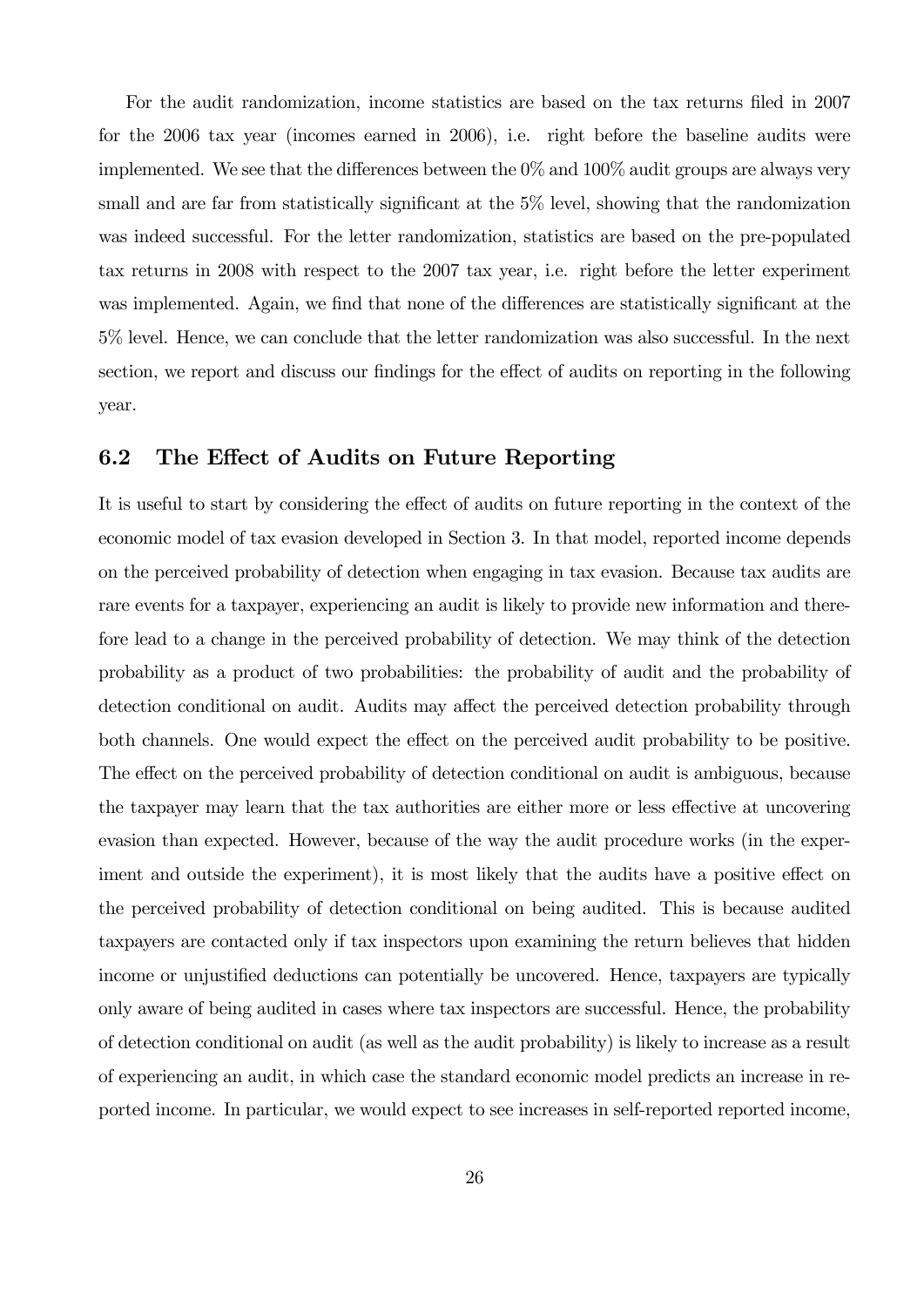but not necessarily in third-reported income where the probability of detection is already close to one.

As the experimental audits were implemented on tax returns filed in 2007, we estimate the effects of audits on subsequent reporting by comparing changes in filed income from 2007 to 2008 (income earned in 2006 and 2007 respectively) in the 0% and 100% audit groups. Table 6 shows estimates for the probabilities of increasing filed income (Panel A) and for the actual income changes (Panel B) for different income components. For panel B, income changes have been trimmed at -200,000 and +200,000 Danish Kroner in order to get rid of extreme observations that would make estimates very imprecise.<sup>43</sup> Column  $(1)$  reports the audit adjustment in the 100% audit group in the baseline year. This column provides a useful benchmark to compare the effects of prior audits to actual detectable evasion.

Actual detectable evasion can be seen as the amount of income that can be *mechanically* uncovered by a thorough audit while the effect on subsequent reported income the following year can be seen as the extra amount of income that can be recovered by the tax administration through behavioral responses to the perceived change in audit probability.

We start by considering the effect of audits on total reported income (columns  $(2)-(4)$ ), and then break down the total effect into the effect on self-reported income (columns (5)-(7)) and the effect on third-party reported income (columns  $(8)-(10)$ ). In each case, the three columns are organized as follows: column (1) reports the income change (probability of increase in Panel A and nominal amount of change in Panel B) in the 100%

For total net income, we see that prior audits have a positive impact on both the probabilities of increasing income and the actual income amounts. The probability of increasing total net income is 62.54% in the 100% audit group compared to 61.48% in the 0% audit group, corresponding to an effect of 1.06 percentage points on the probability of increasing income. This estimate is statistically significant at the 5% level. The estimated effect on the amount of total net income is equal to DKK 2826, which is equal to 54% of the audit adjustment in the 100% group in base year. Similarly, prior audits have a positive impact of 1.09 percentage points on probability of tax increase, and increase taxes by an amount of 1368 DKK which is 58% of taxes underpaid according to baseline audits. This shows that audits, in addition to mechanically increased tax collections due to adjustments, also generate substantial future income and taxes

<sup>43</sup>Less than 2% of observations are trimmed on average.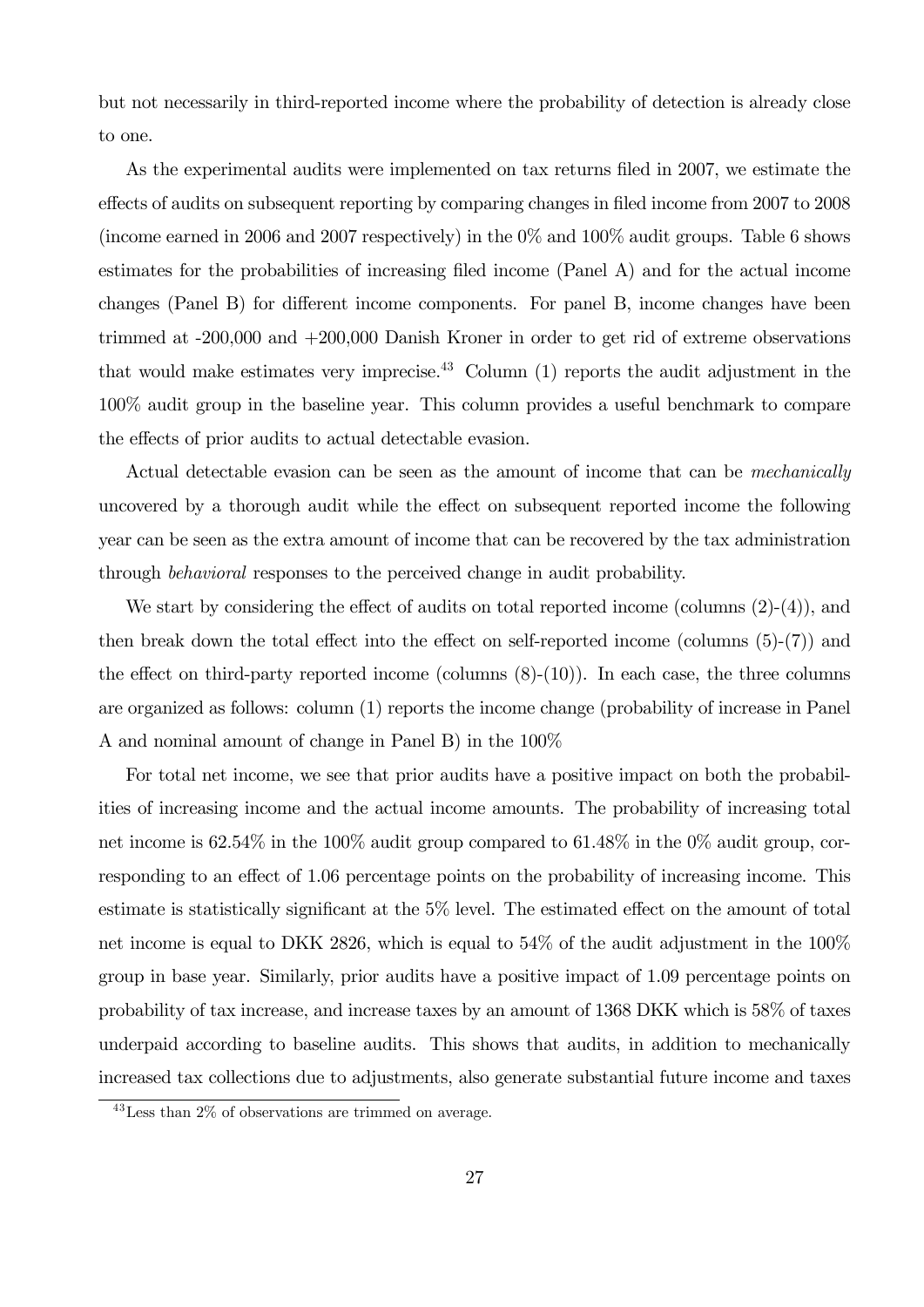through behavioral responses of taxpayers following an audit.

Considering the effects on the each subcomponents of income, we see that the effects of audits are generally positive with the only exception being a small negative (and statistically insignificant) effect on the probability of increasing capital income. However, the estimates for most of the subcomponents are quite small and several of them are statistically insignificant; only for self-employment income is the effect large and statistically significant. Because selfemployment income is almost fully self-reported, this suggests again that the informational context is central to tax enforcement effects on compliance.

To explore the role of information, we split the effect on total income into the effect on thirdparty reported income and the effect on self-reported income. For third-party reported income, estimated effects of audits are always small and statistically insignificant at the 5% level. This is also the case for the (small) part of self-employment income that is subject to third-party reporting. For self-reported income, a very different picture emerges. The effect on net income is equal to DKK 2409. The effect on self-employment income is equal to DKK 1815. These effects are strongly statistically significant. Consistent with these findings for income amounts, we also find strong and statistically significant effects on the probabilities of increasing self-reported net income and self-employment income. For the remaining income items, we cannot detect any significant effects on amounts, but we do find effects on the probabilities of increasing income for some items. In contrast, we do not find any significant effects of prior audits on third party reported incomes.

We conclude that audits have significant and substantial effects on subsequent reporting of self-reported income, but negligible effects on the reporting of third-party income. This is consistent with the simple economic model presented in Section 3 if experiencing an audit raises the perceived probability of detection for self-reported items (where the probability is low initially) but not for third-party reported items (where the probability is close to one initially).

#### 6.3 The Effect of Threat-of-Audit Letters

We now turn to the effect of the threat-of-audit letters, which provide exogenous variation in the probability of audit. As described above, the letters announce audit probabilities of either 50% or 100% to randomly selected taxpayers in the full-audit and no-audit groups. In interpreting the results, it is important to keep in mind that the probability of audit is not the same as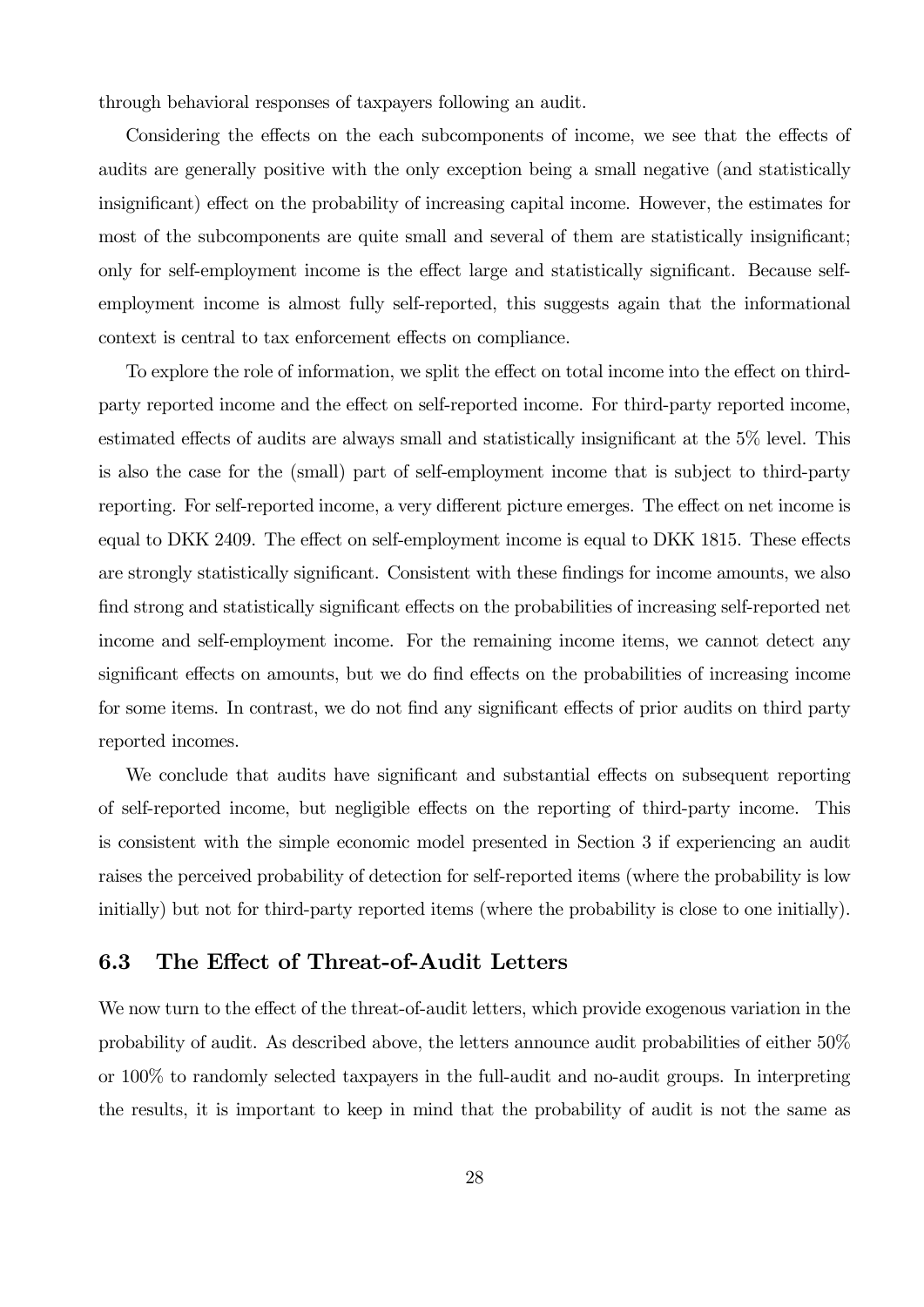the probability of detection, which is the parameter that ultimately determines tax compliance according to economic theory. The variation in the audit probability creates variation in the detection probability, with the size of the variation depending on the probability of detection conditional on being audited. The conditional probability of detection is unobservable, but is likely to be quite low for self-reported income where tax inspectors have very little hard information to guide them in uncovering hidden income. Hence, while the audit probabilities being imposed in the experiment are extremely high, the detection probabilities are much more modest and the magnitude of the estimates should be interpreted in this light.

In order to study the effects of the threat-of-audit letters, we consider the sample of employees (as the letter randomization did not include self-employed individuals), who filed tax returns in both 2007 and 2008, and who have an address on record so that they could be reached by mail. Because taxpayers received the threat-of-audit letters shortly after receiving the pre-populated return (P-event) and about one month prior to the filing deadline (F-event) in 2008, we focus on the effect of letters on difference between the P- and F-events in 2008 (for incomes earned in 2007). These are self-reported adjustments to the pre-population return. The pre-population return includes all third-party information available to the government, and the estimates should therefore be interpreted as effects on self-reported income. In order to obtain sufficient statistical power, we focus on the probability of changing incomes on the pre-population return instead of effects on incomes per se. As noted above, standard errors are much higher for income changes than for the fraction of taxpayers changing income, which makes it easier to detect effects on probabilities than on amounts.

The estimates are shown in Table 7. We start by discussing the results displayed in columns  $(1)-(5)$ , which show letter effects for the entire sample of employees (including both the  $0\%$ and 100% audit groups) and concerns the effect of receiving any letter (50% and 100% letters together). Columns (1) and (2) show the probabilities of self-reported adjustments in the control group (who did not receive a letter) and the treatment group (who did receive a letter). Column (3) reports the difference in adjustment probabilities between the control and treatment groups (column  $(2)-(1)$ ), while columns  $(4)$  and  $(5)$  split the total effect on adjustments into the effects on upward and downward adjustments. As an adjustment is either upward or downward, column (3) is the sum of columns (4) and (5). As in earlier tables, standard errors are reported below the estimate in parenthesis. The following three findings emerge.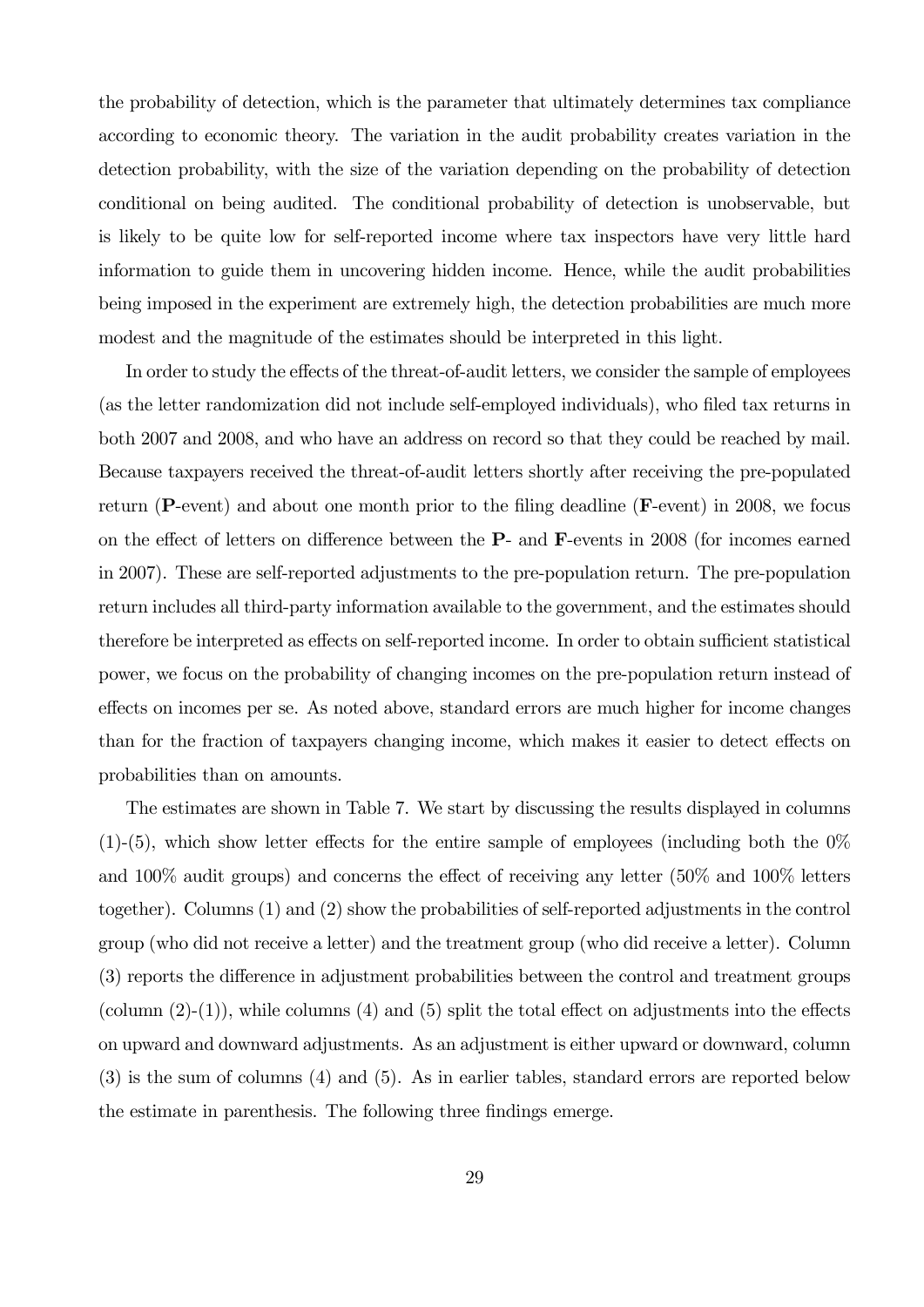First, there is a clear significant effect of threat-of-audit letters on the probability of making an adjustment for most income components. For total net income, the probability increases by 2.17 percentage points from a base of 27.55%, corresponding to an increase of 7.9%. The effect is also strongly significant for total tax paid. Interestingly, the effects of letters on adjustment probabilities are relatively larger for income items that are rarely adjusted such as earnings, personal income, and stock income. The percentage increase in adjustment probabilities (columns  $(3)/(1)$ ) is equal to 17.9% for earnings (marginally significant), 14.6% for personal income, 12.2% for capital income, 2.9% for deductions, and 29.5% for stock income. The small effect on deduction is statistically insignificant. Second, the effect of letters on adjustments reflect primarily *upward* adjustments of taxable income, except for the (statistically insignificant) effects on deductions. This is obviously consistent with the standard economic model: letters increase the perceived probability of detection and therefore deter taxpayers from underreporting. Third, letters also increase the probability of downward adjustment of all income items shown in the table, although none of the differences are statistically significant at the 5% level (only 2 of the 7 estimates have a t-statistic above 1.5). The presence of downward adjustments is incompatible with the simple AS-type model presented in Section 2, but can be understood by accounting for transaction costs associated with filing correctly. Filing correct tax returns is costly given the complexity of the tax code. If a return is not correct, the taxpayer faces potential transaction costs of subsequently having to deal with an audit.<sup>44</sup> Therefore, tax filers who receive threats-of-audits might rationally spend more time to file correct returns, reducing filing errors and hence leading to a higher rate of downward adjustments as well.

We now turn to the results in columns  $(6)-(11)$ , which split the sample by  $100\%$  audit and 0% audit in the baseline year. The main conclusion from these estimates is that letter effects are stronger in the 0% audit group than in the 100% audit group. For the 100% audit group, the effects of letters on adjustments (any, downward, and upward) are almost always statistically insignificant. For the  $0\%$  audit group, effects tend to be larger and more statistically significant, especially for income components that are very common and rarely adjusted such as earnings, personal income, and capital income. The percentage increase in the probability of

<sup>44</sup>Consistent with this idea, the letters did generate complaints from tax filers who resented being chosen for this special audit study. Presumably, the complainers were honest tax filers who did not plan to deliberately evade taxes, because cheating tax filers would not have complained to SKAT for fear of the signal that this would send to tax inspectors.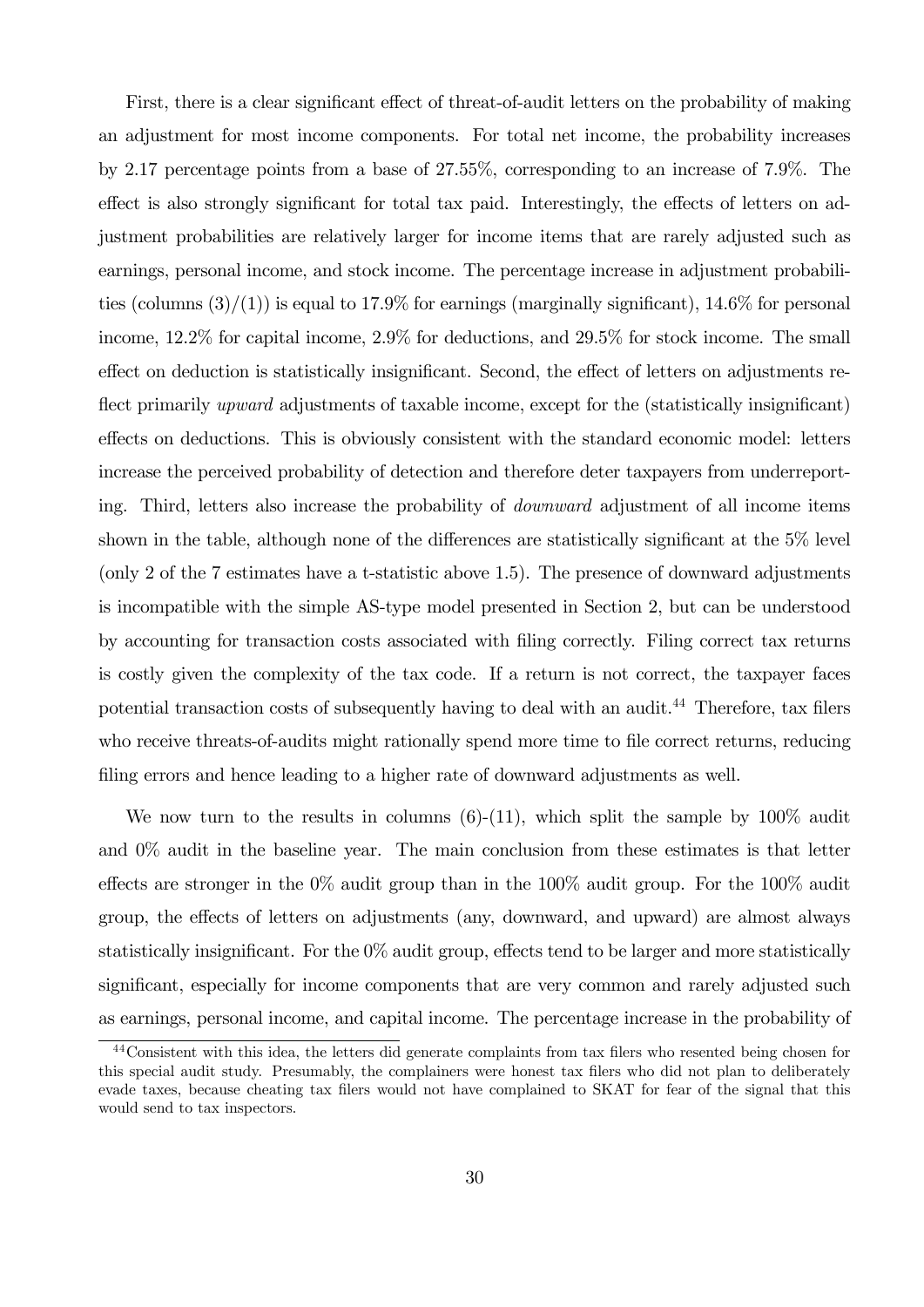any adjustment in the 0% audit group (columns  $(6)/(1)$ ) is equal to 24.5% for earnings, 30.1% for personal income, and 19.3% for capital income. Moreover, the effects on upward adjustments are higher and more significant on average for the 0% audit group, and there is now a significant effect on upward income adjustments from deductions. Effects on *downward* adjustments also tend to be larger for the 0% audit group, although all except one (personal income) are still statistically insignificant.

The fact that letter effects are stronger in the  $0\%$  audit group than in the  $100\%$  audit group is consistent with our findings from the audit experiment discussed in the previous section. There we concluded that audits raise the perceived probability of detection for self-reported items in the following year. This implies that, when the letter treatment is implemented in the year following the audits, the perceived probability of detection is already high among individuals in the 100% audit group. This effectively weakens the letter treatment and provides an explanation why effects are mostly insignificant in the 100% audit group.

Finally, Table 7 explores the differential effects of the 50% letters and 100% letters. Column (12) shows the difference in adjustment probabilities between the 50%-letter and the no-letter groups, while column (13) shows the difference in adjustments between the 100%-letter and 50%-letter groups. The table shows that there is no evidence that the 100% letters generate more adjustments than the 50% letters. The differences between the 100%-letter and 50% letter groups are sometime negative and sometimes positive, but they are always statistically insignificant. This result can be explained in the context of the standard economic model if an audit probability of 50% is large enough to push taxpayers to a corner solution with zero detectable evasion. Notice that, as the probability of audit becomes sufficiently high, it is optimal to file a report ensuring a zero probability of detection conditional on being audited. This does not imply that taxpayers report truthfully, only that they report income that can potentially be uncovered by the tax inspectors. Because an audit probability of 50% is indeed very high, it is likely to push taxpayers to a corner solution of this type.

## 7 Conclusion

The economics literature on tax evasion follows on the seminal work of Allingham and Sandmo (1972), who considers a situation where a taxpayer decides how much income to self-report facing a probability of audit and a penalty for cheating. In effect, this type of model considers tax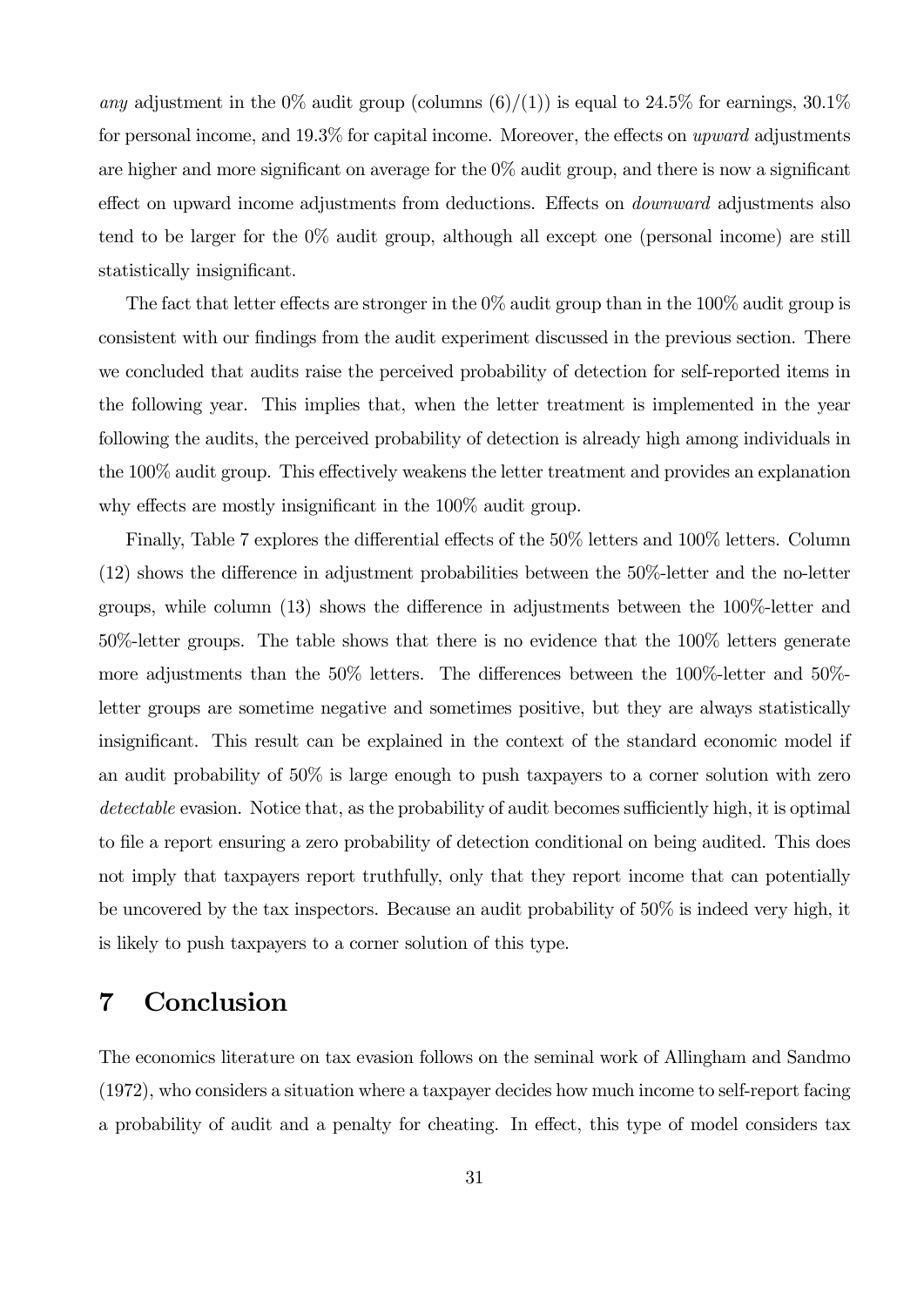evasion as another risky asset in a household's portfolio. Micro-simulations as well as laboratory experiments show that, at realistic levels of audit probabilities and penalties, an AS-type setting predicts much less compliance than we observe in practice, at least in developed countries. This suggests that the AS-model misses important aspects of the real-world reporting environment, and a number of different generalizations have been proposed and analyzed in the literature. In particular, several authors have argued that observed compliance levels can only be explained by accounting for psychological or cultural aspects of the reporting decision such as guilt, shame, and a moral obligation to pay taxes.

While we do not deny the importance of psychological and cultural aspects in the decision to evade on taxes and indeed our results show that social factors do play a role, overall the evidence presented in this paper points to a more classic information story. In particular, we show that the key distinction in the taxpayer's reporting decision is whether the income item in question is subject to information reporting from third parties or if the information is collected solely by selfreporting (combined with audit threats and penalties). Unlike previous empirical studies, our data enable us to distinguish precisely between income items subject to each type of reporting. Only the part of income subject to pure self-reporting is adequately described by an AS-type setting, and for such income items we do indeed find that evasion is quite substantial. On the other hand, for the part of income that is subject to third-party reporting, the government has perfect information unless the taxpayer and the third party collude and jointly underreport income. Our study suggests that, absent such collusion, third-party reporting is an extremely effective enforcement device.<sup>45</sup> Our results also suggest that third-party information reporting rather than withholding at source is the most important factor for successful enforcement, a point we plan to investigate more deeply. Given the very costly nature of tax audits and their limited effectiveness is detecting hidden income, we conclude that enforcement resources are better spent protecting third-party tax bases and extending third-party reporting rather than using traditional audits of self-reported items.

<sup>45</sup>Kleven, Kreiner, and Saez (2009) set out a theory of tax evasion providing a mechanism design story that can explain why collusion for tax evasion between individuals and third-party is difficult to sustain in large modern business organization and explaining why third-party reporting is so successful.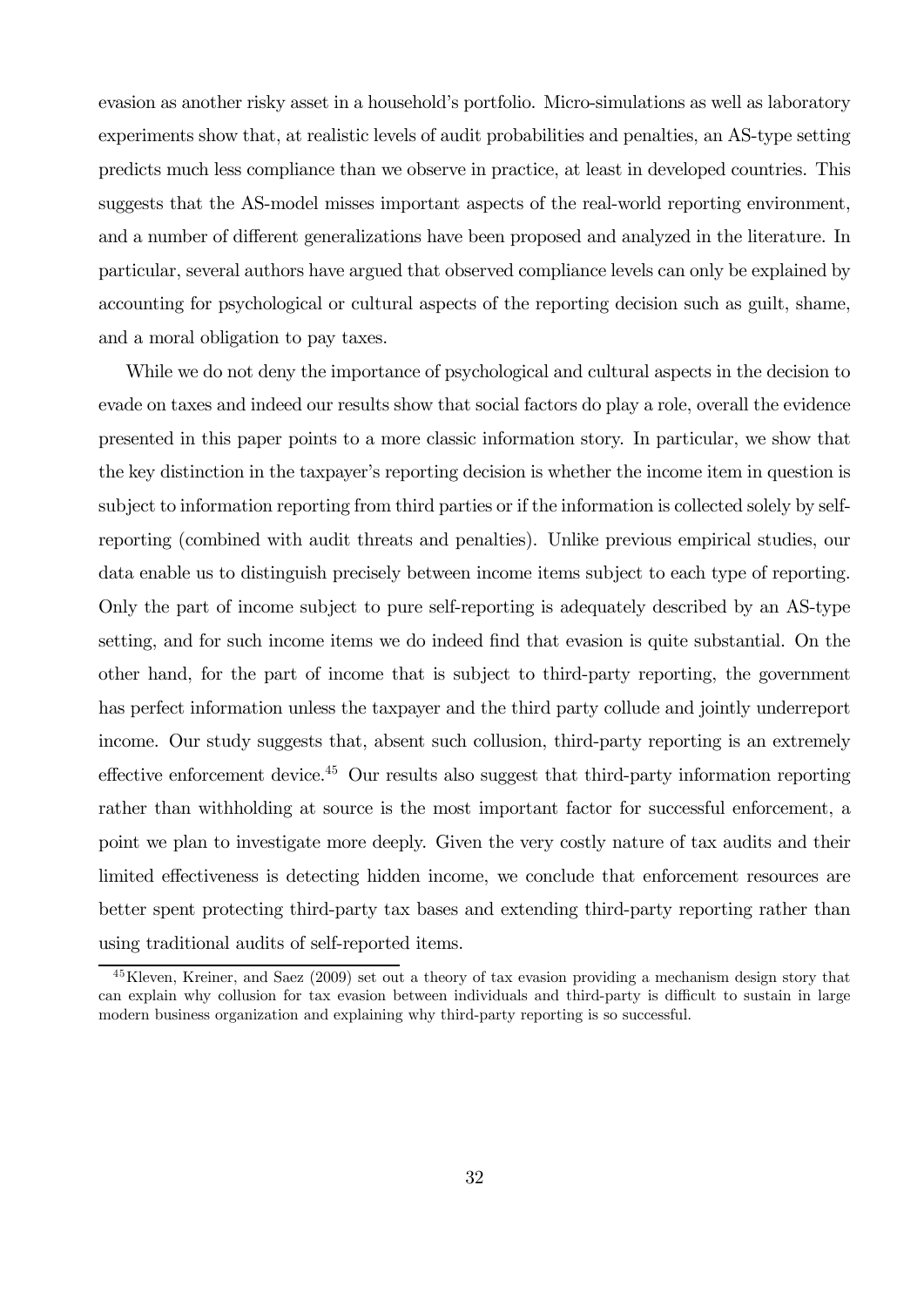## References

Allingham, M. G. and A. Sandmo (1972). "Income Tax Evasion: A Theoretical Analysis." Journal of Public Economics 1, 323-338.

Alm, J., B. R. Jackson, and M. McKee (1992a). "Estimating the Determinants of Taxpayer Compliance with Experimental Data." National Tax Journal 45, 107-114.

Alm, J., B. R. Jackson, and M. McKee (1992b). "Deterrence and Beyond: Toward a Kinder, Gentler IRS," in J. Slemrod (ed.), Why People Pay Taxes: Tax Compliance and Enforcement, University of Michigan Press: Ann Arbor, MI.

Alm, J., B. R. Jackson, and M. McKee (2008). "Getting the Word Out: Enforcement Information Dissemination and Compliance Behavior." Journal of Public Economics (in press).

Alm, J., G. H. McClelland, and W. D. Schulze (1992). "Why Do People Pay Taxes?" Journal of Public Economics 48, 21-38.

Andreoni, J., B. Erard, and J. Feinstein (1998). "Tax Compliance." Journal of Economic Literature 36, 818-860.

Beck, P. J., J. S. Davis, and W. Jung (1991). "Experimental Evidence on Taxpayer Reporting under Uncertainty." Accounting Review 66, 535-558.

Becker, G. S. (1968). "Crime and Punishment—An Economic Approach." Journal of Political Economy 76, 169-217.

Becker, W., H. J. Buchner, and S. Sleeking (1987). "The Impact of Public Transfer Expenditures on Tax Evasion; an Experimental Approach." Journal of Public Economics 34, 243-252.

Beron, K. J., H. V. Tauchen, and A. D. Witte (1992). "The Effect of Audits and Socioeconomic Variables on Compliance," in J. Slemrod (ed.), Why People Pay Taxes: Tax Compliance and Enforcement, University of Michigan Press: Ann Arbor, MI.

Bloomquist, Kim M. (2003). "Tax Evasion, Income Inequality and Opportunity Costs of Compliance", 96th National Tax Association Conference.

Blumenthal, Marsha, Charles Christian, and Joel Slemrod (2001). "Do Normative Appeals Affect Tax Compliance? Evidence From a Controlled Experiment in Minnesota" National Tax Journal 54(1), 125-138.

Christian, Charles W. (1994). "Voluntary Compliance with the Individual Income Tax: Results from the 1988 TCMP Study." In the IRS Research Bulletin, 1993/1994, Publication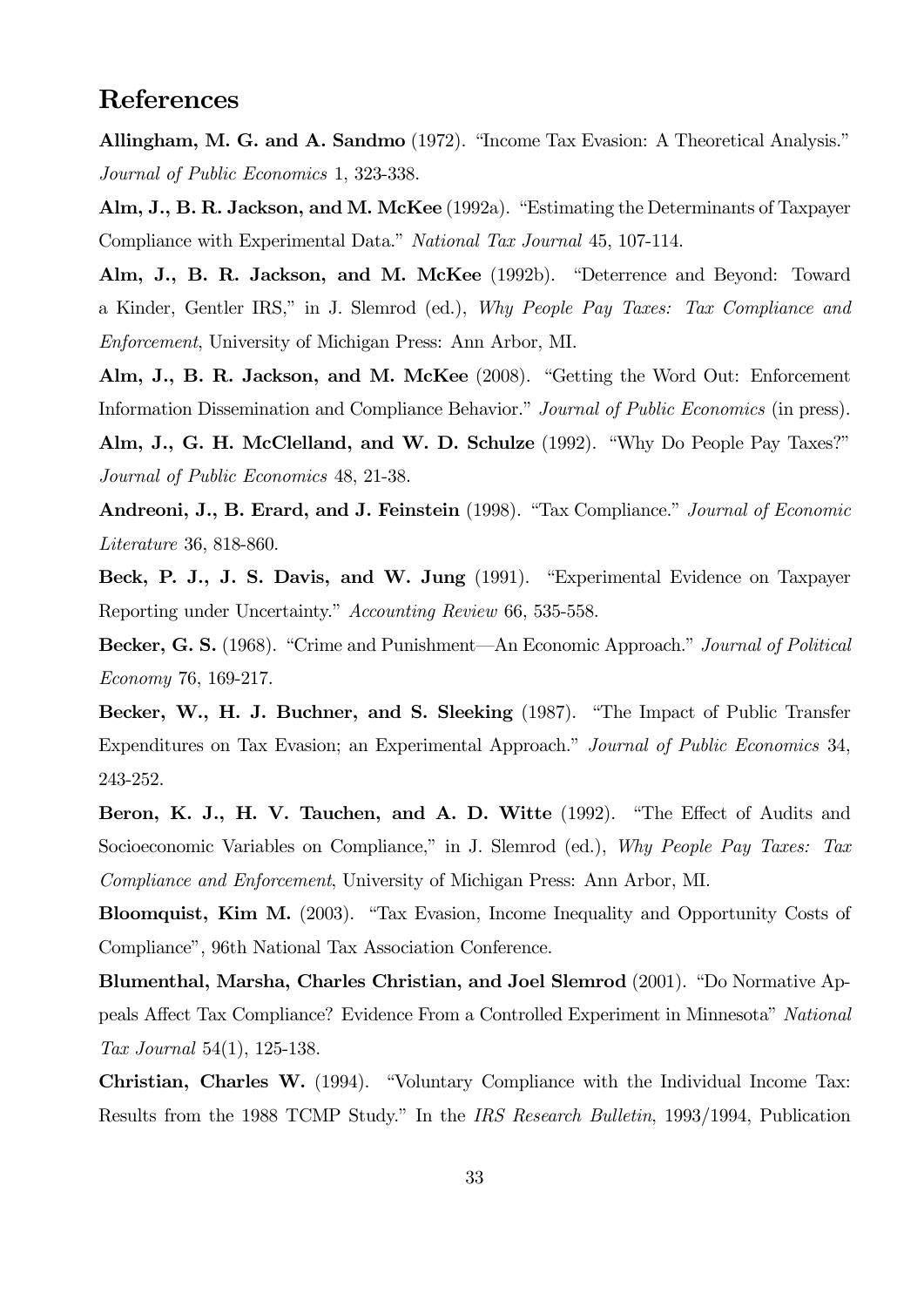1500 (Rev. 9-94), 35-42. Internal Revenue Service, Washington, D.C.

Clotfelter, Charles T. (1983). "Tax Evasion and Tax Rates: An Analysis of Individual Returns," Review of Economics and Statistics 65(3), 363—73.

Cowell, F. (1990). Cheating the Government. MIT Press, Cambridge, MA.

Dubin, J. A. and L. L. Wilde (1988). "An Empirical Analysis of Federal Income Tax Auditing and Compliance." National Tax Journal 41, 61-74.

Dubin, J., M. Graetz, L. Wilde (1990). "The effect of audit rates on the federal individual income tax, 1977-1986." National Tax Journal 43, 395-409.

Feld, L. P. and B. S. Frey (2002). "Trust Breeds Trust: How Taxpayers Are Treated." Economics of Governance 3, 87-99.

Feld, L. P. and B. S. Frey (2006). "Tax Compliance as the Result of a Psychological Tax Contract: The Role of Incentives and Responsive Regulation." Institute for Empirical Research in Economics, University of Zurich, Working Paper No. 287, April 2006.

Feldman, Naomi and Joel Slemrod (2007). "Estimating Tax Noncompliance with Evidence from Unaudited Tax Returns," Economic Journal, March 2007, 327-352.

Friedland, N., S. Maital, and A. Rutenberg (1978). "A Simulation Study of Income Tax Evasion." Journal of Public Economics 10, 107-116.

Gordon, Roger and Wei Li (2005) "Tax Structure in Developing Countries: Many Puzzles and a Possible Explanation," NBER Working Paper No. 11661, forthcoming Journal of Public Economics.

Internal Revenue Service (1996). Federal Tax Compliance Research: Individual Income Tax Gap Estimates for 1985, 1988, and 1992, IRS Publication 1415 (Rev. 4-96), Washington, D.C. Internal Revenue Service (2006). Updated Estimates of the Tax Year 2001 Individual Income Tax Underreporting Gap. Overview, Washington, D.C.

Klepper, Steven and Daniel Nagin (1989). "The Anatomy of Tax Evasion," Journal of Law, Economics, and Organization 5(1), 1-24.

Kleven, Henrik, Claus Kreiner, and Emmanuel Saez (2009). "Why Can Modern Governments Tax So Much? An Agency Model of Firms as Fiscal Intermediaries." NBER Working Paper 15218, August 2009.

Kopczuk, Wojciech, and Joel Slemrod (2006). "Putting Firms into Optimal Tax Theory", American Economic Review: Papers and Proceedings 96(2), 130-134.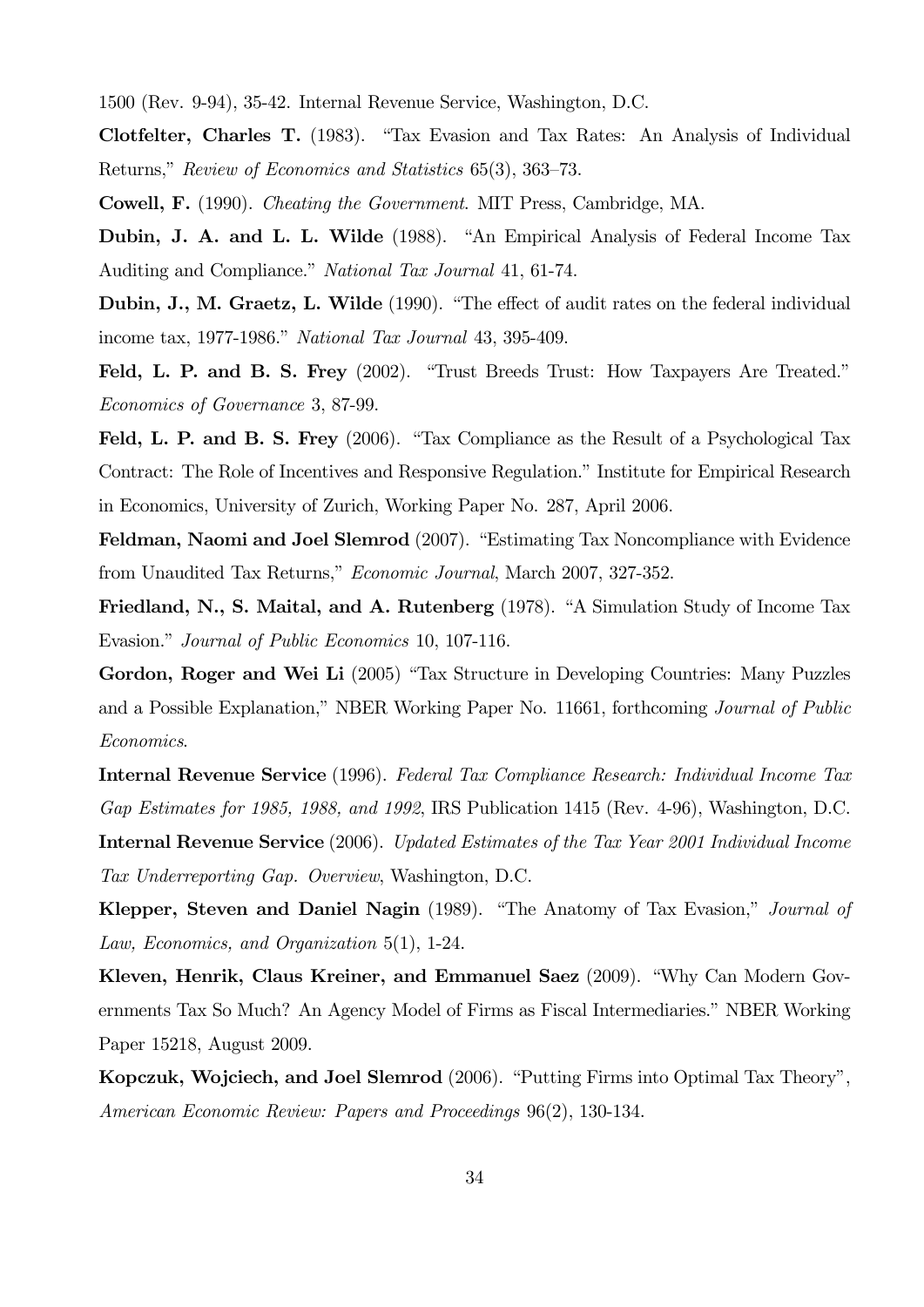Long, Susan, and Judyth Swingen. "Third Party Information Reporting and Compliance." In Research Conference Report, How Do We Affect Taxpayer Behavior?, Internal Revenue Service Document 7302 (3-91), Washington, D.C., 1990.

Pommerehne, W. W. and B. Frey (1992). "The Effects of Tax Administration on Tax Morale." Unpublished manuscript, University of Saarbrucken.

Sandmo, A. (2005). "The Theory of Tax Evasion: A Retrospective View." National Tax Journal 58, 643-63.

Shaw, J., J. Slemrod, and J. Whiting (2008). "Administration and Compliance." IFS Working Paper, forthcoming in Reforming the Tax System for the 21st Century: The Mirrlees Review.

Slemrod, J. (2001). "A general model of the behavioral response to taxation," *International* Tax and Public Finance 8(2), 119-128.

Slemrod, J. (2007). "Cheating Ourselves: The Economics of Tax Evasion," Journal of Economic Perspectives 21, Winter, 25-48.

Slemrod, J., M. Blumenthal, and C. Christian (2001). "Taxpayer response to an increased probability of audit: evidence from a controlled experiment in Minnesota." Journal of Public Economics 79, 455-483.

Slemrod, J. and S. Yitzhaki (2002). "Tax avoidance, evasion and administration," in A.J. Auerbach and M. Feldstein (eds.), Handbook of Public Economics, Vol. 3, Elsevier: Amsterdam.

Yitzhaki, S. (1974). "A Note on Income Tax Evasion: A Theoretical Analysis." *Journal of* Public Economics 3, 201-202.

Yitzhaki, S. (1987), "On the excess burden of tax evasion", *Public Finance Quarterly* 15(2), 123-137.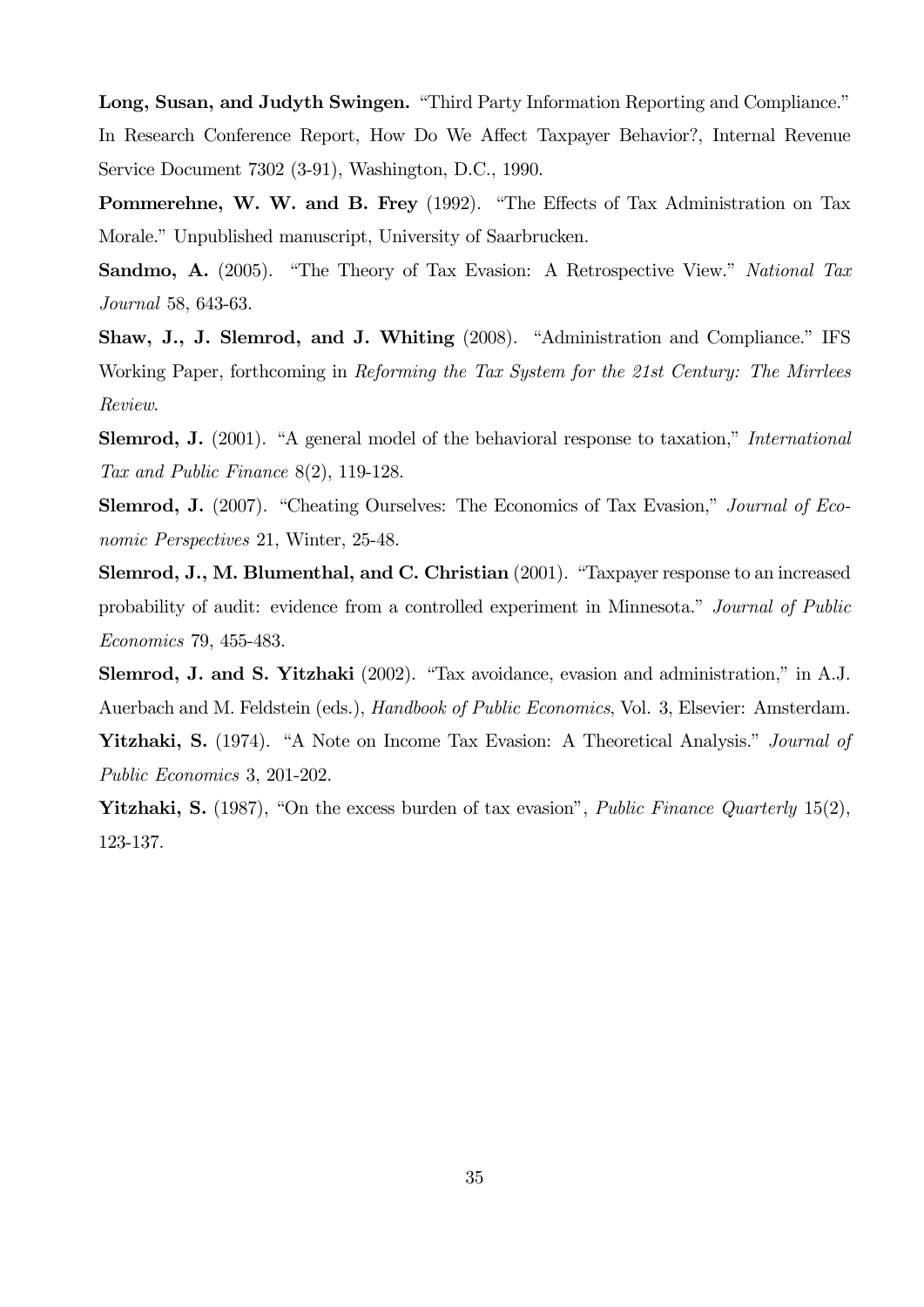**Figure 1: Probability of Detection under Third-Party Reporting**

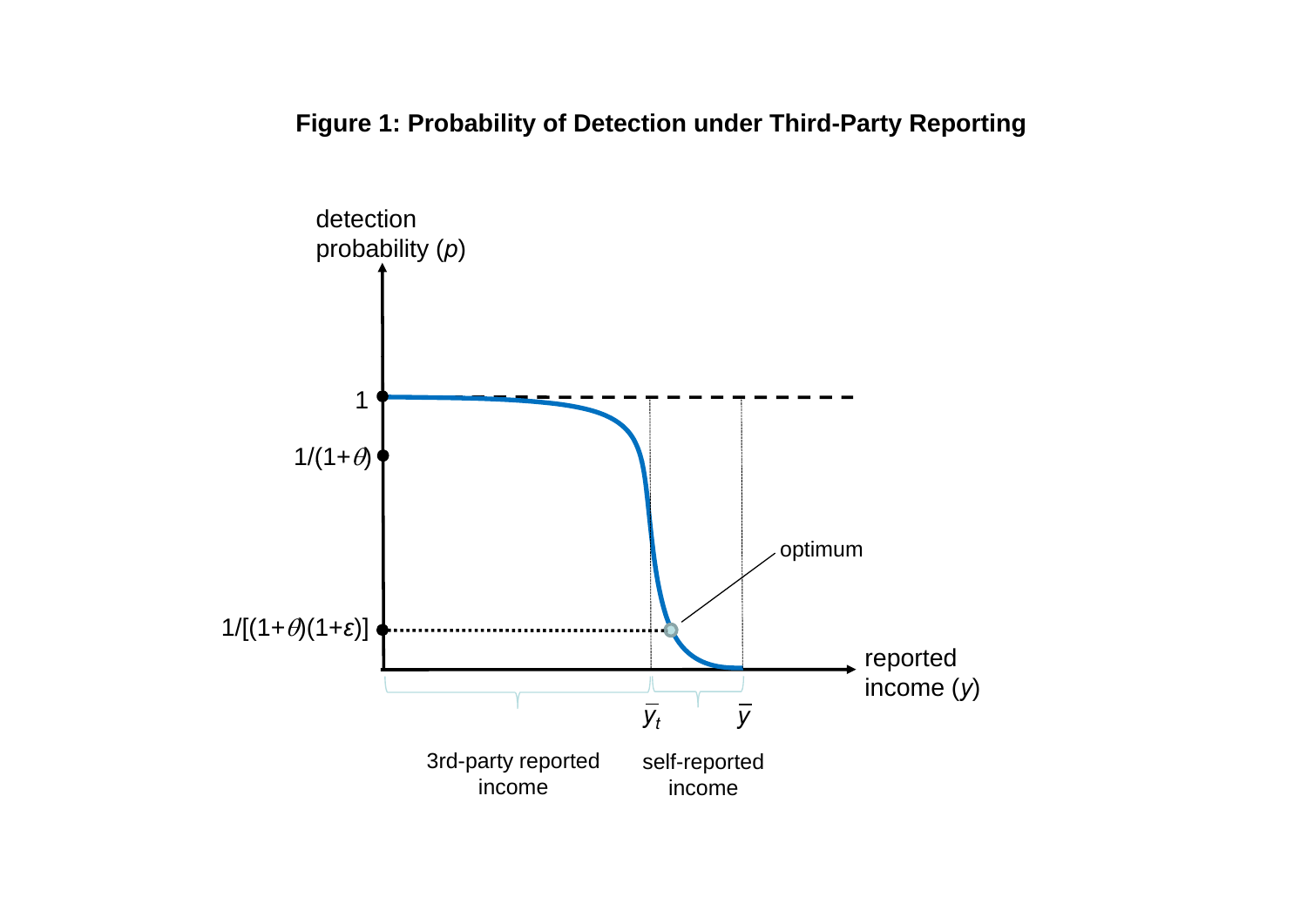# **Figure 2. Experimental Design for Employees**

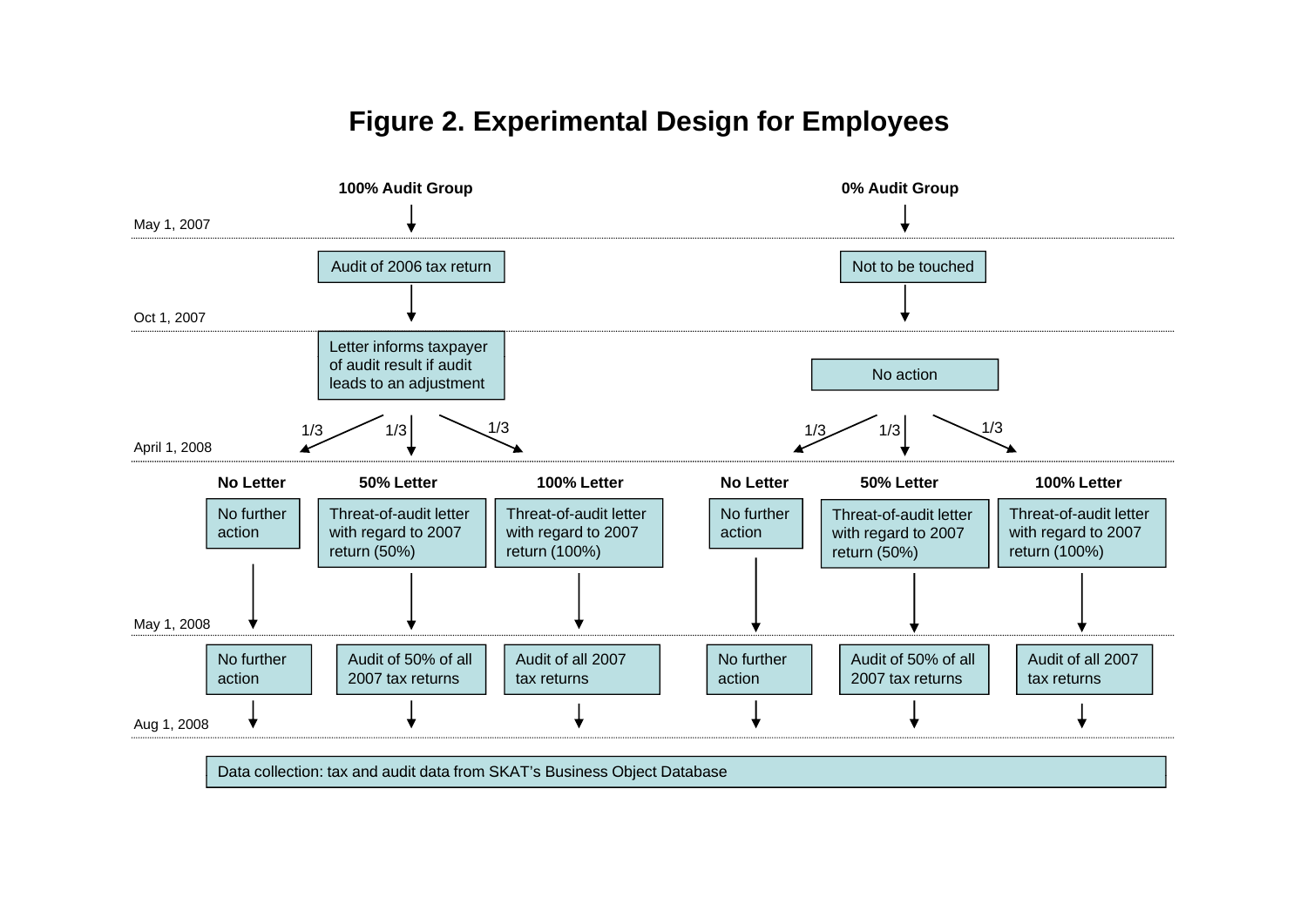Table 1. Income concepts in the Danish individual income tax in 2006

| Income concept     | Main items included                                                                                                               |
|--------------------|-----------------------------------------------------------------------------------------------------------------------------------|
| 1. Labor income    | Salary, wages, honoraria, fees, bonuses, fringe benefits, business earnings                                                       |
| 2. Personal income | Labor income $(1)$ + transfers, grants, awards, gifts, received alimony<br>- labor market tax, certain pension contributions      |
| 3. Capital income  | Interest income, rental income, business capital income<br>- interest on debt (mortgage, bank loans, credit cards, student loans) |
| 4. Deductions      | Commuting, union fees, UI contributions, other work expenditures,<br>charity, paid alimony                                        |
| 5. Taxable income  | Personal income $(2)$ + capital income $(3)$ - deductions $(4)$                                                                   |
| 6. Share income    | Dividends and realized capital gains from shares                                                                                  |

Table 2. Tax rates and tax bases in the Danish individual income tax in 2006

| Tax type         | Tax base                                    | Bracket $(DKK)^1$   | Rate $(\%)$ |
|------------------|---------------------------------------------|---------------------|-------------|
| Labor market tax | Labor income                                | All income          | 8.0         |
| <b>EITC</b>      | Labor income                                | up to 300.000       | 2.5         |
| Bottom Tax       | Personal income + capital income if $> 0$   | $38,500-$           | 5.5         |
| Middle Tax       | Personal income $+$ capital income if $> 0$ | 265,500-            | 6.0         |
| Top Tax          | Personal income + capital income if $> 0$   | 318,700-            | $15.0^{2}$  |
| Regional tax     | Taxable income                              | $38,500-$           | $32.6^3$    |
| Tax on shares    | Share income                                | $0-44,400; 44,400-$ | 28.0; 43.0  |

1. All amounts in Danish Kroner (DKK). DKK  $5 \simeq \text{USD}$  1.

2. This rate may be affected by a tax ceiling on the total marginal tax rate (see below).

3. The regional tax includes municipal + county taxes in 2006. The rate shown is the average across all municipalities, and includes an optional church tax equal to 0.7%.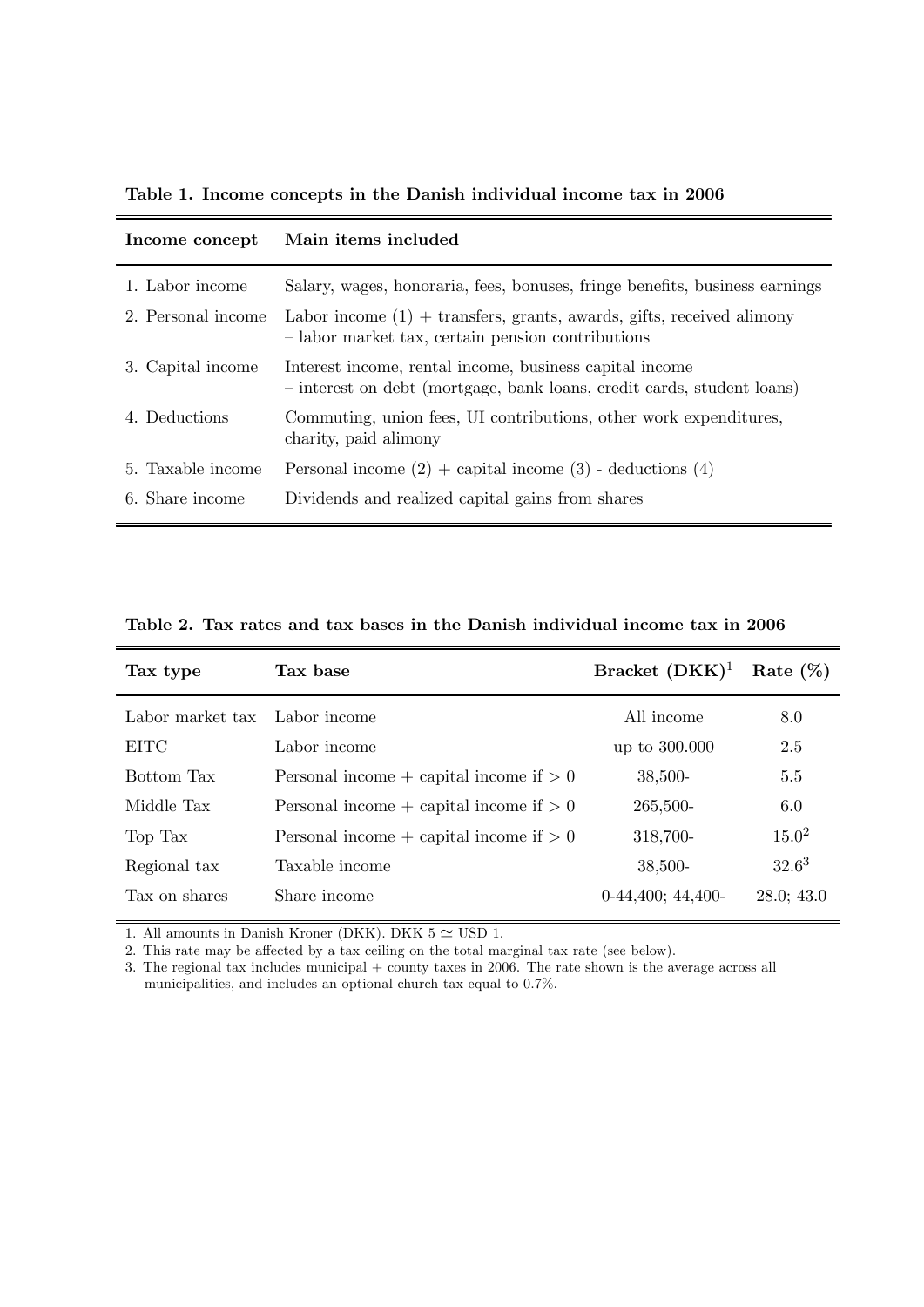|                                     |                   |                               | A. Under-reporting vs. Over-reporting |                        |                         | B. Third party vs. self-reported |                                    |                             |                                      |  |  |  |  |
|-------------------------------------|-------------------|-------------------------------|---------------------------------------|------------------------|-------------------------|----------------------------------|------------------------------------|-----------------------------|--------------------------------------|--|--|--|--|
|                                     |                   | Pre-audit<br>Income           | <b>Total Audit</b><br>adjustment      | Under-<br>reporting    | Over-<br>reporting      | Third party<br>income            | Third party<br>under-<br>reporting | Self-<br>reported<br>income | Self-reported<br>under-<br>reporting |  |  |  |  |
|                                     |                   | (1)                           | (2)                                   | (3)                    | (4)                     | (5)                              | (6)                                | (7)                         | (8)                                  |  |  |  |  |
| <b>Net Income and Total Tax</b>     |                   |                               |                                       |                        |                         |                                  |                                    |                             |                                      |  |  |  |  |
| <b>Net Income</b>                   | Amount            | 206,038<br>(2, 159)           | 3,744<br>(439)                        | 4,255<br>(424)         | $-511$<br>(132)         | 195,969<br>(1,798)               | 536<br>(80)                        | 10,070<br>(1,380)           | 3,719<br>(416)                       |  |  |  |  |
|                                     | Percent           | 98.38<br>(0.09)               | 10.33<br>(0.22)                       | 8.39<br>(0.20)         | 2.86<br>(0.12)          | 98.57<br>(0.08)                  | 1.72<br>(0.09)                     | 38.18<br>(0.35)             | 7.28<br>(0.19)                       |  |  |  |  |
| <b>Total Tax</b>                    | Amount            | 69,940<br>(1, 142)            | 1,670<br>(223)                        | 1,782<br>(222)         | $-112$<br>(21)          |                                  |                                    |                             |                                      |  |  |  |  |
|                                     | Percent           | 90.76<br>(0.21)               | 10.08<br>(0.21)                       | 7.85<br>(0.19)         | 2.23<br>(0.11)          |                                  |                                    |                             |                                      |  |  |  |  |
| <b>Positive and Negative Income</b> |                   |                               |                                       |                        |                         |                                  |                                    |                             |                                      |  |  |  |  |
| <b>Positive Income</b>              | Amount            | 243,984<br>(2, 511)           | 3,449<br>(437)                        | 3,719<br>(419)         | $-271$<br>(122)         | 223,882<br>(1,860)               | 536<br>(80)                        | 20,102<br>(1,693)           | 3,183<br>(411)                       |  |  |  |  |
|                                     | Percent           | 98.24<br>(0.09)               | 6.98<br>(0.18)                        | 5.54<br>(0.16)         | 1.44<br>(0.08)          | 98.15<br>(0.10)                  | 1.72<br>(0.09)                     | 19.53<br>(0.28)             | 4.11<br>(0.14)                       |  |  |  |  |
| <b>Negative Income</b>              | Amount<br>Percent | $-37,946$<br>(1,014)<br>79.09 | 296<br>(73)<br>5.25                   | 536<br>(53)<br>3.70    | $-240$<br>(50)<br>1.55  | $-27,913$<br>(406)<br>78.21      |                                    | $-10,032$<br>(862)<br>29.49 | 536<br>(53)<br>3.70                  |  |  |  |  |
|                                     |                   | (0.29)                        | (0.16)                                | (0.13)                 | (0.09)                  | (0.29)                           |                                    | (0.33)                      | (0.13)                               |  |  |  |  |
| <b>Income Components</b>            |                   |                               |                                       |                        |                         |                                  |                                    |                             |                                      |  |  |  |  |
| <b>Earnings</b>                     | Amount            | 161,745<br>(1,599)            | 619<br>(94)                           | 661<br>(92)            | $-42$<br>(16)           | 161,726<br>(1,530)               | 427<br>(77)                        | 19<br>(484)                 | 234<br>(49)                          |  |  |  |  |
|                                     | Percent           | 65.39<br>(0.34)               | 1.47<br>(0.09)                        | 1.35<br>(0.08)         | 0.12<br>(0.02)          | 65.29<br>(0.34)                  | 1.00<br>(0.07)                     | 5.51<br>(0.16)              | 0.40<br>(0.04)                       |  |  |  |  |
| <b>Personal Income</b>              | Amount<br>Percent | 209,681<br>(1, 473)<br>95.18  | 2,343<br>(402)<br>2.71                | 2,472<br>(401)<br>2.10 | $-128$<br>(34)<br>0.65  | 211,244<br>(1,385)<br>95.20      | 475<br>(78)<br>1.31                | $-1,563$<br>(540)<br>11.61  | 1,997<br>(393)<br>0.85               |  |  |  |  |
| <b>Capital Income</b>               | Amount            | (0.15)<br>$-11,075$           | (0.12)<br>156                         | (0.10)<br>335          | (0.06)<br>$-178$        | (0.15)<br>$-14,556$              | (0.08)<br>33                       | (0.23)<br>3,481             | (0.07)<br>302                        |  |  |  |  |
|                                     | Percent           | (340)<br>93.93                | (160)<br>2.42                         | (56)<br>1.79           | (150)<br>0.89           | (602)<br>94.91                   | (7)<br>0.31                        | (542)<br>12.29              | (55)<br>1.55                         |  |  |  |  |
| <b>Deductions</b>                   | Amount            | (0.17)<br>$-9,098$            | (0.11)<br>129                         | (0.09)<br>206          | (0.07)<br>$-77$         | (0.16)<br>$-5,666$               | (0.04)                             | (0.23)<br>$-3,432$          | (0.09)<br>206                        |  |  |  |  |
|                                     | Percent           | (104)<br>60.07                | (18)<br>3.73                          | (16)<br>2.61           | (10)<br>1.12            | (48)<br>57.61                    |                                    | (85)<br>22.60               | (16)<br>2.61                         |  |  |  |  |
| <b>Stock Income</b>                 | Amount            | (0.35)<br>5,635<br>(1,405)    | (0.14)<br>274<br>(48)                 | (0.11)<br>308<br>(46)  | (0.08)<br>$-33$<br>(12) | (0.35)<br>3,783<br>(976)         | 31<br>(12)                         | (0.30)<br>1,852<br>(943)    | (0.11)<br>276<br>(45)                |  |  |  |  |
|                                     | Percent           | 22.47<br>(0.30)               | 1.03<br>(0.07)                        | 0.84<br>(0.07)         | 0.19<br>(0.03)          | 22.44<br>(0.30)                  | 0.07<br>(0.02)                     | 2.45<br>(0.11)              | 0.79<br>(0.06)                       |  |  |  |  |
| Self-Employment                     | Amount            | 10,398<br>(812)               | 838<br>(124)                          | 1,086<br>(130)         | $-248$<br>(60)          | 1,164<br>(177)                   | 10<br>(4)                          | 9,234<br>(816)              | 1,075<br>(130)                       |  |  |  |  |
|                                     | Percent           | 7.63<br>(0.19)                | 2.88<br>(0.12)                        | 2.59<br>(0.11)         | 0.63<br>(0.06)          | 1.40<br>(0.08)                   | 0.09<br>(0.02)                     | 7.66<br>(0.19)              | 2.54<br>(0.11)                       |  |  |  |  |

| <b>Table 3. Audit Adjustments Decomposition</b> |  |  |  |  |  |  |
|-------------------------------------------------|--|--|--|--|--|--|
|-------------------------------------------------|--|--|--|--|--|--|

Notes: Column (1) displays income or tax reported before audits, column (2) displays the net audit adjustment, column (3) displays under-reporting in the audit adjustment (upward audit adjustments unfavorable to the tax filer), column (4) displays over-reporting in the audit adjustment (downward audit adjustments favorable to the tax filer). Note that (2)=(3)+(4).

Column (5) displays third party income, column (6) displays third-party income under-reporting (defined as upward audit adjustments in case where third party income is higher than final reported income for positive income items), column (7) displays self reported income (defined as total reported income minus third party reported income), column (8) displays self-reported income under-reporting (defined all upward audit adjustments net of third-party income under-reporting). Note that (5)+(7)=(1) and (6)+(8)=(3).

Panel 1 reports net income (sum of all positive income components minus all negative income components and other deductions) and total tax. Panel 2 reports positive income (sum of all positive income components) and negative income (sum of all negative income components and deductions). Panel 3 displays various earnings components. Earnings is defined as employment earnings. Personal income is earnings, pensions, alimony, minus some retirement contributions. Capital income is interest income, returns on bonds, net rents, minus all interest payments. Deductions include work related expenses, union fees, charitable contributions, alimony paid, and various smaller items. Stock income includes dividends and realized capital gains on stocks. Self-employment income is net profits from unincorporated businesses. Net income is personal income, capital income, stock income, self-employment income, foreign income (not reported specifically), minus deductions.

For each income component, the first row reports the amounts in Danish Kroner (US \$1 = DKK 5) and the second row reports the percent of filers with non-zero amounts. Negative amounts are reported in negative. All estimates are population weighted and based solely on the 100% audit group (19,680 observations). Standard errors reported in parenthesis.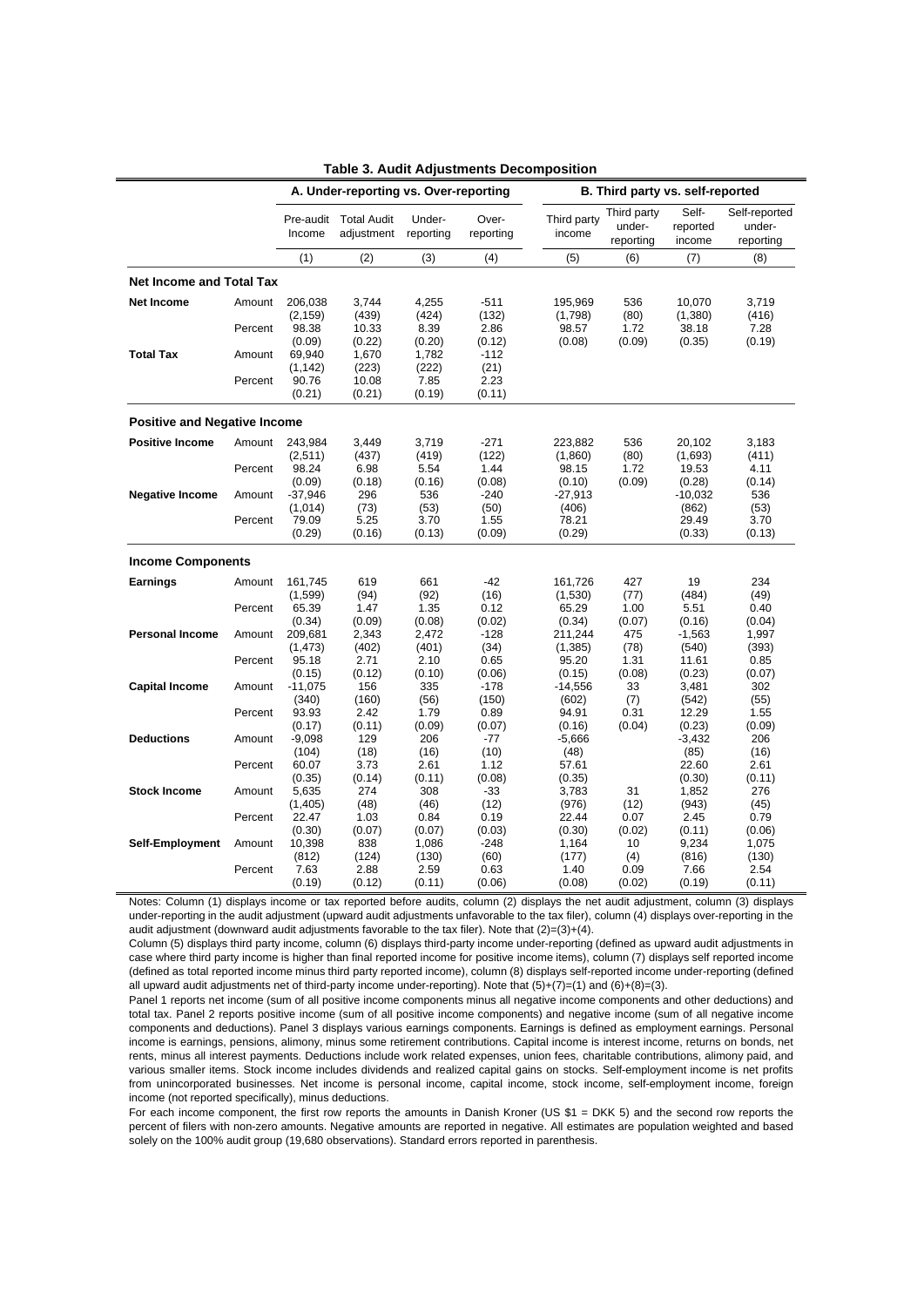|                              |        | A. Probability of Audit | <b>B. Audit Adjustment Amount</b> |          |  |  |  |
|------------------------------|--------|-------------------------|-----------------------------------|----------|--|--|--|
|                              | (1)    | (2)                     | (4)                               | (5)      |  |  |  |
| <b>Constant</b>              | 10.33  | 6.33                    | 3,744                             | 9,158    |  |  |  |
| (percentile 0 to 25 omitted) | (0.22) | (0.43)                  | (439)                             | (874)    |  |  |  |
| Income Percentile 25 to 50   |        | 0.81                    |                                   | $-8,180$ |  |  |  |
|                              |        | (0.61)                  |                                   | (1,244)  |  |  |  |
| Income Percentile 50 to 75   |        | 5.78                    |                                   | $-7,736$ |  |  |  |
|                              |        | (0.61)                  |                                   | (1,243)  |  |  |  |
| Income Percentile 75 to 95   |        | 6.17                    |                                   | $-7,297$ |  |  |  |
|                              |        | (0.65)                  |                                   | (1,320)  |  |  |  |
| Income Percentile 95 to 99   |        | 16.89                   |                                   | $-5,189$ |  |  |  |
|                              |        | (1.18)                  |                                   | (2,404)  |  |  |  |
| Income Percentile 99 to 100  |        | 13.37                   |                                   | $-1,112$ |  |  |  |
|                              |        | (2.32)                  |                                   | (4, 742) |  |  |  |
| <b>Negative Income</b>       |        | 30.57                   |                                   | 10,700   |  |  |  |
|                              |        | (1.91)                  |                                   | (3,916)  |  |  |  |

Notes: This table reports coefficients of the regression of an audit adjustment dummy (Panel A columns (1) to (2)) and the audit adjustment amount (Panel B columns (3) to (4)) on various regressors. In columns (1) and (3), the only regressor is <sup>a</sup> constant. In columns (2) and (4), dummies by size of total income are added. We use income after audits to define income percentiles. Negative income is <sup>a</sup> dummy for having negative total income. Percentile X to Y denotes <sup>a</sup> dummy for having positive income falling into percentile X to Y. The omitted income group is percentile 0 to 25. Audit adjustments are 30.57 points more likely when total income is negative (relative to having positive income in percentile 0 to 25). All the amounts are in Danish Kroner (US \$1 <sup>=</sup> DKK 5). All estimates are population weighted and based solely on the 100% audit group (19,680 observations). Standard errors reported in parenthesis.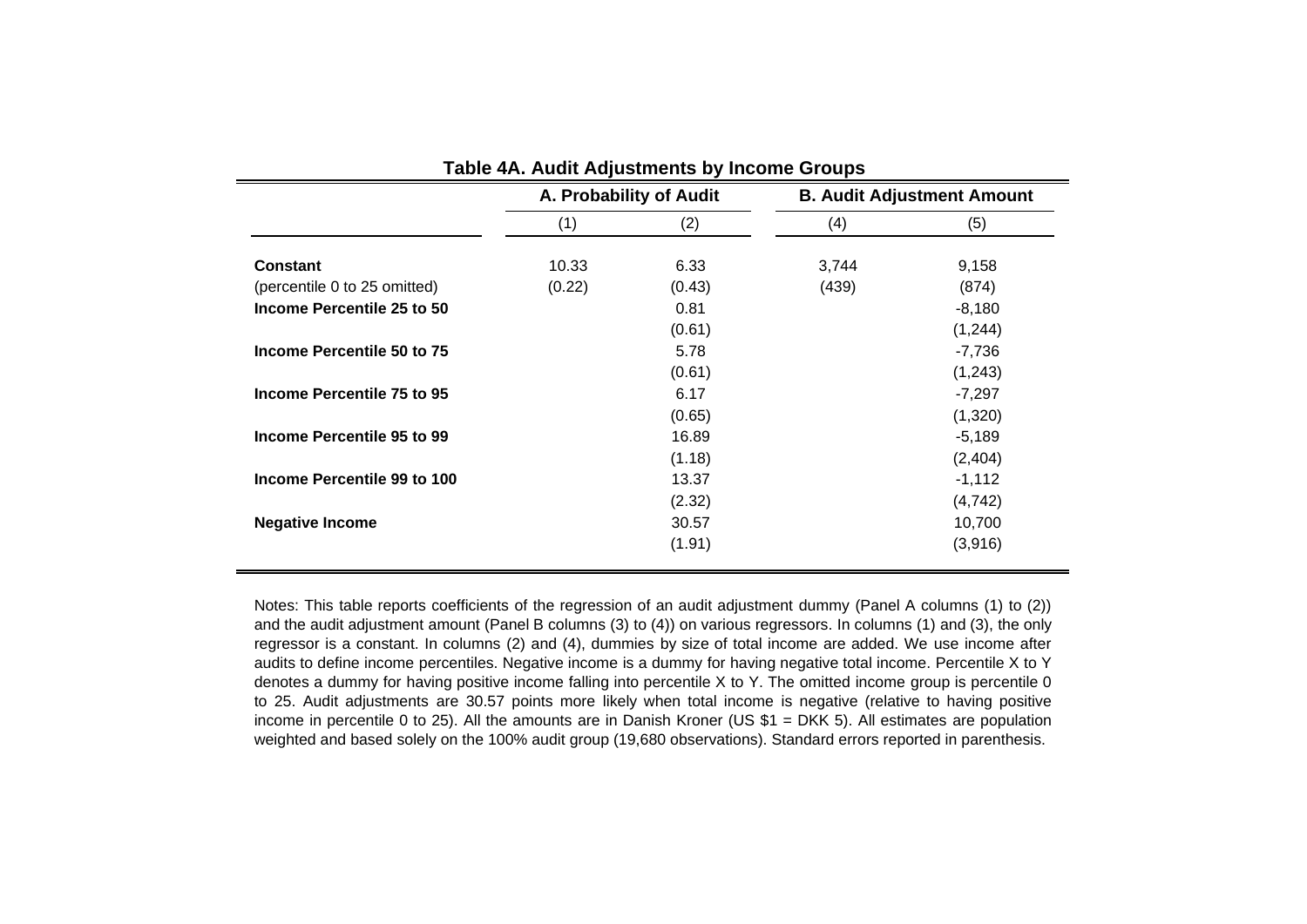|                                   |                       |                   | A. Basic Variables            |                       | <b>B. Detailed Variables</b> |             |                   |                               |                       |                |  |  |
|-----------------------------------|-----------------------|-------------------|-------------------------------|-----------------------|------------------------------|-------------|-------------------|-------------------------------|-----------------------|----------------|--|--|
|                                   |                       | Social<br>factors | Socio-<br>economic<br>factors | Tax return<br>factors | All factors                  |             | Social<br>factors | Socio-<br>economic<br>factors | Tax return<br>factors | All factors    |  |  |
|                                   |                       | (1)               | (2)                           | (3)                   | (4)                          |             | (5)               | (6)                           | (7)                   | (8)            |  |  |
|                                   |                       |                   |                               |                       |                              |             |                   |                               |                       |                |  |  |
| Constant                          |                       | 12.81             | 11.74                         | 2.49                  | 3.71                         |             | 8.04              | 4.68                          | 2.02                  | 4.47           |  |  |
|                                   |                       | (0.42)            | (0.44)                        | (0.26)                | (0.44)                       |             | (0.78)            | (0.89)                        | (0.81)                | (1.08)         |  |  |
| <b>Female Dummy</b>               |                       | $-5.83$           | $-5.29$                       |                       | $-2.40$                      |             | $-5.50$           | $-4.25$                       |                       | $-2.07$        |  |  |
|                                   |                       | (0.43)            | (0.44)                        |                       | (0.42)                       |             | (0.43)            | (0.45)                        |                       | (0.43)         |  |  |
| <b>Married Dummy</b>              |                       | 1.56              | 1.52                          |                       | $-1.65$                      |             | $-0.68$           | $-1.26$                       |                       | $-2.34$        |  |  |
|                                   |                       | (0.46)            | (0.46)                        |                       | (0.43)                       |             | (0.49)            | (0.48)                        |                       | (0.46)         |  |  |
| <b>Geographical Location</b>      | Copenhagen dummy      | 0.08              | 0.50                          |                       | 2.00                         | 6 location  | p-value           | p-value                       |                       | p-value        |  |  |
|                                   |                       | (0.66)            | (0.66)                        |                       | (0.61)                       | dummies     | 0.01              | 0.02                          |                       | 0.00           |  |  |
| Age                               | Age>45 dummy          | $-0.46$           | $-0.19$                       |                       | 0.56                         | 4 age group | p-value           | p-value                       |                       | p-value        |  |  |
|                                   |                       | (0.45)            | (0.45)                        |                       | (0.43)                       | dummies     | 0.00              | 0.00                          |                       | 9.31           |  |  |
| <b>Firm Size</b>                  | Firm size<10 dummy    |                   | 4.34                          |                       | 3.49                         | 5 firm size |                   | p-value                       |                       | p-value        |  |  |
|                                   |                       |                   | (0.82)                        |                       | (0.77)                       | dummies     |                   | 0.00                          |                       | 0.00           |  |  |
| <b>Industrial Sector</b>          | Informal sector dummy |                   | 3.80                          |                       | $-0.91$                      | 22 industry |                   | p-value                       |                       | p-value        |  |  |
|                                   |                       |                   | (0.86)                        |                       | (0.81)                       | dummies     |                   | 0.00                          |                       | 0.00           |  |  |
| <b>Self-Reported Income Dummy</b> |                       |                   |                               | 11.26                 | 11.40                        |             |                   |                               | 9.53                  | 9.72           |  |  |
|                                   |                       |                   |                               | (0.53)                | (0.54)                       |             |                   |                               | (0.57)                | (0.57)         |  |  |
| (Self-Reported Income>20,000DKK)  |                       |                   |                               | 20.68                 | 20.02                        |             |                   |                               | 11.37                 | 10.22          |  |  |
|                                   |                       |                   |                               | (0.92)                | (0.93)                       |             |                   |                               | (1.08)                | (1.09)         |  |  |
| (Self-Reported Income<-10,000DKK) |                       |                   |                               | 17.08                 | 17.00                        |             |                   |                               | 16.86                 | 16.59          |  |  |
|                                   |                       |                   |                               | (0.73)                | (0.73)                       |             |                   |                               | (0.72)                | (0.73)         |  |  |
| <b>Self-Employed Dummy</b>        |                       |                   |                               |                       |                              |             |                   |                               | 14.30                 | 11.96          |  |  |
|                                   |                       |                   |                               |                       |                              |             |                   |                               | (1.03)                | (1.31)         |  |  |
| <b>Capital Income Dummy</b>       |                       |                   |                               |                       |                              |             |                   |                               | $-0.19$               | 0.00           |  |  |
|                                   |                       |                   |                               |                       |                              |             |                   |                               | (0.85)<br>3.00        | (0.86)         |  |  |
| <b>Stock Income Dummy</b>         |                       |                   |                               |                       |                              |             |                   |                               | (0.49)                | 3.59           |  |  |
| <b>Deduction Dummy</b>            |                       |                   |                               |                       |                              |             |                   |                               | 0.05                  | (0.51)<br>0.18 |  |  |
|                                   |                       |                   |                               |                       |                              |             |                   |                               | (0.46)                | (0.59)         |  |  |
| <b>Auditing Flag Dummy</b>        |                       |                   |                               |                       |                              |             |                   |                               | $-0.02$               | 0.54           |  |  |
|                                   |                       |                   |                               |                       |                              |             |                   |                               | (1.44)                | (1.44)         |  |  |
|                                   |                       |                   |                               |                       |                              |             |                   |                               |                       |                |  |  |
| R-square                          |                       | 1.01%             | 1.31%                         | 14.26%                | 14.61%                       |             | 2.19%             | 6.09%                         | 15.48%                | 16.43%         |  |  |
| <b>Adjusted R-square</b>          |                       | 0.99%             | 1.28%                         | 14.25%                | 14.57%                       |             | 2.14%             | 5.92%                         | 15.44%                | 16.25%         |  |  |
|                                   |                       |                   |                               |                       |                              |             |                   |                               |                       |                |  |  |

|  |  |  |  |  |  |  |  |  |  |  |  |  |  |  |  |  | Table 4B. Probability of Audit Adiustments: Socio-economics vs. Tax Return factors |  |  |  |  |  |  |  |  |  |  |
|--|--|--|--|--|--|--|--|--|--|--|--|--|--|--|--|--|------------------------------------------------------------------------------------|--|--|--|--|--|--|--|--|--|--|
|--|--|--|--|--|--|--|--|--|--|--|--|--|--|--|--|--|------------------------------------------------------------------------------------|--|--|--|--|--|--|--|--|--|--|

Notes: This table reports coefficients of the regression of an audit adjustment dummy on various dummy regressors. Bottom rows report the R-square and adjusted R-squares from the OLS regressions. All estimates are population weighted and based solely on the 100% audit group (19,680 observations). Standard errors reported in parenthesis. In Panel A (columns (1) to (4)), we include a basic set of dummy variables, while a richer set of variables is included in Panel B (columns (5) to (8)). In Panel B, we do not report the full set of coefficients for geographical, age, firm size, and industrial sector. We instead only report the p-value from an F-test that the coefficients of those dummies are all equal to zero (for each category). The 6 location dummies are defined as Copenhagen, North Sealand, Middle and South Sealand, South Denmark, Middle Jutland, and North Jutland. The 4 age dummies are for age groups 0-25, 26-45, 46- 65, 65+. The 5 firm size dummies are for firms' size: 1, 2-10, 11-100, 101-1000, 1001+. For income categories, self-employed dummy means non zero self-employment income, etc.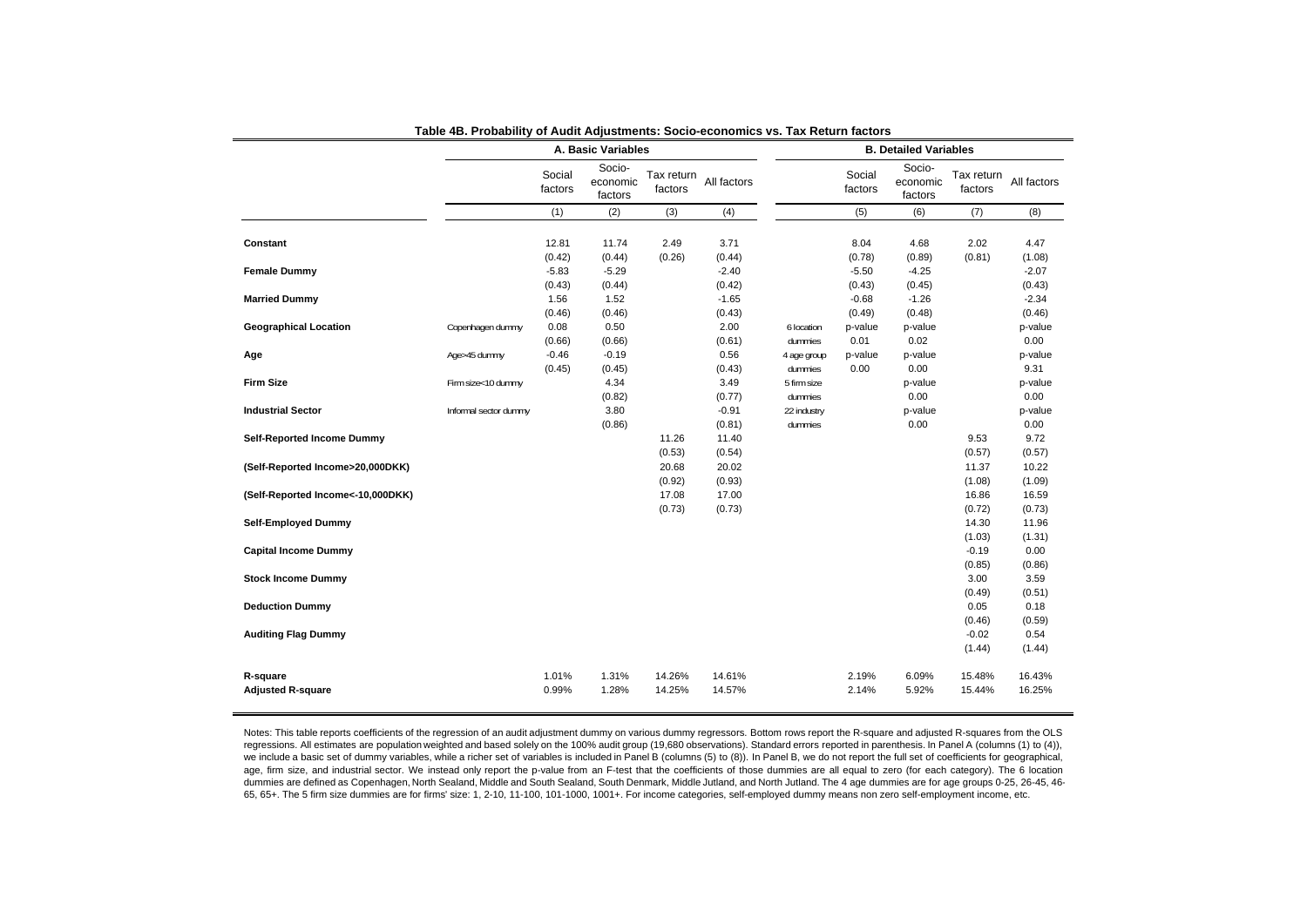|                               |                   |                        | A. Audit randomization       |                                 |                    |                 | <b>B. Letter Randomization</b> |                                 |
|-------------------------------|-------------------|------------------------|------------------------------|---------------------------------|--------------------|-----------------|--------------------------------|---------------------------------|
|                               | 0% audit<br>group | 100%<br>audit<br>group | <b>Difference</b><br>100%-0% | Difference<br>standard<br>error | No Letter<br>group | Letter<br>group | <b>Difference</b><br>L-NL      | Difference<br>standard<br>error |
|                               | (1)               | (2)                    | (3)                          | (4)                             | (5)                | (6)             | (7)                            | (8)                             |
| <b>Net Income</b>             | 266,690           | 267,059                | 369                          | (6, 133)                        | 243,393            | 249,386         | 5,994                          | (3, 427)                        |
| <b>Total Tax</b>              | 101,465           | 102,031                | 566                          | (3,059)                         | 83,360             | 85,620          | 2,260                          | (1,608)                         |
| <b>Earnings</b>               | 185,383           | 187,547                | 2,164                        | (2,401)                         | 206,426            | 208,586         | 2,159                          | (3, 373)                        |
| <b>Personal Income</b>        | 219,501           | 220,639                | 1,138                        | (2, 422)                        | 261,226            | 263,949         | 2,723                          | (2,949)                         |
| <b>Capital Income</b>         | $-12,987$         | $-12,948$              | 38                           | (1,057)                         | $-16,853$          | $-15,906$       | 947                            | (529)                           |
| <b>Deductions</b>             | $-11,999$         | $-12,153$              | $-155$                       | (163)                           | $-8,400$           | $-8,265$        | 136                            | (152)                           |
| <b>Stock Income</b>           | 18,421            | 16,570                 | $-1,851$                     | (5,075)                         | 6,259              | 8,334           | 2,075                          | (1,689)                         |
| <b>Self-Employment</b>        | 53,740            | 54,684                 | 944                          | (2,727)                         |                    |                 |                                |                                 |
| Female (%)                    | 40.25             | 39.92                  | $-0.33$                      | (0.49)                          | 50.01              | 50.34           | 0.33                           | (0.69)                          |
| Age                           | 49.18             | 49.32                  | 0.14                         | (0.16)                          | 48.73              | 48.53           | $-0.19$                        | (0.25)                          |
| % with Net Income             | 99.79             | 99.76                  | $-0.03$                      | (0.05)                          | 99.85              | 99.83           | $-0.02$                        | (0.05)                          |
| % with Total Tax              | 97.04             | 96.93                  | $-0.10$                      | (0.17)                          | 96.93              | 96.64           | $-0.30$                        | (0.24)                          |
| % with Earnings               | 64.88             | 64.70                  | $-0.17$                      | (0.47)                          | 69.22              | 69.78           | 0.56                           | (0.63)                          |
| % with Personal Income        | 95.54             | 95.45                  | $-0.09$                      | (0.21)                          | 98.58              | 98.47           | $-0.11$                        | (0.17)                          |
| % with Capital Income         | 96.19             | 95.90                  | $-0.29$                      | (0.19)                          | 98.48              | 98.40           | $-0.07$                        | (0.17)                          |
| % with Deductions             | 72.90             | 73.02                  | 0.12                         | (0.44)                          | 65.47              | 65.75           | 0.28                           | (0.65)                          |
| % with Stock Income           | 40.88             | 40.98                  | 0.10                         | (0.49)                          | 44.94              | 44.37           | $-0.57$                        | (0.68)                          |
| % with Self-Employment        | 39.96             | 40.03                  | 0.07                         | (0.49)                          |                    |                 |                                |                                 |
| <b>Number of observations</b> | 22,048            | 18,554                 | 40,602                       |                                 | 9,116              | 14,824          | 23,940                         |                                 |

**Table 5. Randomization Checks: Audit and Letter experiments**

Notes: This table presents randomization checks for the audit experiment (panel A, cols. (1) to (4)) and the letter experiment (panel B, cols. (5) to (8)). Panel A compares baseline reported incomes in 2006 (before the audit or letter experiments took place). Columns (1) and (2) present the baseline averagesfor the treatment group and control group respectively. Column (3) presents the difference between the treatment group and the control group. The standard error of the difference is presented in column (4). Panel B compares pre-populated tax returns for 2007 incomes before the letters are sent. The columns are constructed similarly to Panel A.

In panel B, the sample is restricted to tax filers with no self-employment in base year as the letter experiment was limited to tax filers with no self-employment income. Estimates are weighted according to the experiment stratification design. Weights do not reflect population weights. All the amounts are in Danish Kroner (US \$1 = DKK 5).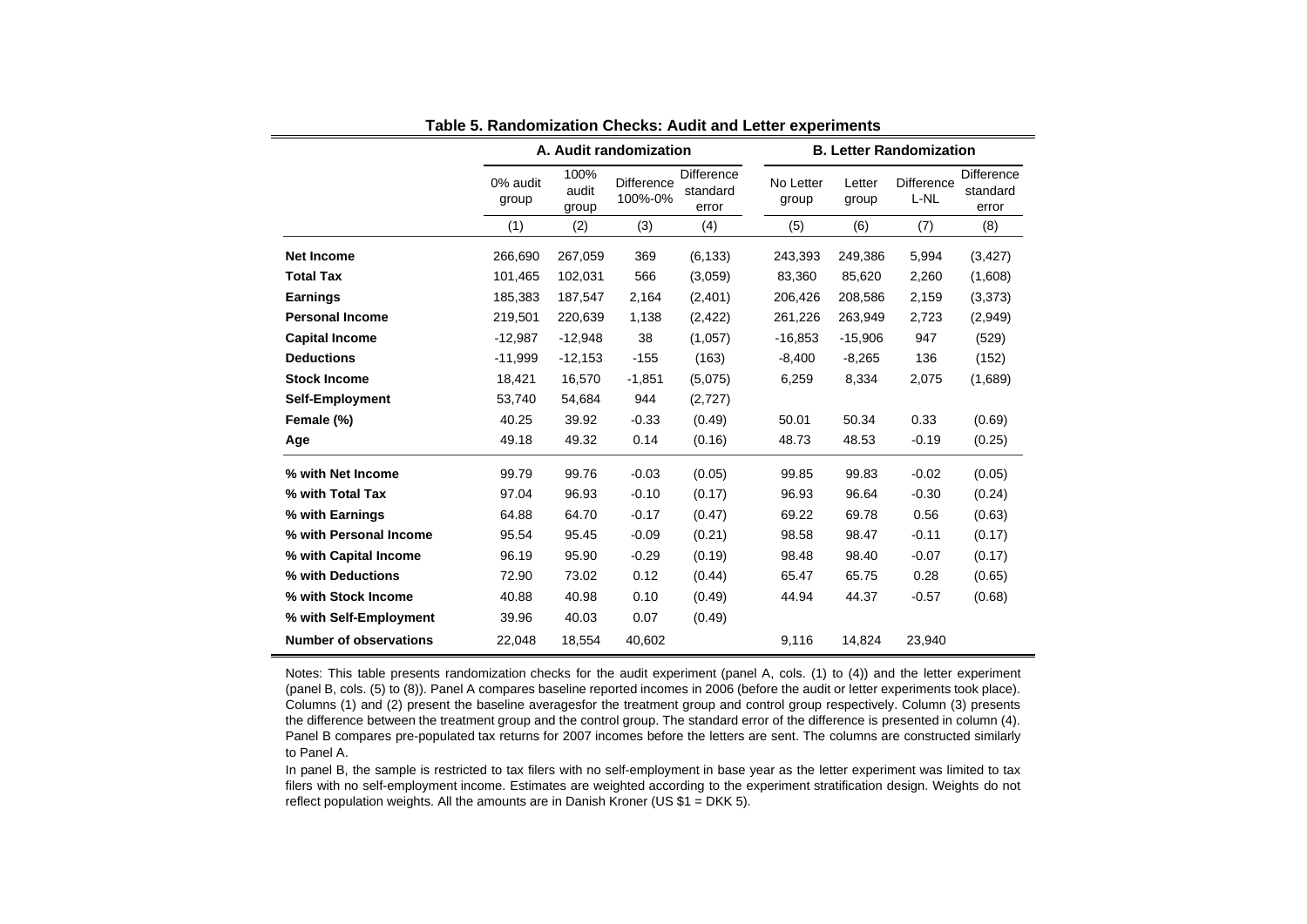|                        | <b>Baseline</b>                                               |                               | <b>Total Income Change</b>         |                                          |                               | <b>Self-Reported Income Change</b> |                                          |                               |                                    | <b>Third-Party Reported Income Change</b> |
|------------------------|---------------------------------------------------------------|-------------------------------|------------------------------------|------------------------------------------|-------------------------------|------------------------------------|------------------------------------------|-------------------------------|------------------------------------|-------------------------------------------|
|                        | Audit adjustment<br>in 100% audit<br>group                    | Increase in 0%<br>audit group | Increase in<br>100% audit<br>group | Difference<br>100% audit vs.<br>0% audit | Increase in 0%<br>audit group | Increase in<br>100% audit<br>group | Difference<br>100% audit vs.<br>0% audit | Increase in 0%<br>audit group | Increase in<br>100% audit<br>group | Difference<br>100% audit vs.<br>0% audit  |
|                        | (1)                                                           | (2)                           | (3)                                | (4)                                      | (5)                           | (6)                                | (7)                                      | (8)                           | (9)                                | (10)                                      |
|                        | A. Probability of Income Increase from 2006 to 2007 (percent) |                               |                                    |                                          |                               |                                    |                                          |                               |                                    |                                           |
| Net Income             | 21.97                                                         | 61.48                         | 62.54                              | 1.06                                     | 37.85                         | 40.00                              | 2.15                                     | 59.78                         | 60.09                              | 0.31                                      |
|                        | (0.30)                                                        | (0.33)                        | (0.36)                             | (0.48)                                   | (0.33)                        | (0.36)                             | (0.48)                                   | (0.33)                        | (0.36)                             | (0.49)                                    |
| <b>Total Tax</b>       | 21.50                                                         | 56.72                         | 57.81                              | 1.09                                     |                               |                                    |                                          |                               |                                    |                                           |
|                        | (0.30)                                                        | (0.33)                        | (0.36)                             | (0.49)                                   |                               |                                    |                                          |                               |                                    |                                           |
| Earnings               | 1.50                                                          | 43.22                         | 43.20                              | $-0.02$                                  | 4.65                          | 4.75                               | 0.10                                     | 43.04                         | 42.93                              | $-0.11$                                   |
|                        | (0.09)                                                        | (0.33)                        | (0.36)                             | (0.49)                                   | (0.14)                        | (0.16)                             | (0.21)                                   | (0.33)                        | (0.36)                             | (0.49)                                    |
| <b>Personal Income</b> | 2.81                                                          | 64.45                         | 64.95                              | 0.49                                     | 11.24                         | 11.65                              | 0.41                                     | 64.21                         | 64.72                              | 0.52                                      |
|                        | (0.12)                                                        | (0.32)                        | (0.35)                             | (0.47)                                   | (0.21)                        | (0.24)                             | (0.32)                                   | (0.32)                        | (0.35)                             | (0.48)                                    |
| <b>Capital Income</b>  | 4.26                                                          | 44.74                         | 44.60                              | $-0.14$                                  | 22.33                         | 22.71                              | 0.39                                     | 43.16                         | 43.33                              | 0.17                                      |
|                        | (0.15)                                                        | (0.33)                        | (0.36)                             | (0.49)                                   | (0.28)                        | (0.31)                             | (0.41)                                   | (0.33)                        | (0.36)                             | (0.49)                                    |
| <b>Deductions</b>      | 4.49                                                          | 27.97                         | 28.65                              | 0.68                                     | 17.50                         | 18.41                              | 0.92                                     | 20.24                         | 20.30                              | 0.07                                      |
|                        | (0.15)                                                        | (0.30)                        | (0.33)                             | (0.45)                                   | (0.26)                        | (0.28)                             | (0.38)                                   | (0.27)                        | (0.30)                             | (0.40)                                    |
| <b>Stock Income</b>    | 1.69                                                          | 23.98                         | 24.45                              | 0.47                                     | 5.45                          | 5.66                               | 0.21                                     | 23.34                         | 23.63                              | 0.30                                      |
|                        | (0.09)                                                        | (0.29)                        | (0.32)                             | (0.43)                                   | (0.15)                        | (0.17)                             | (0.23)                                   | (0.28)                        | (0.31)                             | (0.42)                                    |
| Self-Employment        | 14.42                                                         | 20.59                         | 22.27                              | 1.68                                     | 20.61                         | 22.18                              | 1.58                                     | 3.52                          | 3.64                               | 0.12                                      |
|                        |                                                               |                               |                                    |                                          |                               |                                    |                                          |                               |                                    |                                           |
|                        | B. Amount of Income Change from 2006 to 2007                  |                               |                                    |                                          |                               |                                    |                                          |                               |                                    |                                           |
| <b>Net Income</b>      | 5261                                                          | 5830                          | 8657                               | 2826                                     | 2488                          | 4897                               | 2409                                     | 3343                          | 3760                               | 417                                       |
|                        | (503)                                                         | (534)                         | (578)                              | (784)                                    | (450)                         | (490)                              | (663)                                    | (469)                         | (516)                              | (694)                                     |
| <b>Total Tax</b>       | 2367                                                          | 2433                          | 3802                               | 1368                                     |                               |                                    |                                          |                               |                                    |                                           |
|                        | (158)                                                         | (322)                         | (344)                              | (470)                                    |                               |                                    |                                          |                               |                                    |                                           |
| Earnings               | 447                                                           | 6725                          | 6888                               | 163                                      | 20                            | 183                                | 162                                      | 6705                          | 6706                               | $\mathbf{1}$                              |
|                        | (91)                                                          | (424)                         | (466)                              | (627)                                    | (103)                         | (106)                              | (147)                                    | (421)                         | (463)                              | (623)                                     |
| <b>Personal Income</b> | 463                                                           | 8433                          | 8899                               | 467                                      | 37                            | $-19$                              | -56                                      | 8396                          | 8918                               | 522                                       |
|                        | (114)                                                         | (429)                         | (463)                              | (629)                                    | (184)                         | (196)                              | (268)                                    | (410)                         | (447)                              | (604)                                     |
| <b>Capital Income</b>  | 74                                                            | $-3648$                       | $-3555$                            | 92                                       | 2701                          | 2662                               | $-40$                                    | $-6349$                       | $-6217$                            | 132                                       |
|                        | (480)                                                         | (188)                         | (208)                              | (279)                                    | (210)                         | (231)                              | (311)                                    | (205)                         | (226)                              | (304)                                     |
| <b>Deductions</b>      |                                                               |                               |                                    |                                          |                               |                                    |                                          |                               |                                    |                                           |
|                        | 102                                                           | 243                           | 374                                | 130                                      | $-101$                        | $-30$                              | 70                                       | 344                           | 404                                | 60                                        |
|                        | (23)                                                          | (67)                          | (72)                               | (98)                                     | (67)                          | (72)                               | (98)                                     | (23)                          | (24)                               | (33)                                      |
| <b>Stock Income</b>    | 521                                                           | 856                           | 1339                               | 482                                      | $-57$                         | 588                                | 645                                      | 914                           | 751                                | $-163$                                    |
|                        | (74)                                                          | (205)                         | (215)                              | (296)                                    | (167)                         | (173)                              | (241)                                    | (135)                         | (146)                              | (198)                                     |
| Self-Employment        | 4062                                                          | 226                           | 1960                               | 1733                                     | 752                           | 2567                               | 1815                                     | $-525$                        | $-607$                             | -82                                       |
|                        | (285)                                                         | (394)                         | (431)                              | (582)                                    | (398)                         | (439)                              | (590)                                    | (138)                         | (159)                              | (209)                                     |

#### **Table 6. Effects of Prior Audits on Year to Year Income Changes**

Notes: This table reports the effects of prior-audits on income changes from 2006 to 2007. Panel A focuses on the probability of a (nominal) income increase while Panel B focuses on the amounts of income changes. Column (1) reports the fraction with an audit adjustment in 100% audit group in base year (Panel A) and the average amount of the audit adjustment in base year (Panel B). Columns (2) and (3) report the fraction with an income increase from 2006 to 2007 (Panel A) or the average income increase from 2006 to 2007 (Panel B) for the 0% audit group and the 100% audit group respectively. Each row corresponds to a given income items. The complete definition of each income item is given in Table 3. Column (4) reports the difference between column (3) and column (2). Columns (5) to (7) repeat the analysis of cols. (2)-(4) limited to self-reported incomes instead of total reported income. Columns (8) to (10) repeat the analysis limited to third-party reported incomes instead of total reported income.

All income items are estimated for the full sample (40,602 observations). Estimates are weighted according to the experiment stratification design. Weights do not reflect population weights. Standard errors are reported in parenthesis.

For panel B, all the amounts are in Danish Kroner (US \$1 = DKK 5). Income changes are trimmed at -200,000 DKK and 200,000 DKK. That is, income changes are defined as min(200000,max(income in 2007-income in 2006,-200000). This is done to avoid extreme outcomes which make estimates very imprecise. Less than 2% of observations are trimmed on average.